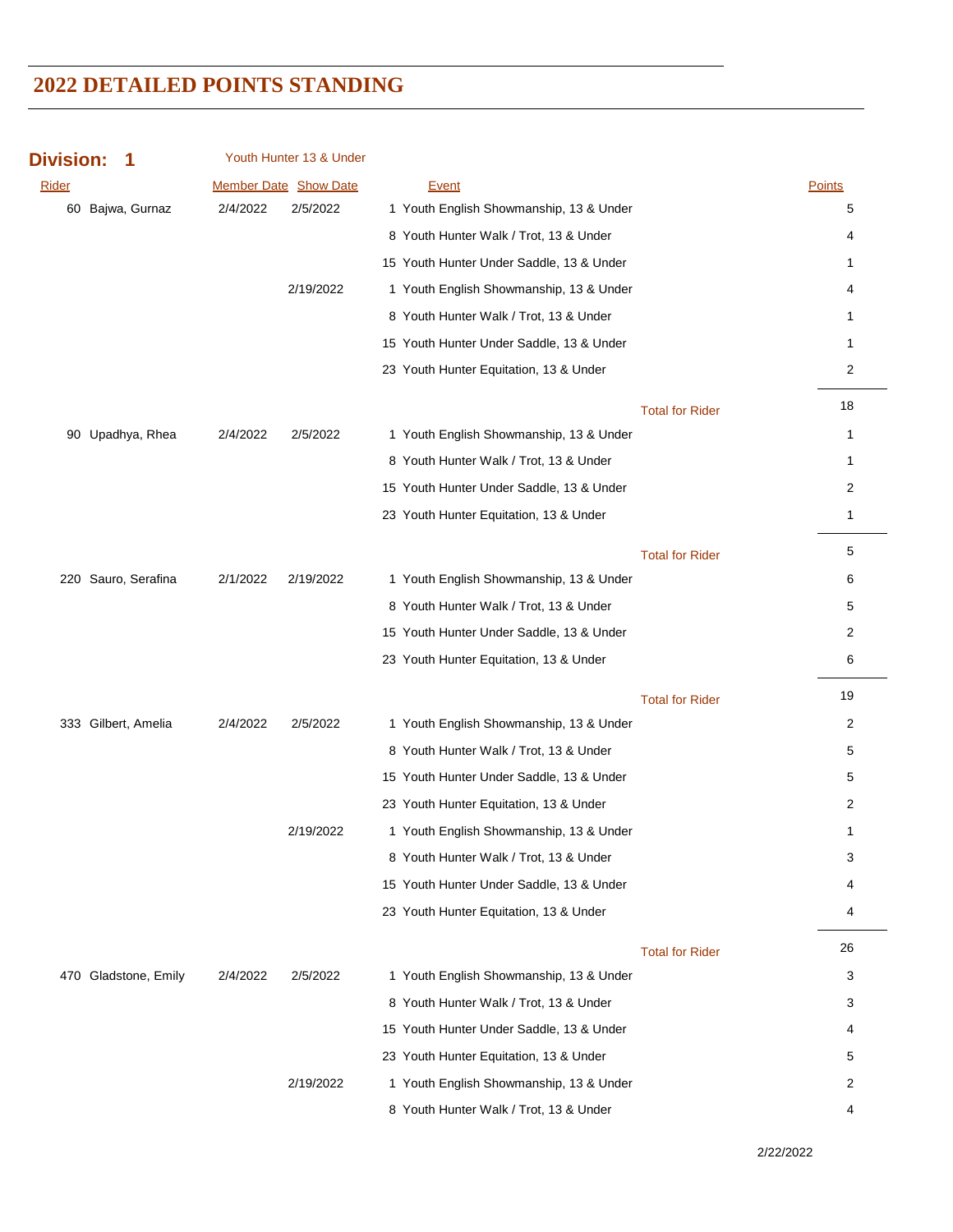| 470 | Gladstone, Emily  | 2/4/2022 | 2/19/2022 | 15 Youth Hunter Under Saddle, 13 & Under |                        | 5  |
|-----|-------------------|----------|-----------|------------------------------------------|------------------------|----|
|     |                   |          |           | 23 Youth Hunter Equitation, 13 & Under   |                        |    |
|     |                   |          |           |                                          | <b>Total for Rider</b> | 27 |
|     | 888 Reutter, Lily | 2/4/2022 | 2/5/2022  | 1 Youth English Showmanship, 13 & Under  |                        | 4  |
|     |                   |          |           | 8 Youth Hunter Walk / Trot, 13 & Under   |                        | 6  |
|     |                   |          |           | 15 Youth Hunter Under Saddle, 13 & Under |                        | 6  |
|     |                   |          |           | 23 Youth Hunter Equitation, 13 & Under   |                        | 3  |
|     |                   |          | 2/19/2022 | 1 Youth English Showmanship, 13 & Under  |                        | 3  |
|     |                   |          |           | 8 Youth Hunter Walk / Trot, 13 & Under   |                        | 2  |
|     |                   |          |           | 15 Youth Hunter Under Saddle, 13 & Under |                        | 3  |
|     |                   |          |           | 23 Youth Hunter Equitation, 13 & Under   |                        | 3  |
|     |                   |          |           |                                          | <b>Total for Rider</b> | 30 |

| <b>Division:</b> | $\mathbf 2$         | Youth Hunter 14 - 18         |           |                                       |                        |        |
|------------------|---------------------|------------------------------|-----------|---------------------------------------|------------------------|--------|
| Rider            |                     | <b>Member Date Show Date</b> |           | Event                                 |                        | Points |
| 20               | Bail, Willow        | 2/4/2022                     | 2/5/2022  | 2 Youth English Showmanship, 14-18    |                        | 5      |
|                  |                     |                              |           | 9 Youth Hunter Walk / Trot, 14 - 18   |                        | 6      |
|                  |                     |                              |           | 16 Youth Hunter Under Saddle, 14 - 18 |                        | 6      |
|                  |                     |                              |           | 24 Youth Hunter Equitation, 14 - 18   |                        | 6      |
|                  |                     |                              | 2/19/2022 | 2 Youth English Showmanship, 14-18    |                        | 2      |
|                  |                     |                              |           | 9 Youth Hunter Walk / Trot, 14 - 18   |                        | 6      |
|                  |                     |                              |           | 16 Youth Hunter Under Saddle, 14 - 18 |                        | 5      |
|                  |                     |                              |           | 24 Youth Hunter Equitation, 14 - 18   |                        | 6      |
|                  |                     |                              |           |                                       | <b>Total for Rider</b> | 42     |
| 30               | Alexander, Annabell | 2/4/2022                     | 2/5/2022  | 2 Youth English Showmanship, 14-18    |                        | 6      |
|                  |                     |                              |           | 9 Youth Hunter Walk / Trot, 14 - 18   |                        | 5      |
|                  |                     |                              |           | 16 Youth Hunter Under Saddle, 14 - 18 |                        | 5      |
|                  |                     |                              |           | 24 Youth Hunter Equitation, 14 - 18   |                        | 5      |
|                  |                     |                              |           |                                       | <b>Total for Rider</b> | 21     |
| 350 Mead, Dasha  |                     | 2/4/2022                     | 2/5/2022  | 16 Youth Hunter Under Saddle, 14 - 18 |                        | 4      |
|                  |                     |                              | 2/19/2022 | 16 Youth Hunter Under Saddle, 14 - 18 |                        | 6      |
|                  |                     |                              |           |                                       | <b>Total for Rider</b> | 10     |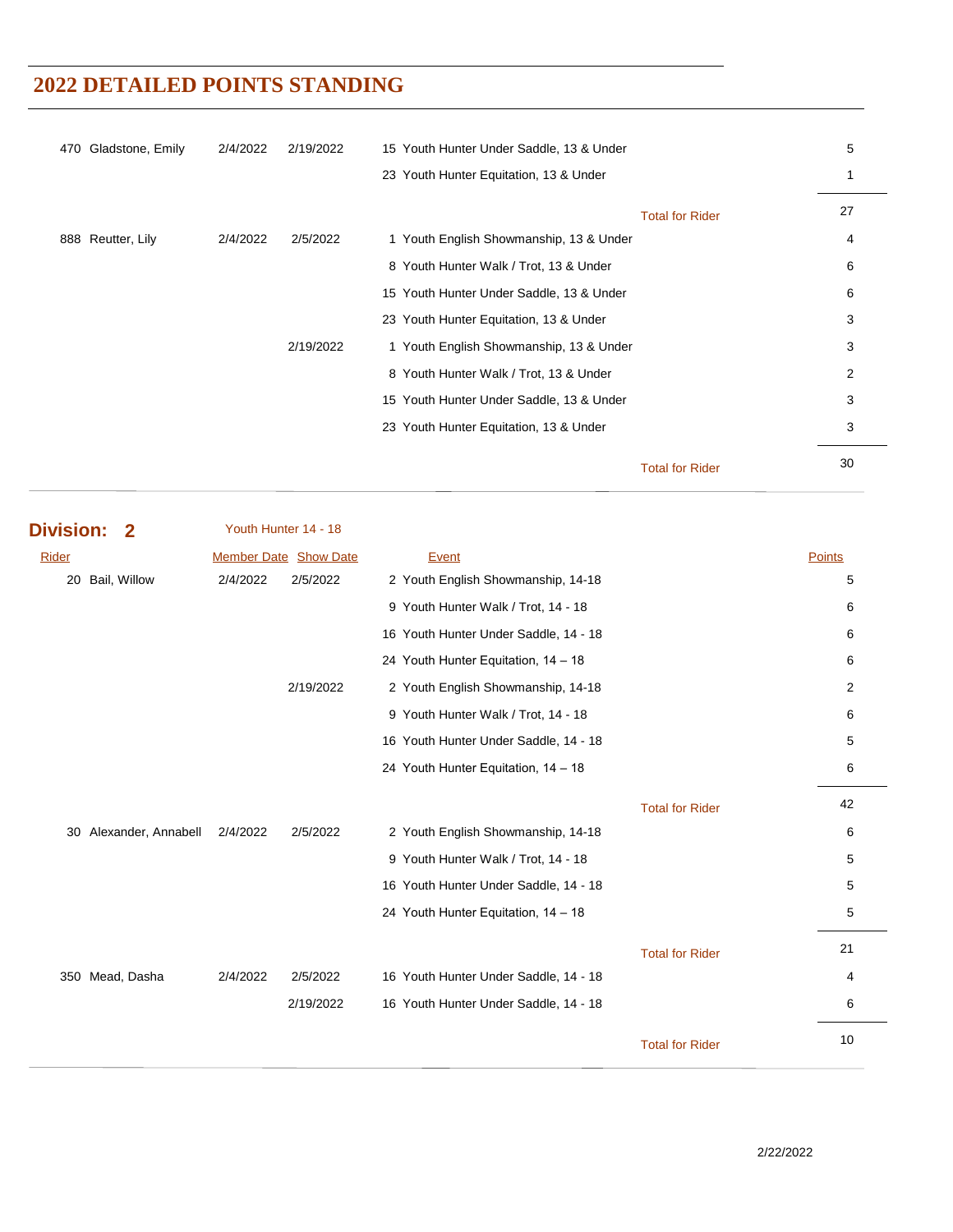| Division: 3 |                    | <b>Adult Hunter</b> |                              |                                         |                        |               |
|-------------|--------------------|---------------------|------------------------------|-----------------------------------------|------------------------|---------------|
| Rider       |                    |                     | <b>Member Date Show Date</b> | Event                                   |                        | <b>Points</b> |
| 481         | Harrison, Madeline | 2/5/2022            | 2/5/2022                     | 3 Adult English Showmanship, 19 & Over  |                        | 6             |
|             |                    |                     |                              | 10 Adult Hunter Walk / Trot, 19 & Over  |                        | 6             |
|             |                    |                     |                              | 17 Adult Hunter Under Saddle, 19 & Over |                        | 6             |
|             |                    |                     | 2/19/2022                    | 3 Adult English Showmanship, 19 & Over  |                        | 6             |
|             |                    |                     |                              | 10 Adult Hunter Walk / Trot, 19 & Over  |                        | 6             |
|             |                    |                     |                              | 17 Adult Hunter Under Saddle, 19 & Over |                        | 6             |
|             |                    |                     |                              |                                         | <b>Total for Rider</b> | 36            |
|             |                    |                     |                              |                                         |                        |               |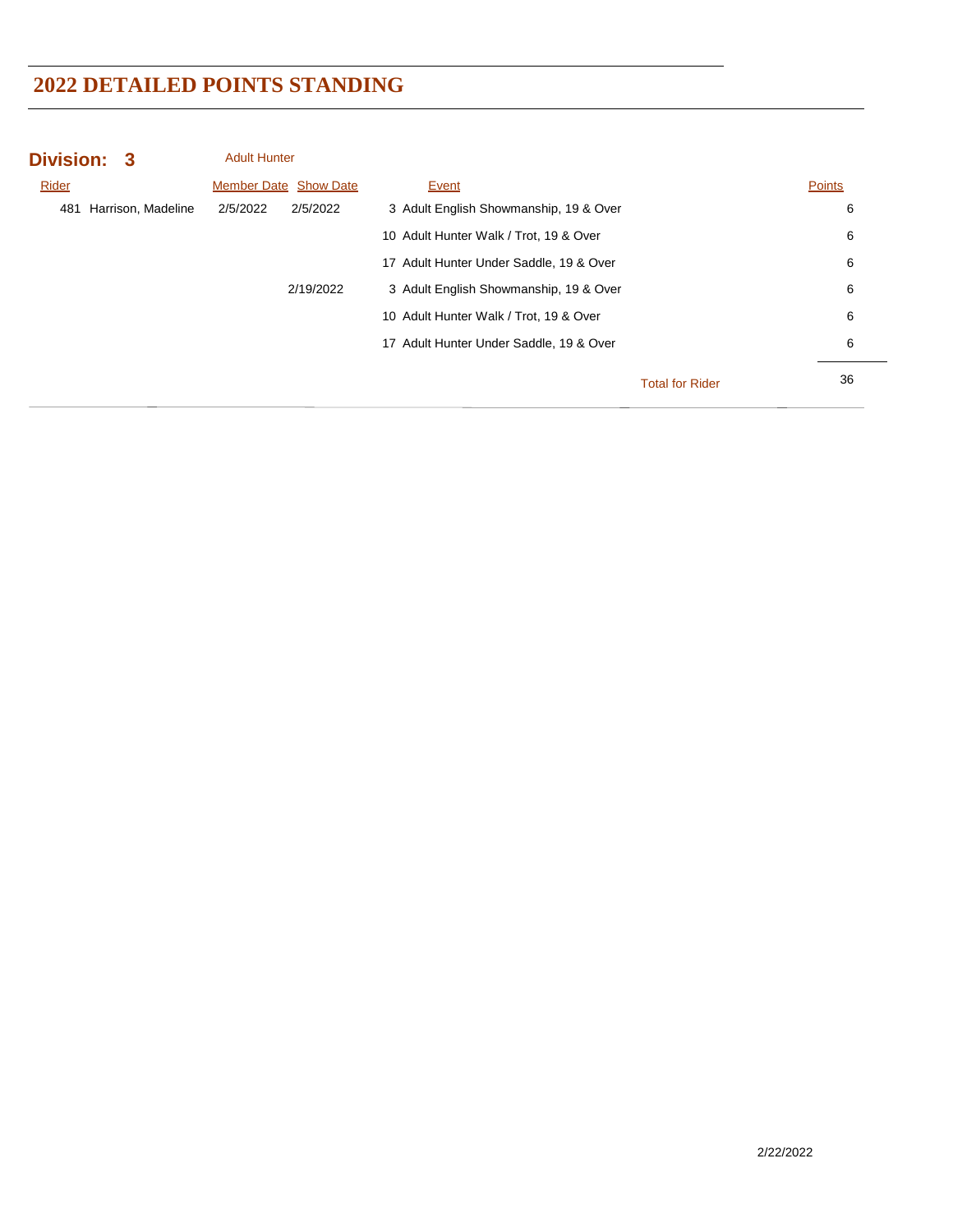| <b>Division:</b> |  |  |  |  |  |  |
|------------------|--|--|--|--|--|--|
|------------------|--|--|--|--|--|--|

Novice Hunter

| <b>Rider</b> |                          |          | <b>Member Date Show Date</b> | Event                          |                        | <b>Points</b>  |
|--------------|--------------------------|----------|------------------------------|--------------------------------|------------------------|----------------|
|              | 70 DeBoard, Charlotte    | 2/4/2022 | 2/5/2022                     | 5 *Novice English Showmanship  |                        | 4              |
|              |                          |          |                              | 20 ONovice Hunter Under Saddle |                        | 2              |
|              |                          |          |                              | 27 ONovice Hunter Equitation   |                        | 2              |
|              |                          |          | 2/19/2022                    | 5 *Novice English Showmanship  |                        | 1              |
|              |                          |          |                              | 13 Novice Hunter Walk/ Trot    |                        | $\overline{2}$ |
|              |                          |          |                              | 20 Novice Hunter Under Saddle  |                        | 2              |
|              |                          |          |                              | 27 □Novice Hunter Equitation   |                        | 5              |
|              |                          |          |                              |                                | <b>Total for Rider</b> | 18             |
|              | 111 Hjerpe, Lila         | 2/4/2022 | 2/19/2022                    | 5 *Novice English Showmanship  |                        | 6              |
|              |                          |          |                              | 13 Novice Hunter Walk/ Trot    |                        | 1              |
|              |                          |          |                              | 20 ONovice Hunter Under Saddle |                        | 4              |
|              |                          |          |                              | 27 ONovice Hunter Equitation   |                        | 3              |
|              |                          |          |                              |                                |                        |                |
|              |                          |          |                              |                                | <b>Total for Rider</b> | 14             |
|              | 150 VanHorn, Olivia      | 2/1/2022 | 2/19/2022                    | 5 *Novice English Showmanship  |                        | 5              |
|              |                          |          |                              | 13 Novice Hunter Walk/ Trot    |                        | 5              |
|              |                          |          |                              | 20 ONovice Hunter Under Saddle |                        | 6              |
|              |                          |          |                              | 27 ONovice Hunter Equitation   |                        | 1              |
|              |                          |          |                              |                                | <b>Total for Rider</b> | 17             |
|              | 260 Curtis, Katelyn      | 2/4/2022 | 2/5/2022                     | 13 Novice Hunter Walk/ Trot    |                        | 4              |
|              |                          |          |                              | 20 ONovice Hunter Under Saddle |                        | 6              |
|              |                          |          |                              | 27 □Novice Hunter Equitation   |                        | 1              |
|              |                          |          |                              |                                | <b>Total for Rider</b> | 11             |
|              | 270 Griffin, Kayla       | 2/4/2022 | 2/5/2022                     | 13 Novice Hunter Walk/ Trot    |                        | 3              |
|              |                          |          |                              | 20 Novice Hunter Under Saddle  |                        | 4              |
|              |                          |          |                              | 27 ONovice Hunter Equitation   |                        | 4              |
|              |                          |          |                              |                                |                        |                |
|              |                          |          |                              |                                | <b>Total for Rider</b> | 11             |
|              | 520 Vladimirovskiy, Nico | 2/4/2022 | 2/19/2022                    | 5 *Novice English Showmanship  |                        | 4              |
|              |                          |          |                              | 13 Novice Hunter Walk/ Trot    |                        | 3              |
|              |                          |          |                              | 20 ONovice Hunter Under Saddle |                        | 5              |
|              |                          |          |                              | 27 □Novice Hunter Equitation   |                        | 6              |
|              |                          |          |                              |                                | <b>Total for Rider</b> | 18             |
|              | 777 Vladimirovskiy, Nico | 2/4/2022 | 2/5/2022                     | 5 *Novice English Showmanship  |                        | 3              |

2/22/2022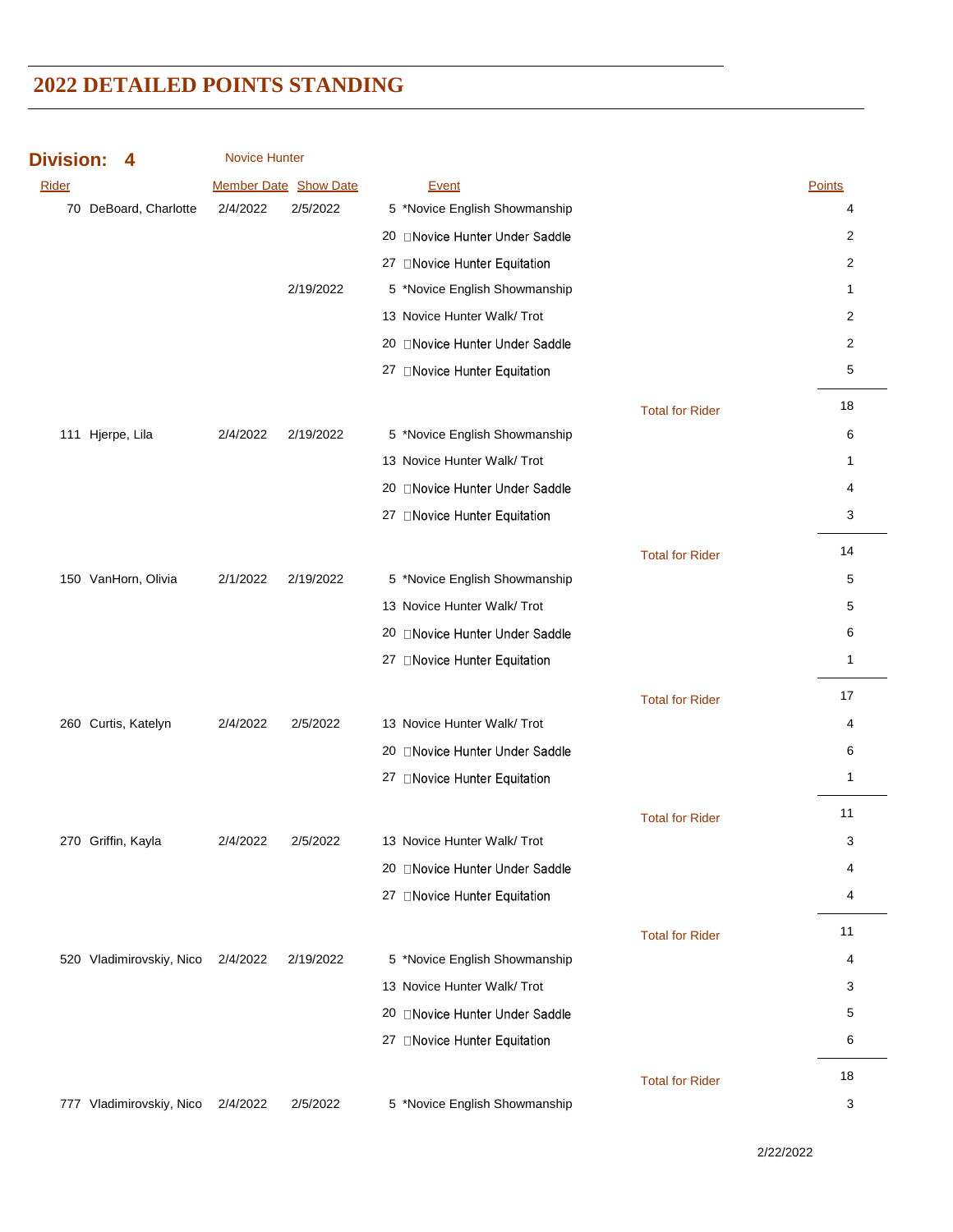| 777 Vladimirovskiy, Nico | 2/4/2022 | 2/5/2022  | 20 □ Novice Hunter Under Saddle |                        | $\mathbf{1}$ |
|--------------------------|----------|-----------|---------------------------------|------------------------|--------------|
|                          |          |           |                                 | <b>Total for Rider</b> | 4            |
| 800 Lipp, Alexis         | 2/4/2022 | 2/5/2022  | 5 *Novice English Showmanship   |                        | 2            |
|                          |          |           | 13 Novice Hunter Walk/ Trot     |                        | 6            |
|                          |          |           | 20 ONovice Hunter Under Saddle  |                        | 5            |
|                          |          |           | 27 ONovice Hunter Equitation    |                        | 3            |
|                          |          | 2/19/2022 | 5 *Novice English Showmanship   |                        | 2            |
|                          |          |           | 13 Novice Hunter Walk/ Trot     |                        | 4            |
|                          |          |           | 20 ONovice Hunter Under Saddle  |                        | 3            |
|                          |          |           | 27 ONovice Hunter Equitation    |                        | 2            |
|                          |          |           |                                 | <b>Total for Rider</b> | 27           |
| 880 Riker, Paige         | 2/4/2022 | 2/5/2022  | 5 *Novice English Showmanship   |                        | 1            |
|                          |          |           | 13 Novice Hunter Walk/ Trot     |                        | 5            |
|                          |          |           | 20 ONovice Hunter Under Saddle  |                        | 3            |
|                          |          |           | 27 □Novice Hunter Equitation    |                        | 5            |
|                          |          | 2/19/2022 | 5 *Novice English Showmanship   |                        | 3            |
|                          |          |           | 13 Novice Hunter Walk/ Trot     |                        | 6            |
|                          |          |           | 20 □ Novice Hunter Under Saddle |                        | 1            |
|                          |          |           | 27 ONovice Hunter Equitation    |                        | 4            |
|                          |          |           |                                 |                        |              |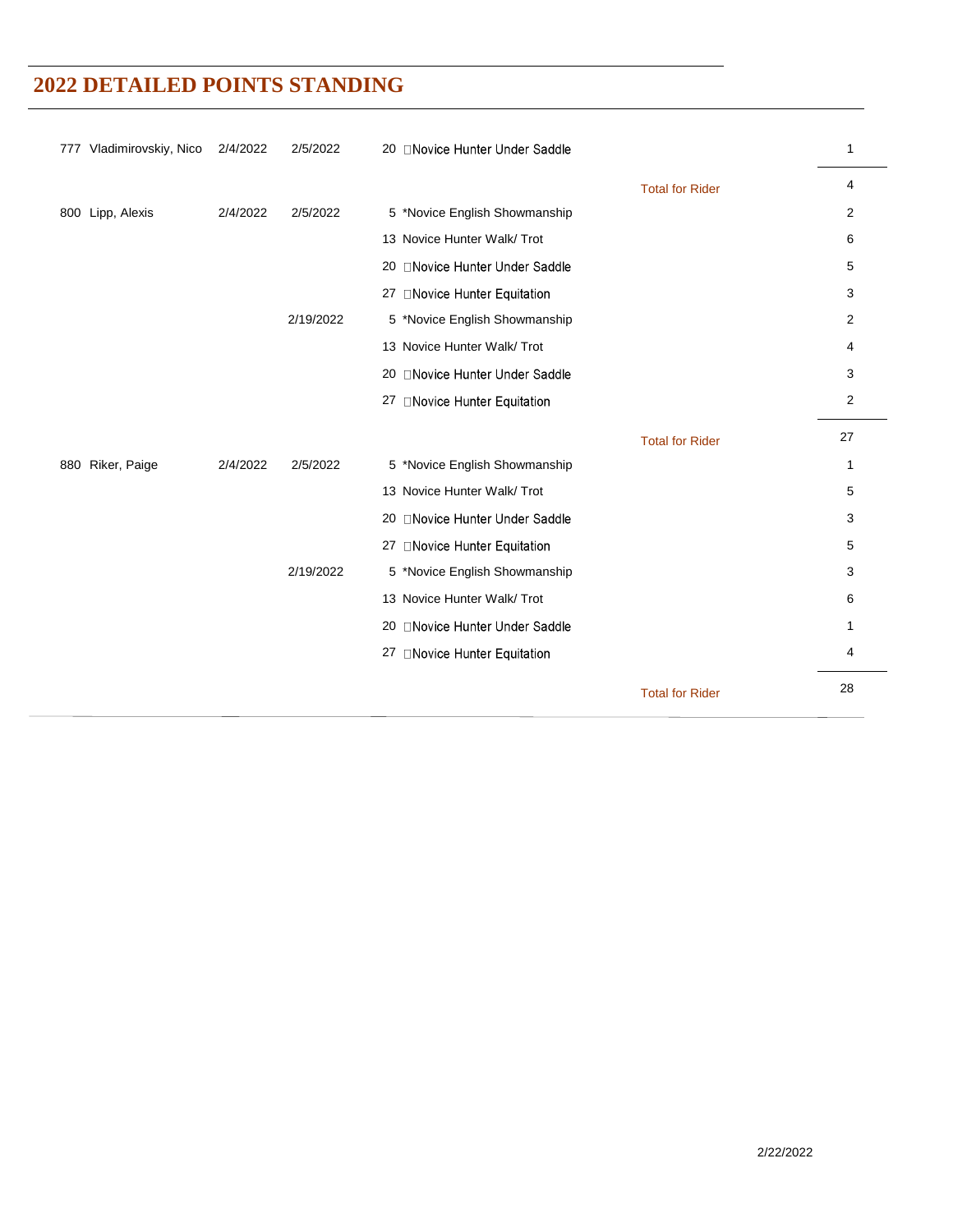| <b>Division:</b> | 5                      | <b>Open Hunter</b> |                       |                                       |                        |        |
|------------------|------------------------|--------------------|-----------------------|---------------------------------------|------------------------|--------|
| Rider            |                        |                    | Member Date Show Date | Event                                 |                        | Points |
|                  | 100 Joninas, Ava       | 2/4/2022           | 2/5/2022              | 4 Open English Showmanship            |                        | 6      |
|                  |                        |                    |                       | 11 Open Hunter Walk / Trot            |                        | 6      |
|                  |                        |                    |                       | 18 Open Hunter Under Saddle           |                        | 6      |
|                  |                        |                    |                       | 26 Open Hunter Equitation             |                        | 6      |
|                  |                        |                    | 2/19/2022             | 4 Open English Showmanship            |                        | 6      |
|                  |                        |                    |                       | 11 Open Hunter Walk / Trot            |                        | 6      |
|                  |                        |                    |                       | 18 Open Hunter Under Saddle           |                        | 6      |
|                  |                        |                    |                       | 26 Open Hunter Equitation             |                        | 6      |
|                  |                        |                    |                       |                                       | <b>Total for Rider</b> | 48     |
|                  | 200 Ward, Amie         | 2/4/2022           | 2/5/2022              | 4 Open English Showmanship            |                        | 4      |
|                  |                        |                    |                       | 11 Open Hunter Walk / Trot            |                        | 5      |
|                  |                        |                    |                       | 18 Open Hunter Under Saddle           |                        | 5      |
|                  |                        |                    |                       | 26 Open Hunter Equitation             |                        | 5      |
|                  |                        |                    | 2/19/2022             | 4 Open English Showmanship            |                        | 5      |
|                  |                        |                    |                       | 11 Open Hunter Walk / Trot            |                        | 5      |
|                  |                        |                    |                       | 18 Open Hunter Under Saddle           |                        | 5      |
|                  |                        |                    |                       | 26 Open Hunter Equitation             |                        | 5      |
|                  |                        |                    |                       |                                       |                        |        |
|                  |                        |                    |                       |                                       | <b>Total for Rider</b> | 39     |
|                  | 241 Boggs, Molly Joe   | 2/4/2022           | 2/5/2022              | 25 Adult Hunter Equitation, 19 & Over |                        | 6      |
|                  |                        |                    |                       |                                       | <b>Total for Rider</b> | 6      |
|                  | 250 Paige, Hailey      | 2/4/2022           | 2/5/2022              | 18 Open Hunter Under Saddle           |                        | 3      |
|                  |                        |                    |                       |                                       | <b>Total for Rider</b> | 3      |
|                  | 481 Harrison, Madeline | 2/5/2022           | 2/19/2022             | 25 Adult Hunter Equitation, 19 & Over |                        | 6      |
|                  |                        |                    |                       |                                       |                        |        |
|                  |                        |                    |                       |                                       | <b>Total for Rider</b> | 6      |
|                  | 490 Paige, Hailey      | 2/4/2022           | 2/19/2022             | 18 Open Hunter Under Saddle           |                        | 4      |
|                  |                        |                    |                       |                                       | <b>Total for Rider</b> | 4      |
|                  | 909 Wisenbaker, Emma   | 2/4/2022           | 2/5/2022              | 4 Open English Showmanship            |                        | 5      |
|                  |                        |                    |                       | 11 Open Hunter Walk / Trot            |                        | 4      |
|                  |                        |                    |                       | 18 Open Hunter Under Saddle           |                        | 4      |
|                  |                        |                    |                       | 26 Open Hunter Equitation             |                        | 4      |
|                  |                        |                    |                       |                                       | <b>Total for Rider</b> | 17     |
|                  |                        |                    |                       |                                       |                        |        |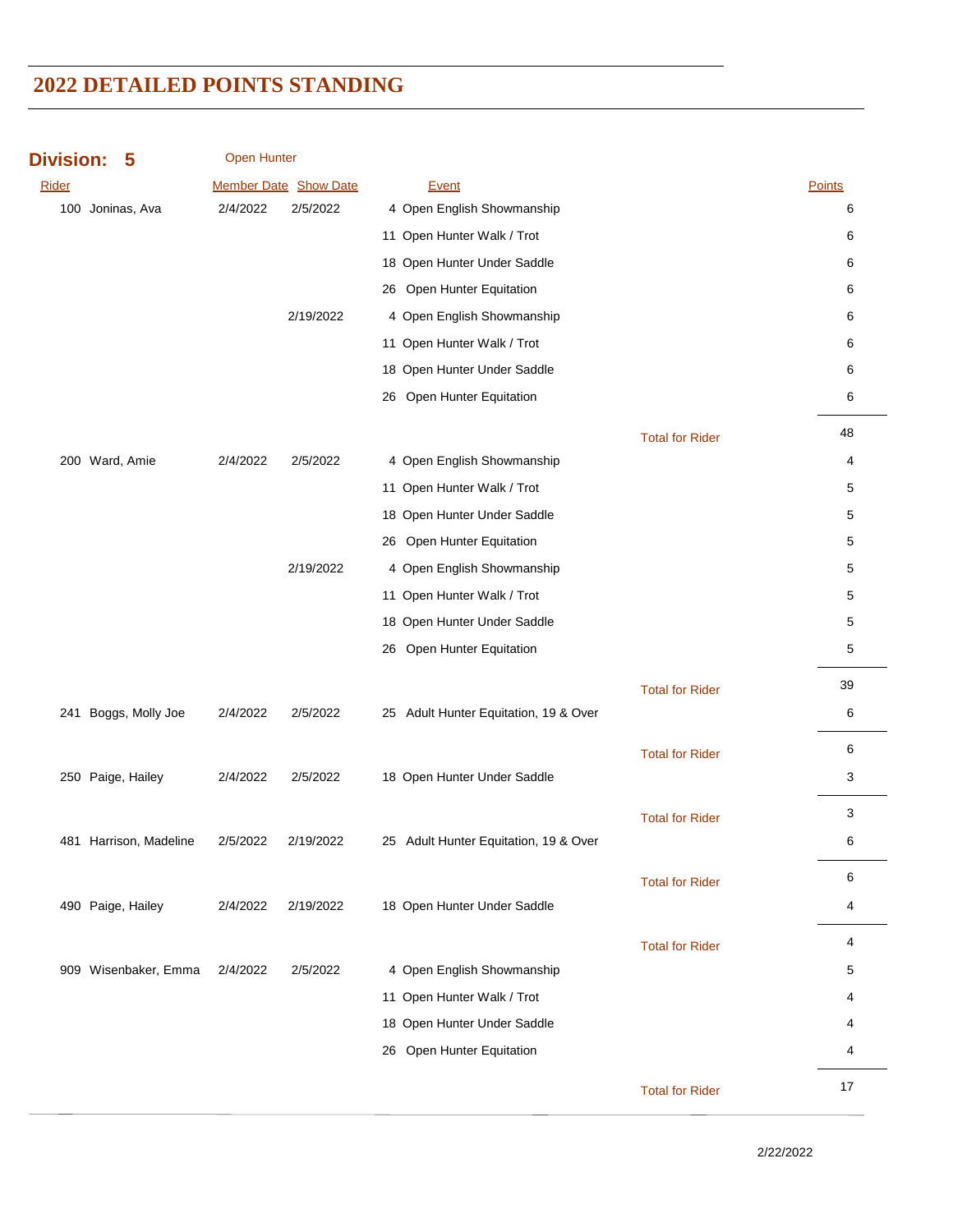| <b>Division:</b><br>6   |          | Youth 13 & Under Western |                                           |                |
|-------------------------|----------|--------------------------|-------------------------------------------|----------------|
| <b>Rider</b>            |          | Member Date Show Date    | <b>Event</b>                              | <b>Points</b>  |
| 120 Melo, Melina        | 2/4/2022 | 2/5/2022                 | 40 Youth Western Showmanship, 13 & Under  | 6              |
|                         |          |                          | 53 Youth Western Walk/Jog, 13 & Under     | 5              |
|                         |          |                          | 60 Youth Western Pleasure, 13 & Under     | 5              |
|                         |          |                          | 69 Youth Western Horsemanship, 13 & Under | 5              |
|                         |          |                          | 76 Youth Trail, 13 & Under                | 6              |
|                         |          | 2/19/2022                | 40 Youth Western Showmanship, 13 & Under  | 4              |
|                         |          |                          | 53 Youth Western Walk/Jog, 13 & Under     | 6              |
|                         |          |                          | 60 Youth Western Pleasure, 13 & Under     | 6              |
|                         |          |                          | 69 Youth Western Horsemanship, 13 & Under | 6              |
|                         |          |                          | 76 Youth Trail, 13 & Under                | 6              |
|                         |          |                          | <b>Total for Rider</b>                    | 55             |
| 155 Laszlo, Timothy     | 2/4/2022 | 2/5/2022                 | 40 Youth Western Showmanship, 13 & Under  | 2              |
|                         |          |                          | 53 Youth Western Walk/Jog, 13 & Under     | 4              |
|                         |          |                          | 60 Youth Western Pleasure, 13 & Under     | 2              |
|                         |          |                          | 69 Youth Western Horsemanship, 13 & Under | 2              |
|                         |          |                          | 76 Youth Trail, 13 & Under                | 3              |
|                         |          | 2/19/2022                | 40 Youth Western Showmanship, 13 & Under  | 2              |
|                         |          |                          | 53 Youth Western Walk/Jog, 13 & Under     | 2              |
|                         |          |                          | 60 Youth Western Pleasure, 13 & Under     | 3              |
|                         |          |                          | 69 Youth Western Horsemanship, 13 & Under | 2              |
|                         |          |                          | 76 Youth Trail, 13 & Under                | $\overline{c}$ |
|                         |          |                          | <b>Total for Rider</b>                    | 24             |
| 480 Schweitzer, Braylin | 2/4/2022 | 2/5/2022                 | 40 Youth Western Showmanship, 13 & Under  | 3              |
|                         |          |                          | 53 Youth Western Walk/Jog, 13 & Under     | 2              |
|                         |          |                          | 60 Youth Western Pleasure, 13 & Under     | 3              |
|                         |          |                          | 69 Youth Western Horsemanship, 13 & Under | 4              |
|                         |          |                          | 76 Youth Trail, 13 & Under                | 5              |
|                         |          | 2/19/2022                | 40 Youth Western Showmanship, 13 & Under  | 5              |
|                         |          |                          | 53 Youth Western Walk/Jog, 13 & Under     | 3              |
|                         |          |                          | 60 Youth Western Pleasure, 13 & Under     | 2              |
|                         |          |                          | 69 Youth Western Horsemanship, 13 & Under | 3              |
|                         |          |                          | 76 Youth Trail, 13 & Under                | 5              |
|                         |          |                          |                                           |                |

35 Total for Rider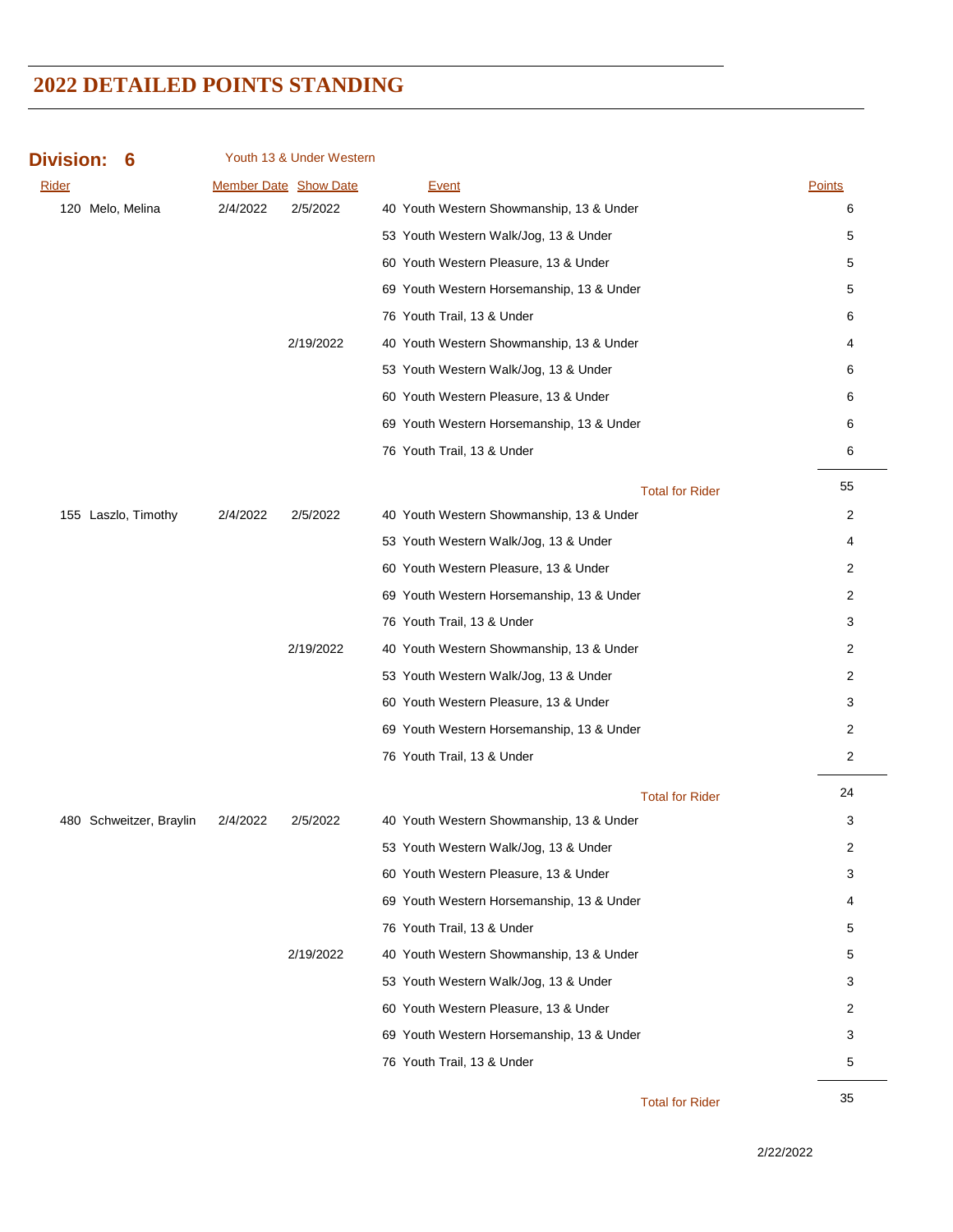| 755 Appenfelder, Kayley | 2/4/2022 | 2/5/2022  | 40 Youth Western Showmanship, 13 & Under  |                        | 5  |
|-------------------------|----------|-----------|-------------------------------------------|------------------------|----|
|                         |          |           | 53 Youth Western Walk/Jog, 13 & Under     |                        | 6  |
|                         |          |           | 60 Youth Western Pleasure, 13 & Under     |                        | 6  |
|                         |          |           | 69 Youth Western Horsemanship, 13 & Under |                        | 3  |
|                         |          |           | 76 Youth Trail, 13 & Under                |                        | 4  |
|                         |          | 2/19/2022 | 40 Youth Western Showmanship, 13 & Under  |                        | 3  |
|                         |          |           | 53 Youth Western Walk/Jog, 13 & Under     |                        | 5  |
|                         |          |           | 60 Youth Western Pleasure, 13 & Under     |                        | 5  |
|                         |          |           | 69 Youth Western Horsemanship, 13 & Under |                        | 5  |
|                         |          |           | 76 Youth Trail, 13 & Under                |                        | 4  |
|                         |          |           |                                           |                        |    |
|                         |          |           |                                           | <b>Total for Rider</b> | 46 |
|                         |          |           |                                           |                        |    |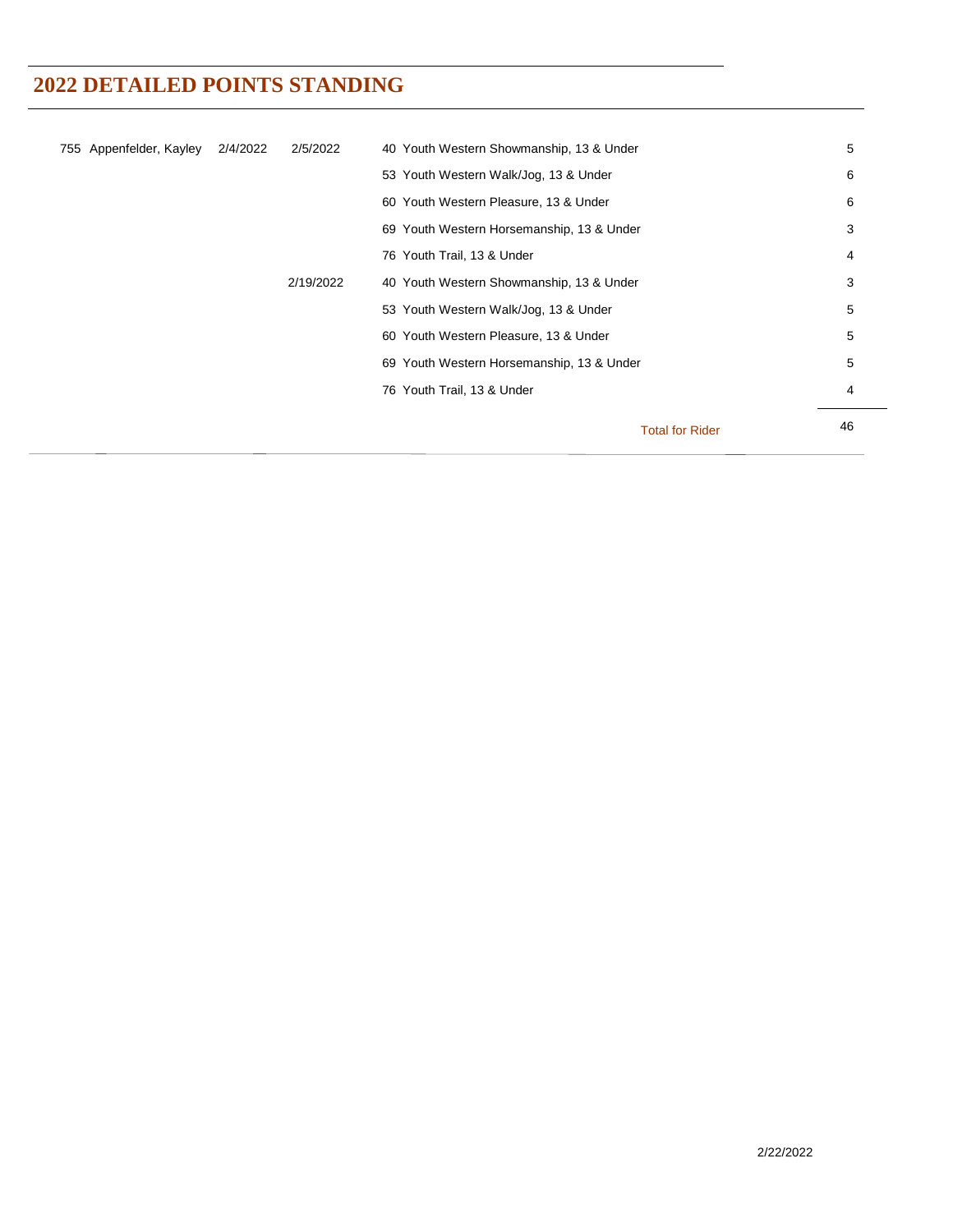| <b>Division:</b> | 7                     |          | Youth 14 - 18 Western        |                                       |                        |               |
|------------------|-----------------------|----------|------------------------------|---------------------------------------|------------------------|---------------|
| Rider            |                       |          | <b>Member Date Show Date</b> | <b>Event</b>                          |                        | <b>Points</b> |
|                  | 50 Kula, Jordan       | 2/1/2022 | 2/19/2022                    | 41 Youth Western Showmanship, 14 - 18 |                        | 5             |
|                  |                       |          |                              | 54 Youth Western Walk/Jog, 14 -18     |                        | 4             |
|                  |                       |          |                              | 61 Youth Western Pleasure, 14 - 18    |                        | 4             |
|                  |                       |          |                              | 70 Youth Western Horsemanship, 14-18  |                        | 3             |
|                  |                       |          |                              | 77 Youth Trail, 14 - 18               |                        | 4             |
|                  |                       |          |                              |                                       | <b>Total for Rider</b> | 20            |
|                  | 180 Davis, Ally       | 2/1/2022 | 2/19/2022                    | 41 Youth Western Showmanship, 14 - 18 |                        | 4             |
|                  |                       |          |                              | 54 Youth Western Walk/Jog, 14 -18     |                        | 6             |
|                  |                       |          |                              | 61 Youth Western Pleasure, 14 - 18    |                        | 6             |
|                  |                       |          |                              | 70 Youth Western Horsemanship, 14-18  |                        | 4             |
|                  |                       |          |                              | 77 Youth Trail, 14 - 18               |                        | 3             |
|                  |                       |          |                              |                                       | <b>Total for Rider</b> | 23            |
|                  | 360 Bolt, Elizabeth   | 2/1/2022 | 2/19/2022                    | 41 Youth Western Showmanship, 14 - 18 |                        | 3             |
|                  |                       |          |                              | 54 Youth Western Walk/Jog, 14 -18     |                        | 3             |
|                  |                       |          |                              | 61 Youth Western Pleasure, 14 - 18    |                        | 3             |
|                  |                       |          |                              | 70 Youth Western Horsemanship, 14-18  |                        | 56            |
|                  |                       |          |                              | 77 Youth Trail, 14 - 18               |                        | 5             |
|                  |                       |          |                              |                                       | <b>Total for Rider</b> | 70            |
|                  | 955 Parsons, Caroline | 2/4/2022 | 2/5/2022                     | 41 Youth Western Showmanship, 14 - 18 |                        | 6             |
|                  |                       |          |                              | 54 Youth Western Walk/Jog, 14 -18     |                        | 6             |
|                  |                       |          |                              | 61 Youth Western Pleasure, 14 - 18    |                        | 6             |
|                  |                       |          |                              | 70 Youth Western Horsemanship, 14-18  |                        | 6             |
|                  |                       |          |                              | 77 Youth Trail, 14 - 18               |                        | 6             |
|                  |                       |          | 2/19/2022                    | 41 Youth Western Showmanship, 14 - 18 |                        | 6             |
|                  |                       |          |                              | 54 Youth Western Walk/Jog, 14 -18     |                        | 5             |
|                  |                       |          |                              | 61 Youth Western Pleasure, 14 - 18    |                        | 5             |
|                  |                       |          |                              | 70 Youth Western Horsemanship, 14-18  |                        | 6             |
|                  |                       |          |                              | 77 Youth Trail, 14 - 18               |                        | 6             |
|                  |                       |          |                              |                                       |                        |               |
|                  |                       |          |                              |                                       | <b>Total for Rider</b> | 58            |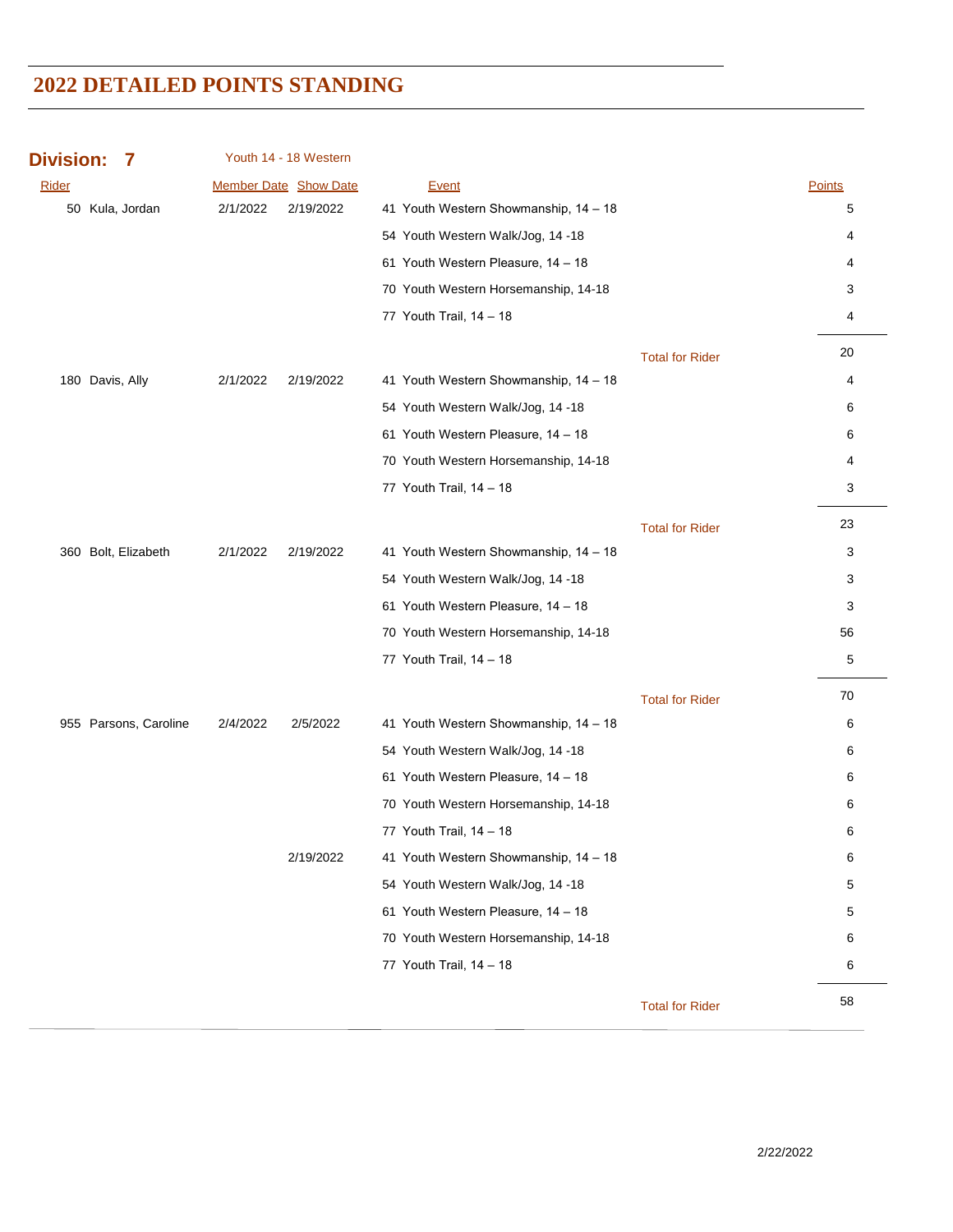| <b>Division:</b> | 8                      | <b>Adult Western</b>         |           |                                           |        |
|------------------|------------------------|------------------------------|-----------|-------------------------------------------|--------|
| Rider            |                        | <b>Member Date Show Date</b> |           | Event                                     | Points |
|                  | 300 Houston, Hannah    | 2/4/2022                     | 2/5/2022  | 42 Adult Western Showmanship, 19 And Over | 6      |
|                  |                        |                              |           | 55 Adult Western Walk/Jog, 19 & Over      | 4      |
|                  |                        |                              |           | 62 Adult Western Pleasure, 19 & Over      | 5      |
|                  |                        |                              |           | 71 Adult Western Horsemanship, 19 & Over  | 6      |
|                  |                        |                              |           | 78 Adult Trail, 19 & Over                 | 6      |
|                  |                        |                              | 2/19/2022 | 42 Adult Western Showmanship, 19 And Over | 6      |
|                  |                        |                              |           | 78 Adult Trail, 19 & Over                 | 6      |
|                  |                        |                              |           | <b>Total for Rider</b>                    | 39     |
|                  | 481 Harrison, Madeline | 2/5/2022                     | 2/5/2022  | 42 Adult Western Showmanship, 19 And Over | 5      |
|                  |                        |                              |           | 55 Adult Western Walk/Jog, 19 & Over      | 6      |
|                  |                        |                              |           | 62 Adult Western Pleasure, 19 & Over      | 6      |
|                  |                        |                              |           | 71 Adult Western Horsemanship, 19 & Over  | 5      |
|                  |                        |                              | 2/19/2022 | 42 Adult Western Showmanship, 19 And Over | 4      |
|                  |                        |                              |           | 55 Adult Western Walk/Jog, 19 & Over      | 5      |
|                  |                        |                              |           | 62 Adult Western Pleasure, 19 & Over      | 6      |
|                  |                        |                              |           | 71 Adult Western Horsemanship, 19 & Over  | 6      |
|                  |                        |                              |           | <b>Total for Rider</b>                    | 43     |
|                  | 545 Almond, Pamela     | 2/4/2022                     | 2/19/2022 | 42 Adult Western Showmanship, 19 And Over | 5      |
|                  |                        |                              |           | 55 Adult Western Walk/Jog, 19 & Over      | 6      |
|                  |                        |                              |           | <b>Total for Rider</b>                    | 11     |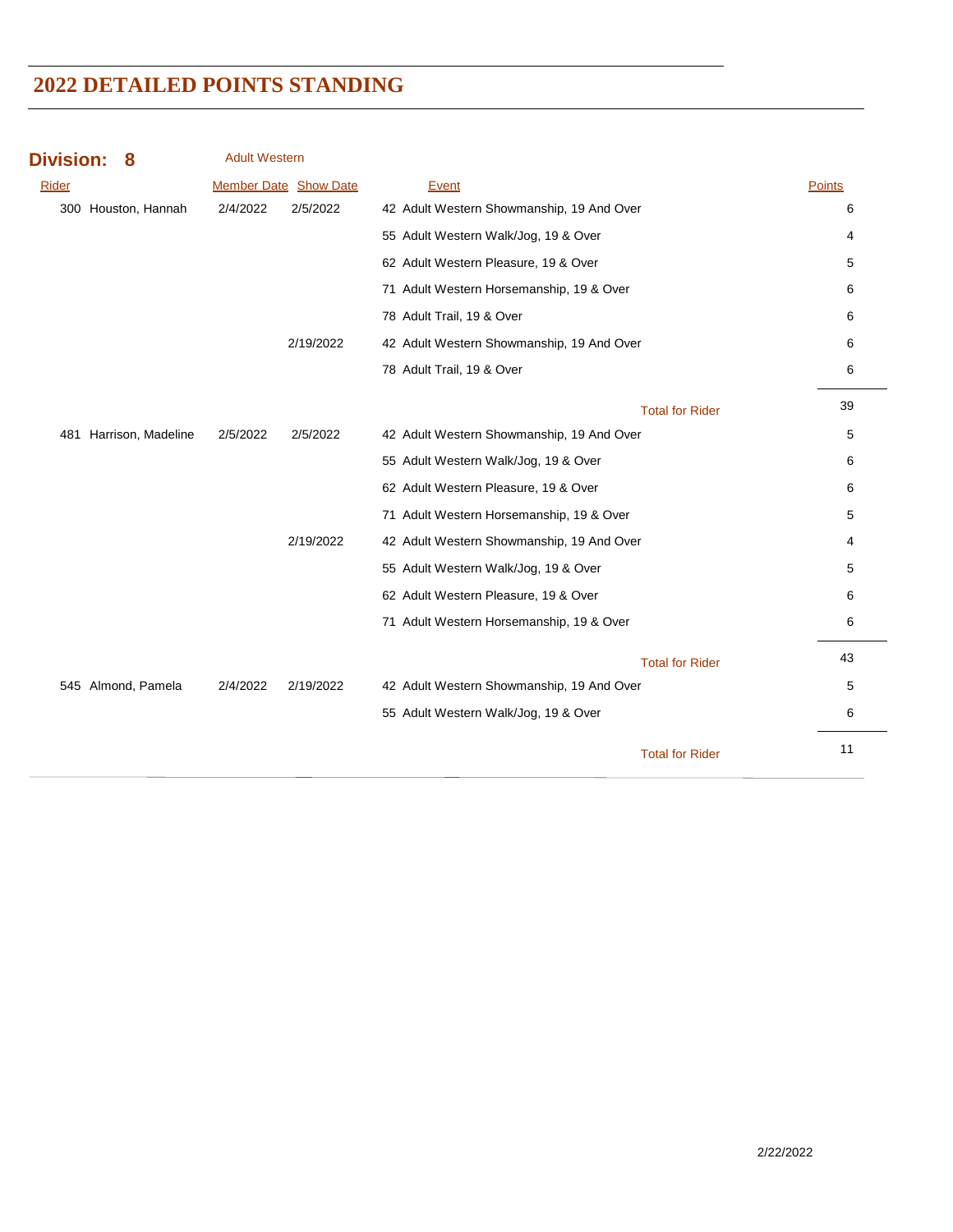| <b>Division:</b> | 9                     | <b>Novice Western</b> |                              |                                |                        |        |
|------------------|-----------------------|-----------------------|------------------------------|--------------------------------|------------------------|--------|
| Rider            |                       |                       | <b>Member Date Show Date</b> | Event                          |                        | Points |
|                  | 133 O'Brien, AnnaCate | 2/5/2022              | 2/5/2022                     | 44 Novice Western Showmanship  |                        | 6      |
|                  |                       |                       |                              | 58 Novice Western Walk/Jog     |                        | 5      |
|                  |                       |                       |                              | 65 Novice Western Pleasure     |                        | 6      |
|                  |                       |                       |                              | 73 Novice Western Horsemanship |                        | 6      |
|                  |                       |                       |                              |                                | <b>Total for Rider</b> | 23     |
|                  | 143 Duffy, Janet      | 2/4/2022              | 2/19/2022                    | 65 Novice Western Pleasure     |                        | 5      |
|                  |                       |                       |                              |                                | <b>Total for Rider</b> | 5      |
|                  | 156 Thomas, Dustin    | 2/4/2022              | 2/5/2022                     | 44 Novice Western Showmanship  |                        | 4      |
|                  |                       |                       |                              |                                | <b>Total for Rider</b> | 4      |
|                  | 445 Alls, Darlene     | 1/23/2022             | 2/5/2022                     | 44 Novice Western Showmanship  |                        | 5      |
|                  |                       |                       |                              | 58 Novice Western Walk/Jog     |                        | 6      |
|                  |                       |                       |                              | 65 Novice Western Pleasure     |                        | 5      |
|                  |                       |                       |                              | 73 Novice Western Horsemanship |                        | 5      |
|                  |                       |                       |                              |                                | <b>Total for Rider</b> | 21     |
| 651              | Lightcap, Michelle    | 2/5/2022              | 2/19/2022                    | 65 Novice Western Pleasure     |                        | 6      |
|                  |                       |                       |                              |                                | <b>Total for Rider</b> | 6      |
|                  |                       |                       |                              |                                |                        |        |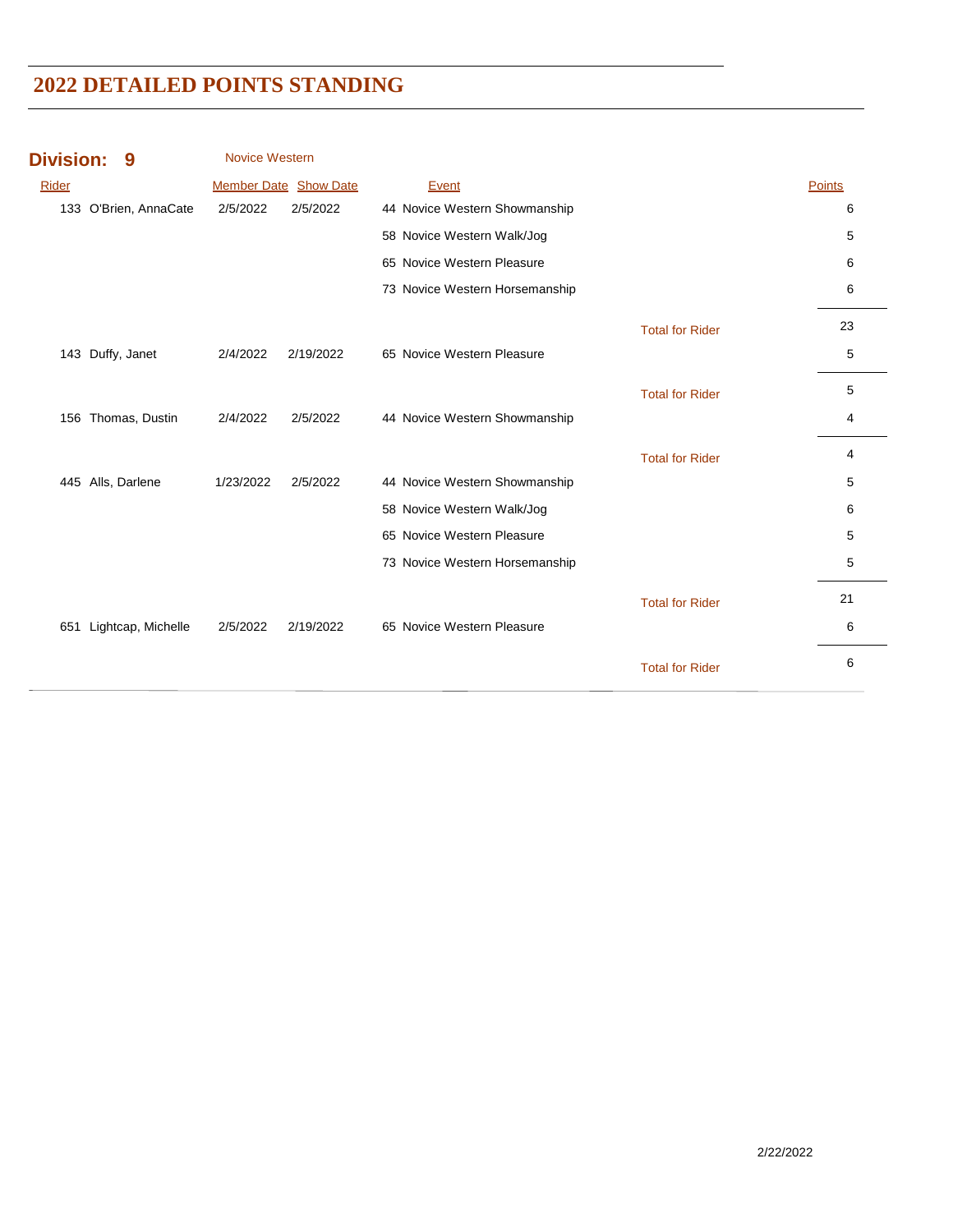| <b>Division:</b><br>10 | <b>Open Western</b> |                       |                              |                        |        |
|------------------------|---------------------|-----------------------|------------------------------|------------------------|--------|
| Rider                  |                     | Member Date Show Date | Event                        |                        | Points |
| 156 Thomas, Dustin     | 2/4/2022            | 2/5/2022              | 56 Open Western Walk/Jog     |                        | 5      |
|                        |                     |                       | 63 Open Western Pleasure     |                        | 4      |
|                        |                     |                       | 72 Open Western Horsemanship |                        | 4      |
|                        |                     |                       | 79 Open Trail                |                        | 5      |
|                        |                     | 2/19/2022             | 43 Open Western Showmanship  |                        | 5      |
|                        |                     |                       | 56 Open Western Walk/Jog     |                        | 5      |
|                        |                     |                       | 63 Open Western Pleasure     |                        | 5      |
|                        |                     |                       | 72 Open Western Horsemanship |                        | 5      |
|                        |                     |                       |                              | <b>Total for Rider</b> | 38     |
| 545 Almond, Pamela     | 2/4/2022            | 2/19/2022             | 43 Open Western Showmanship  |                        | 6      |
|                        |                     |                       | 56 Open Western Walk/Jog     |                        | 6      |
|                        |                     |                       |                              | <b>Total for Rider</b> | 12     |
| 652 Brecht, Lynn       | 2/4/2022            | 2/5/2022              | 56 Open Western Walk/Jog     |                        | 4      |
|                        |                     |                       | 63 Open Western Pleasure     |                        | 5      |
|                        |                     |                       | 72 Open Western Horsemanship |                        | 5      |
|                        |                     |                       | 79 Open Trail                |                        | 6      |
|                        |                     | 2/19/2022             | 56 Open Western Walk/Jog     |                        | 4      |
|                        |                     |                       | 63 Open Western Pleasure     |                        | 6      |
|                        |                     |                       | 72 Open Western Horsemanship |                        | 6      |
|                        |                     |                       | 79 Open Trail                |                        | 6      |
|                        |                     |                       |                              | <b>Total for Rider</b> | 42     |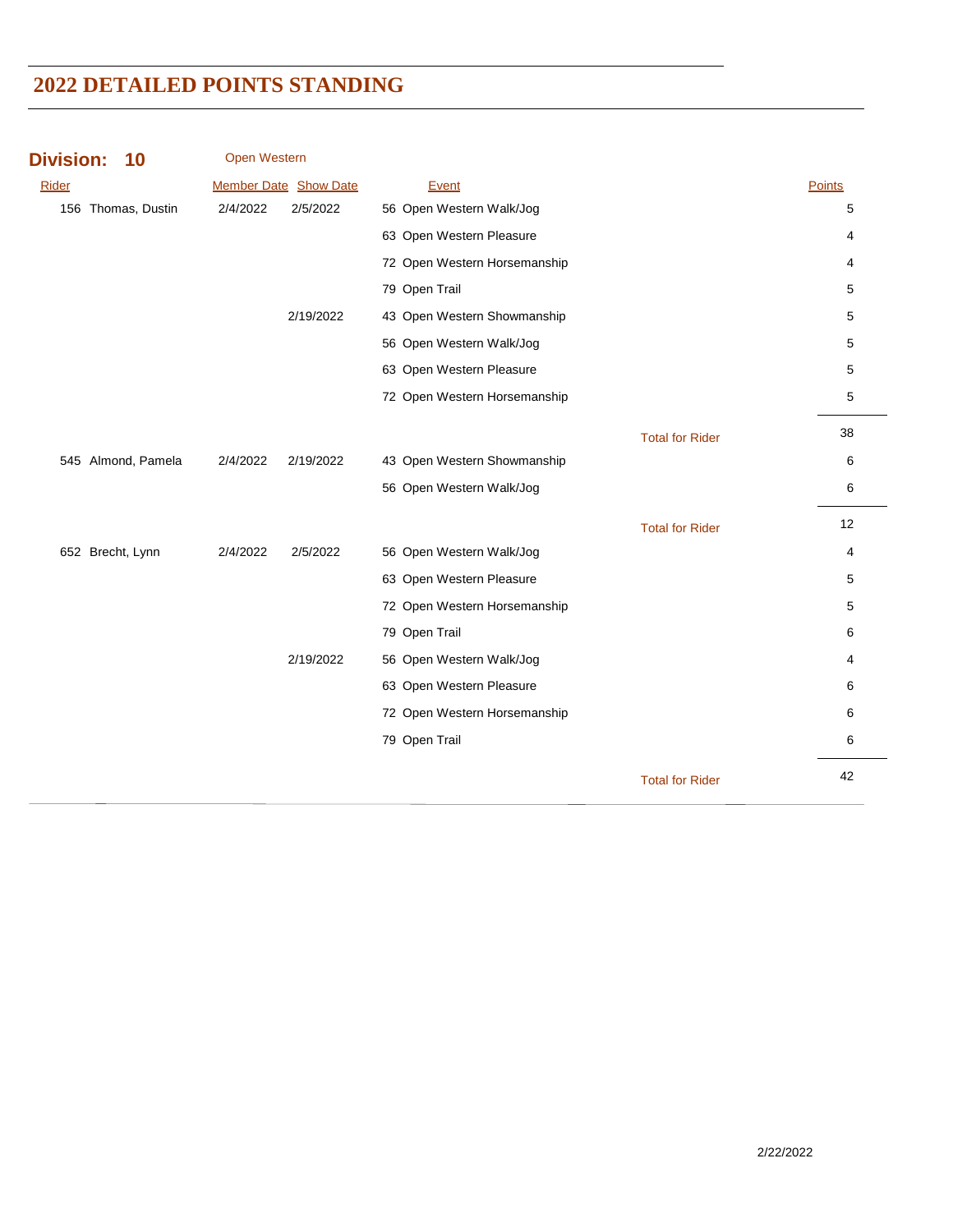| <b>Division:</b><br>11 | <b>Beginner English</b> |                              |                                                     |               |
|------------------------|-------------------------|------------------------------|-----------------------------------------------------|---------------|
| Rider                  |                         | <b>Member Date Show Date</b> | Event                                               | <b>Points</b> |
| 40 Holcombe, Hayden    | 2/4/2022                | 2/5/2022                     | 6 Beginner English Showmanship 13 & Under           | 6             |
|                        |                         |                              | 30 Beginner Walk Only English 13 & Under            | 5             |
|                        |                         |                              | 31 Beginner Walk Trot 1 @ a Time English 13 & Under | 4             |
|                        |                         |                              | 32 Beginner Walk Trot English 13 & Under            | 4             |
|                        |                         | 2/19/2022                    | 6 Beginner English Showmanship 13 & Under           | 6             |
|                        |                         |                              | 30 Beginner Walk Only English 13 & Under            | 6             |
|                        |                         |                              | 31 Beginner Walk Trot 1 @ a Time English 13 & Under | 6             |
|                        |                         |                              | 32 Beginner Walk Trot English 13 & Under            | 6             |
|                        |                         |                              | <b>Total for Rider</b>                              | 43            |
| 262 Bajwa, Sidak       | 2/4/2022                | 2/5/2022                     | 6 Beginner English Showmanship 13 & Under           | 5             |
|                        |                         |                              | 30 Beginner Walk Only English 13 & Under            | 3             |
|                        |                         |                              | 31 Beginner Walk Trot 1 @ a Time English 13 & Under | 3             |
|                        |                         |                              | 32 Beginner Walk Trot English 13 & Under            | 5             |
|                        |                         | 2/19/2022                    | 6 Beginner English Showmanship 13 & Under           | 5             |
|                        |                         |                              | 30 Beginner Walk Only English 13 & Under            | 5             |
|                        |                         |                              | 31 Beginner Walk Trot 1 @ a Time English 13 & Under | 4             |
|                        |                         |                              | 32 Beginner Walk Trot English 13 & Under            | 4             |
|                        |                         |                              | <b>Total for Rider</b>                              | 34            |
| 500 Roland, Brynn      | 2/4/2022                | 2/5/2022                     | 6 Beginner English Showmanship 13 & Under           | 4             |
|                        |                         |                              | 30 Beginner Walk Only English 13 & Under            | 6             |
|                        |                         |                              | 31 Beginner Walk Trot 1 @ a Time English 13 & Under | 6             |
|                        |                         |                              | 32 Beginner Walk Trot English 13 & Under            | 6             |
|                        |                         | 2/19/2022                    | 6 Beginner English Showmanship 13 & Under           | 4             |
|                        |                         |                              | 30 Beginner Walk Only English 13 & Under            | 4             |
|                        |                         |                              | 31 Beginner Walk Trot 1 @ a Time English 13 & Under | 5             |
|                        |                         |                              | 32 Beginner Walk Trot English 13 & Under            | $\mathbf 5$   |
|                        |                         |                              | <b>Total for Rider</b>                              | 40            |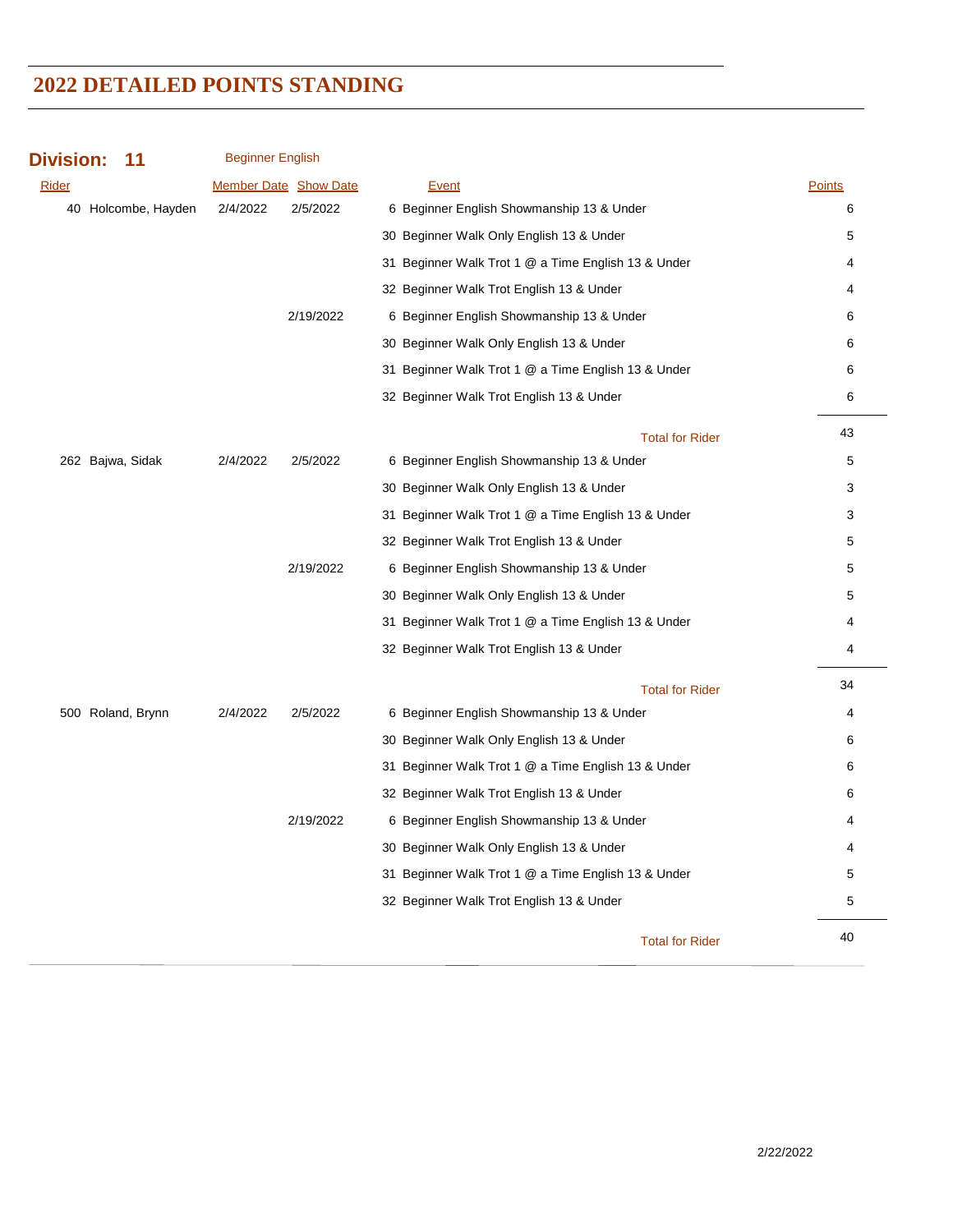| <b>Division: 12</b> |                     | <b>Beginner Western</b>      |          |                                                    |        |
|---------------------|---------------------|------------------------------|----------|----------------------------------------------------|--------|
| Rider               |                     | <b>Member Date Show Date</b> |          | Event                                              | Points |
|                     | 80 Holland, Cora    | 2/4/2022                     | 2/5/2022 | 45 Beginner Western Showmanship 13 & Under         | 5      |
|                     |                     |                              |          | 47 Beginner Walk Only Western 13 & Under           | 5      |
|                     |                     |                              |          | 48 Beginner Walk Jog 1 @ a Time Western 13 & Under | 6      |
|                     |                     |                              |          | 49 Beginner Walk Jog Western 13 & Under            | 6      |
|                     |                     |                              |          | <b>Total for Rider</b>                             | 22     |
|                     | 444 Kruger, Kaitlyn | 2/4/2022                     | 2/5/2022 | 45 Beginner Western Showmanship 13 & Under         | 6      |
|                     |                     |                              |          | 47 Beginner Walk Only Western 13 & Under           | 6      |
|                     |                     |                              |          | 48 Beginner Walk Jog 1 @ a Time Western 13 & Under | 5      |
|                     |                     |                              |          | 49 Beginner Walk Jog Western 13 & Under            | 5      |
|                     |                     |                              |          | <b>Total for Rider</b>                             | 22     |

| Division: 13           | <b>Ranch Horse</b> |                       |                         |                        |               |
|------------------------|--------------------|-----------------------|-------------------------|------------------------|---------------|
| Rider                  |                    | Member Date Show Date | Event                   |                        | <b>Points</b> |
| 143 Duffy, Janet       | 2/4/2022           | 2/19/2022             | 37 Ranch Horse Halter   |                        | 3             |
|                        |                    |                       | 74 Ranch Riding         |                        | 3             |
|                        |                    |                       |                         | <b>Total for Rider</b> | 6             |
| 651 Lightcap, Michelle | 2/5/2022           | 2/5/2022              | 37 Ranch Horse Halter   |                        | 6             |
|                        |                    |                       | 66 Ranch Horse Pleasure |                        | 6             |
|                        |                    |                       | 74 Ranch Riding         |                        | 6             |
|                        |                    | 2/19/2022             | 37 Ranch Horse Halter   |                        | 6             |
|                        |                    |                       | 74 Ranch Riding         |                        | 6             |
|                        |                    |                       | Ranch Horse Trail<br>81 |                        | 5             |
|                        |                    |                       |                         | <b>Total for Rider</b> | 35            |
|                        |                    |                       |                         |                        |               |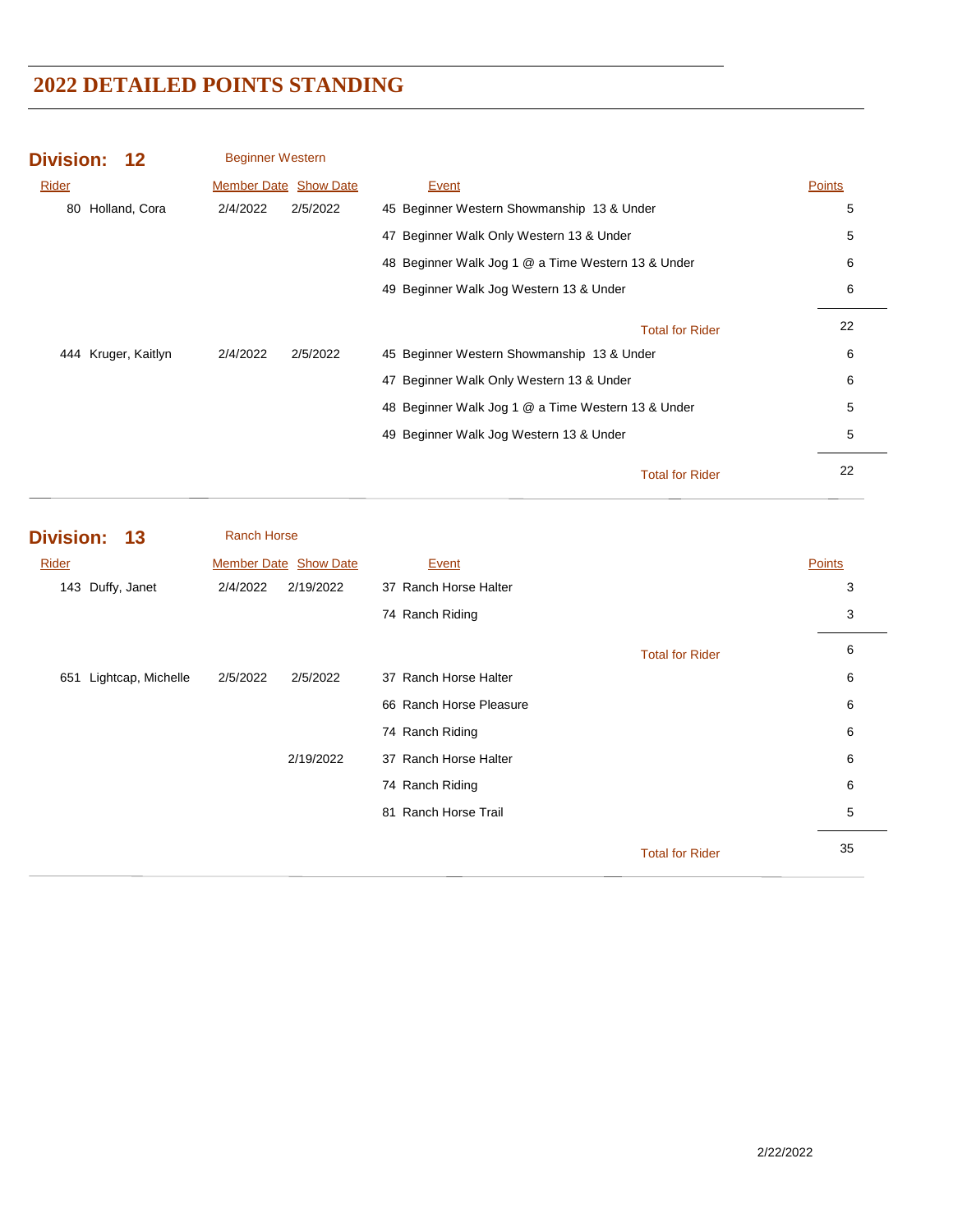| <b>Division:</b> | 20                   |            | Beginner on the Flat, 11 & Under |                                                    |                        |               |
|------------------|----------------------|------------|----------------------------------|----------------------------------------------------|------------------------|---------------|
| Rider            |                      |            | <b>Member Date Show Date</b>     | <b>Event</b>                                       |                        | <b>Points</b> |
|                  | 16 Johns, River      | 1/7/2022   | 2/5/2022                         | 201 Beginner Walk/Trot Equitation, 11 & Under      |                        | 1             |
|                  |                      |            |                                  | 202 Beginner Walk/Trot/Canter 1 @ Time, 11 & Under |                        | 1             |
|                  |                      |            |                                  |                                                    | <b>Total for Rider</b> | 2             |
|                  | 23 Jarvis, Haley     | 2/4/2022   | 2/5/2022                         | 200 Beginner Walk/Trot Pleasure, 11 & Under        |                        | 4             |
|                  |                      |            |                                  | 201 Beginner Walk/Trot Equitation, 11 & Under      |                        | 5             |
|                  |                      |            | 2/19/2022                        | 200 Beginner Walk/Trot Pleasure, 11 & Under        |                        | 2             |
|                  |                      |            |                                  | 202 Beginner Walk/Trot/Canter 1 @ Time, 11 & Under |                        | 4             |
|                  |                      |            |                                  |                                                    | <b>Total for Rider</b> | 15            |
|                  | 65 Ruehman, Caetyln  | 2/4/2022   | 2/19/2022                        | 200 Beginner Walk/Trot Pleasure, 11 & Under        |                        | 5             |
|                  |                      |            |                                  | 201 Beginner Walk/Trot Equitation, 11 & Under      |                        | 1             |
|                  |                      |            |                                  |                                                    | <b>Total for Rider</b> | 6             |
|                  | 110 White, Jessie    | 1/25/2022  | 2/5/2022                         | 200 Beginner Walk/Trot Pleasure, 11 & Under        |                        | 3             |
|                  |                      |            |                                  | 201 Beginner Walk/Trot Equitation, 11 & Under      |                        | 4             |
|                  |                      |            |                                  |                                                    | <b>Total for Rider</b> | 7             |
|                  | 171 Bell, Sophie     | 2/11/2022  | 2/19/2022                        | 201 Beginner Walk/Trot Equitation, 11 & Under      |                        | 3             |
|                  |                      |            |                                  |                                                    | <b>Total for Rider</b> | 3             |
|                  | 172 Obermeyer, Leah  | 2/5/2022   | 2/5/2022                         | 201 Beginner Walk/Trot Equitation, 11 & Under      |                        | 2             |
|                  |                      |            | 2/19/2022                        | 201 Beginner Walk/Trot Equitation, 11 & Under      |                        | 1             |
|                  |                      |            |                                  |                                                    | <b>Total for Rider</b> | 3             |
|                  | 179 Langa, Emma      | 1/29/2022  | 2/5/2022                         | 200 Beginner Walk/Trot Pleasure, 11 & Under        |                        | $\mathbf 1$   |
|                  |                      |            |                                  | 201 Beginner Walk/Trot Equitation, 11 & Under      |                        | 5             |
|                  |                      |            | 2/19/2022                        | 200 Beginner Walk/Trot Pleasure, 11 & Under        |                        | 4             |
|                  |                      |            |                                  | 201 Beginner Walk/Trot Equitation, 11 & Under      |                        | 2             |
|                  |                      |            |                                  | 202 Beginner Walk/Trot/Canter 1 @ Time, 11 & Under |                        | 5             |
|                  |                      |            |                                  |                                                    | <b>Total for Rider</b> | 17            |
|                  | 201 Guidry, Juliet   | 12/27/2021 | 2/5/2022                         | 200 Beginner Walk/Trot Pleasure, 11 & Under        |                        | 4             |
|                  |                      |            |                                  |                                                    | <b>Total for Rider</b> | 4             |
|                  | 204 Doiron, Kaley    | 2/16/2022  | 2/19/2022                        | 200 Beginner Walk/Trot Pleasure, 11 & Under        |                        | 6             |
|                  |                      |            |                                  | 201 Beginner Walk/Trot Equitation, 11 & Under      |                        | 6             |
|                  |                      |            |                                  |                                                    | <b>Total for Rider</b> | 12            |
|                  | 207 Colbaugh, Audrey | 2/5/2022   | 2/5/2022                         | 200 Beginner Walk/Trot Pleasure, 11 & Under        |                        | 1             |

2/22/2022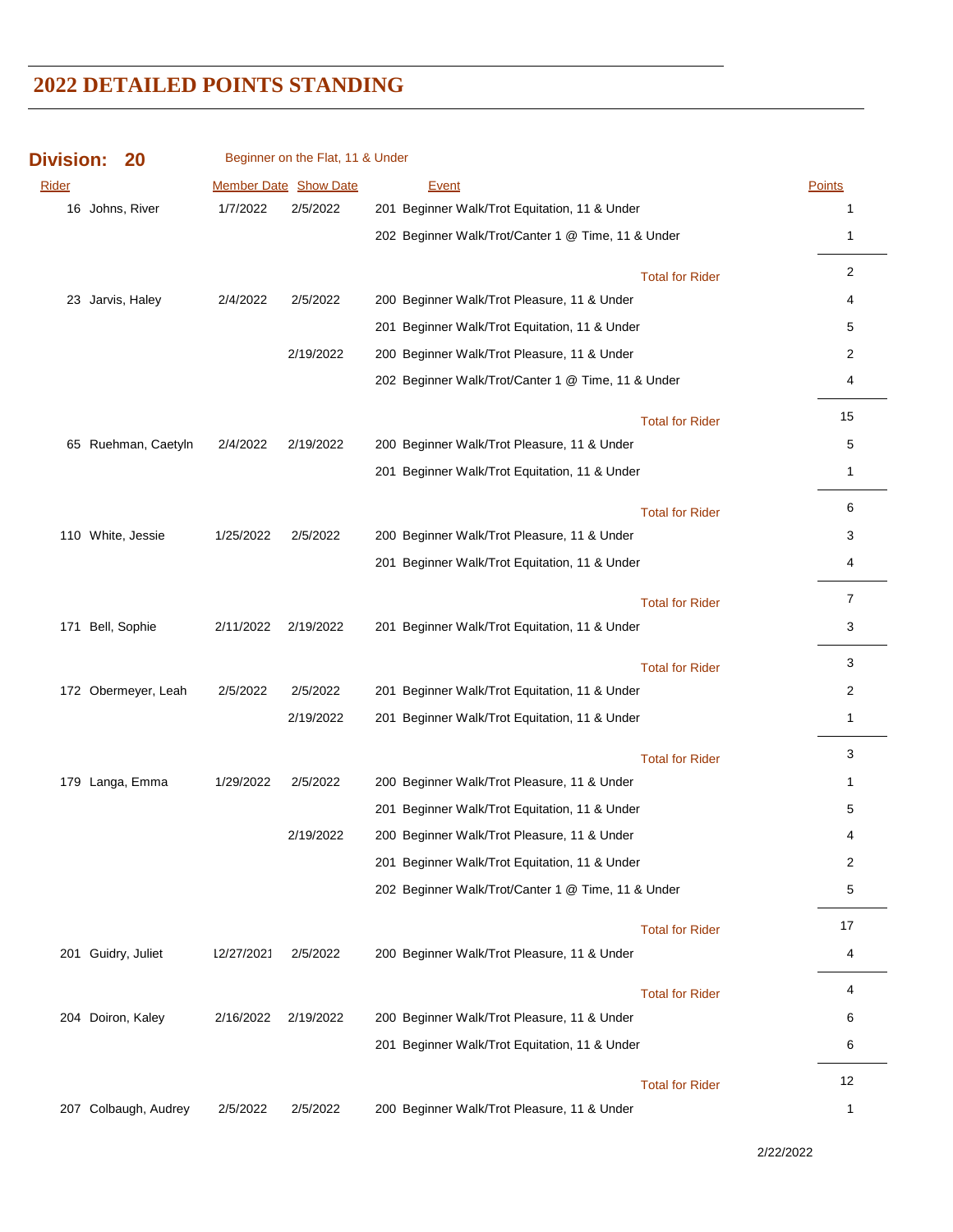|                       |          |           | <b>Total for Rider</b>                             | 1              |
|-----------------------|----------|-----------|----------------------------------------------------|----------------|
| 211 Auensen, Avery    | 2/5/2022 | 2/5/2022  | 200 Beginner Walk/Trot Pleasure, 11 & Under        | 3              |
|                       |          |           | 201 Beginner Walk/Trot Equitation, 11 & Under      | 6              |
|                       |          | 2/19/2022 | 202 Beginner Walk/Trot/Canter 1 @ Time, 11 & Under | 1              |
|                       |          |           | <b>Total for Rider</b>                             | 10             |
| 212 Henderson, Lauren | 2/4/2022 | 2/5/2022  | 202 Beginner Walk/Trot/Canter 1 @ Time, 11 & Under | 4              |
|                       |          | 2/19/2022 | 202 Beginner Walk/Trot/Canter 1 @ Time, 11 & Under | 1              |
|                       |          |           | <b>Total for Rider</b>                             | 5              |
| 283 Ritz, Renae       | 2/5/2022 | 2/5/2022  | 200 Beginner Walk/Trot Pleasure, 11 & Under        | 6              |
|                       |          |           | 201 Beginner Walk/Trot Equitation, 11 & Under      | 4              |
|                       |          |           | 202 Beginner Walk/Trot/Canter 1 @ Time, 11 & Under | 6              |
|                       |          | 2/19/2022 | 202 Beginner Walk/Trot/Canter 1 @ Time, 11 & Under | 6              |
|                       |          |           | <b>Total for Rider</b>                             | 22             |
| 284 Webb, Aubree      | 2/4/2022 | 2/5/2022  | 201 Beginner Walk/Trot Equitation, 11 & Under      | 1              |
|                       |          |           | 202 Beginner Walk/Trot/Canter 1 @ Time, 11 & Under | 2              |
|                       |          | 2/19/2022 | 200 Beginner Walk/Trot Pleasure, 11 & Under        | 3              |
|                       |          |           | 201 Beginner Walk/Trot Equitation, 11 & Under      | 6              |
|                       |          |           | 202 Beginner Walk/Trot/Canter 1 @ Time, 11 & Under | 4              |
|                       |          |           | <b>Total for Rider</b>                             | 16             |
| 286 McCormack, Nola   | 2/4/2022 | 2/5/2022  | 202 Beginner Walk/Trot/Canter 1 @ Time, 11 & Under | 3              |
|                       |          | 2/19/2022 | 200 Beginner Walk/Trot Pleasure, 11 & Under        | 5              |
|                       |          |           | <b>Total for Rider</b>                             | 8              |
| 287 Adams, Sophie     | 2/4/2022 | 2/5/2022  | 201 Beginner Walk/Trot Equitation, 11 & Under      | 2              |
|                       |          |           | 202 Beginner Walk/Trot/Canter 1 @ Time, 11 & Under | 2              |
|                       |          | 2/19/2022 | 200 Beginner Walk/Trot Pleasure, 11 & Under        | 1              |
|                       |          |           | 202 Beginner Walk/Trot/Canter 1 @ Time, 11 & Under | $\overline{c}$ |
|                       |          |           | <b>Total for Rider</b>                             | 7              |
| 312 Sovie, Brooklyn   | 2/5/2022 | 2/5/2022  | 200 Beginner Walk/Trot Pleasure, 11 & Under        | 6              |
|                       |          |           | 202 Beginner Walk/Trot/Canter 1 @ Time, 11 & Under | 6              |
|                       |          |           | <b>Total for Rider</b>                             | 12             |
| 313 Kibler, Murphy    | 2/5/2022 | 2/5/2022  | 200 Beginner Walk/Trot Pleasure, 11 & Under        | 5              |
|                       |          |           | 201 Beginner Walk/Trot Equitation, 11 & Under      | 3              |
|                       |          |           | 202 Beginner Walk/Trot/Canter 1 @ Time, 11 & Under | 3              |
|                       |          | 2/19/2022 | 200 Beginner Walk/Trot Pleasure, 11 & Under        | 1              |

2/22/2022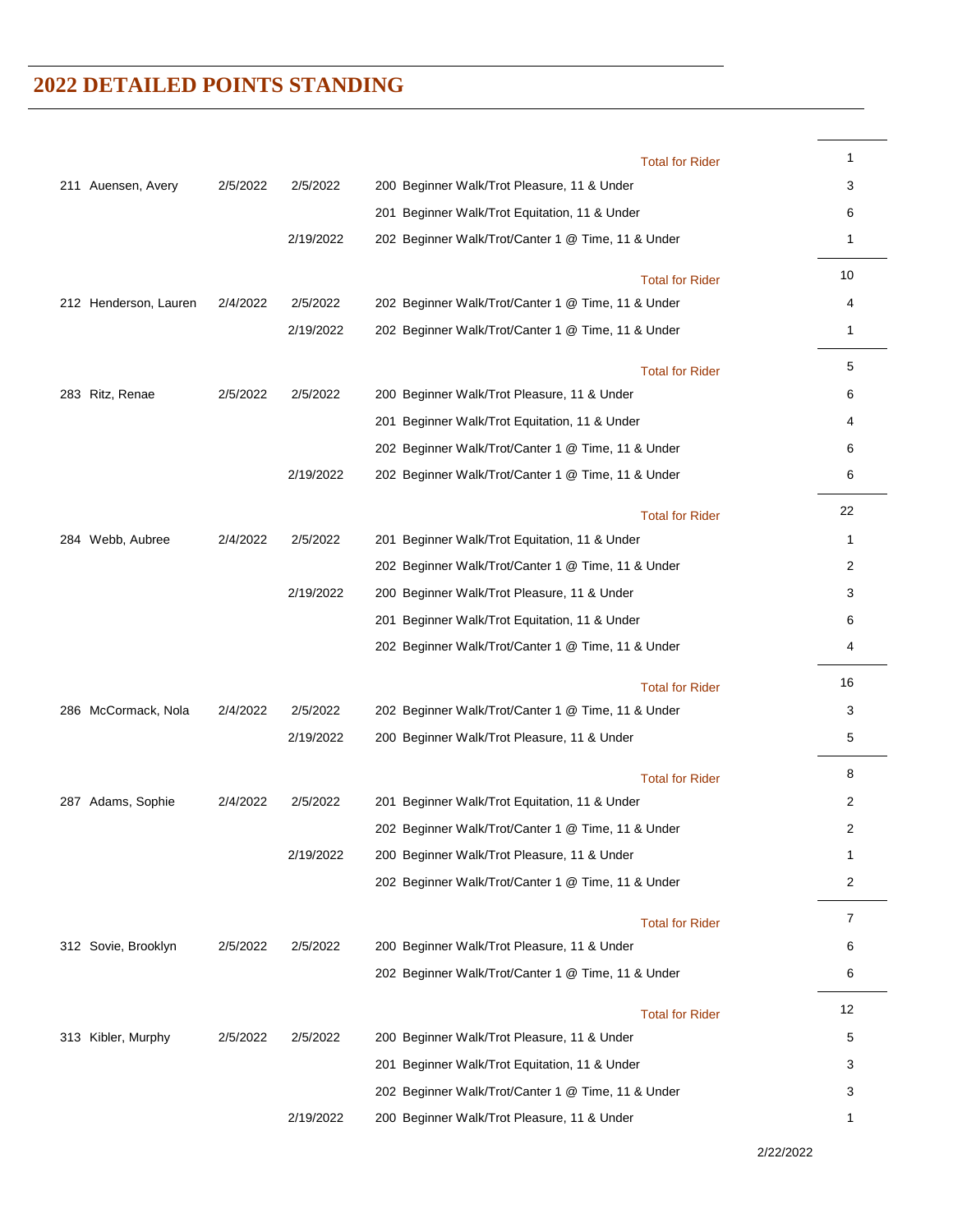| 313 Kibler, Murphy  | 2/5/2022  | 2/19/2022 | 201 Beginner Walk/Trot Equitation, 11 & Under      | 3  |
|---------------------|-----------|-----------|----------------------------------------------------|----|
|                     |           |           | 202 Beginner Walk/Trot/Canter 1 @ Time, 11 & Under | 2  |
|                     |           |           | <b>Total for Rider</b>                             | 17 |
| 516 Helland, Harper | 2/15/2022 | 2/19/2022 | 201 Beginner Walk/Trot Equitation, 11 & Under      | 4  |
|                     |           |           | 202 Beginner Walk/Trot/Canter 1 @ Time, 11 & Under | 3  |
|                     |           |           | <b>Total for Rider</b>                             | 7  |
| 522 Beasley, Anna   | 2/9/2022  | 2/19/2022 | 200 Beginner Walk/Trot Pleasure, 11 & Under        | 6  |
|                     |           |           | 201 Beginner Walk/Trot Equitation, 11 & Under      | 5  |
|                     |           |           | 202 Beginner Walk/Trot/Canter 1 @ Time, 11 & Under | 6  |
|                     |           |           | <b>Total for Rider</b>                             | 17 |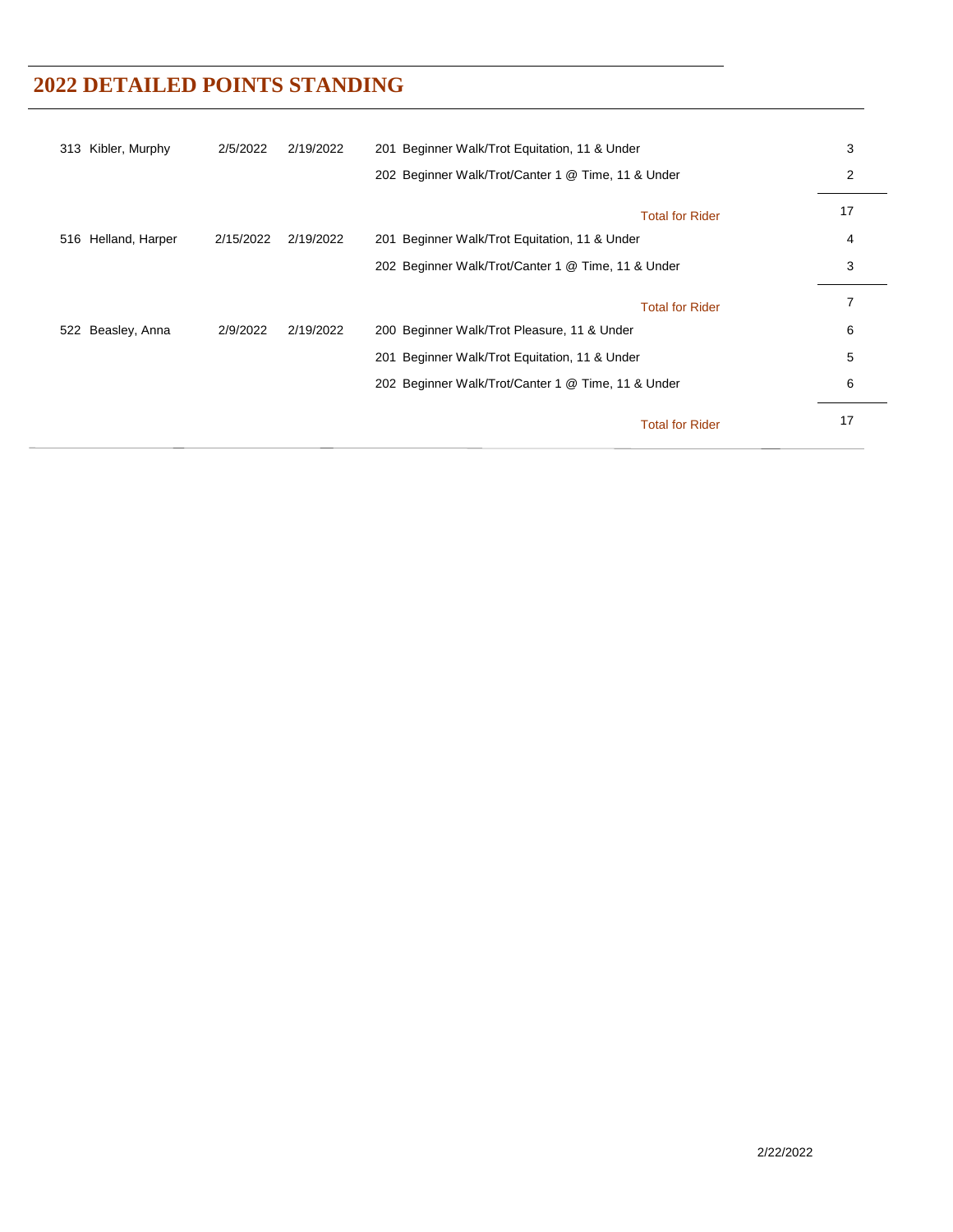| <b>Division:</b> | 21                    |            | Walk / Trot Ground Poles: |                                            |                        |               |
|------------------|-----------------------|------------|---------------------------|--------------------------------------------|------------------------|---------------|
| Rider            |                       |            | Member Date Show Date     | <b>Event</b>                               |                        | <b>Points</b> |
|                  | 23 Jarvis, Haley      | 2/4/2022   | 2/5/2022                  | 205 Walk / Trot Under Saddle               |                        | 5             |
|                  |                       |            |                           |                                            | <b>Total for Rider</b> | 5             |
|                  | 110 White, Jessie     | 1/25/2022  | 2/5/2022                  | 205 Walk / Trot Under Saddle               |                        | 3             |
|                  |                       |            |                           |                                            | <b>Total for Rider</b> | 3             |
|                  | 136 Davidson, Annalee | 2/5/2022   | 2/5/2022                  | 205 Walk / Trot Under Saddle               |                        | $\mathbf{1}$  |
|                  |                       |            |                           |                                            |                        |               |
|                  |                       |            |                           |                                            | <b>Total for Rider</b> | $\mathbf{1}$  |
|                  | 201 Guidry, Juliet    | 12/27/2021 | 2/5/2022                  | 203 Walk / Trot Ground Poles (Once Around) |                        | 3             |
|                  |                       |            |                           | 204 Walk / Trot Ground Poles (Once Around) |                        | 6             |
|                  |                       |            | 2/19/2022                 | 204 Walk / Trot Ground Poles (Once Around) |                        | 1             |
|                  |                       |            |                           | 205 Walk / Trot Under Saddle               |                        | 4             |
|                  |                       |            |                           |                                            | <b>Total for Rider</b> | 14            |
|                  | 207 Colbaugh, Audrey  | 2/5/2022   | 2/5/2022                  | 203 Walk / Trot Ground Poles (Once Around) |                        | 2             |
|                  |                       |            |                           | 204 Walk / Trot Ground Poles (Once Around) |                        | 3             |
|                  |                       |            |                           | 205 Walk / Trot Under Saddle               |                        | 4             |
|                  |                       |            |                           |                                            | <b>Total for Rider</b> | 9             |
|                  | 210 Scanlan, Coraline | 1/3/2022   | 2/5/2022                  | 205 Walk / Trot Under Saddle               |                        | 4             |
|                  |                       |            |                           |                                            | <b>Total for Rider</b> | 4             |
|                  | 212 Henderson, Lauren | 2/4/2022   | 2/5/2022                  | 205 Walk / Trot Under Saddle               |                        | 6             |
|                  |                       |            |                           |                                            |                        |               |
|                  |                       |            |                           |                                            | <b>Total for Rider</b> | 6             |
|                  | 284 Webb, Aubree      | 2/4/2022   | 2/5/2022                  | 203 Walk / Trot Ground Poles (Once Around) |                        | 6             |
|                  |                       |            |                           | 204 Walk / Trot Ground Poles (Once Around) |                        | 1             |
|                  |                       |            |                           | 205 Walk / Trot Under Saddle               |                        | 5             |
|                  |                       |            | 2/19/2022                 | 203 Walk / Trot Ground Poles (Once Around) |                        | 5             |
|                  |                       |            |                           | 204 Walk / Trot Ground Poles (Once Around) |                        | 3             |
|                  |                       |            |                           | 205 Walk / Trot Under Saddle               |                        | 2             |
|                  |                       |            |                           |                                            | <b>Total for Rider</b> | 22            |
|                  | 313 Kibler, Murphy    | 2/5/2022   | 2/5/2022                  | 203 Walk / Trot Ground Poles (Once Around) |                        | 5             |
|                  |                       |            |                           | 204 Walk / Trot Ground Poles (Once Around) |                        | 5             |
|                  |                       |            |                           | 205 Walk / Trot Under Saddle               |                        | 2             |
|                  |                       |            | 2/19/2022                 | 203 Walk / Trot Ground Poles (Once Around) |                        | 4             |
|                  |                       |            |                           | 204 Walk / Trot Ground Poles (Once Around) |                        | 6             |
|                  |                       |            |                           | 205 Walk / Trot Under Saddle               |                        | 3             |

2/22/2022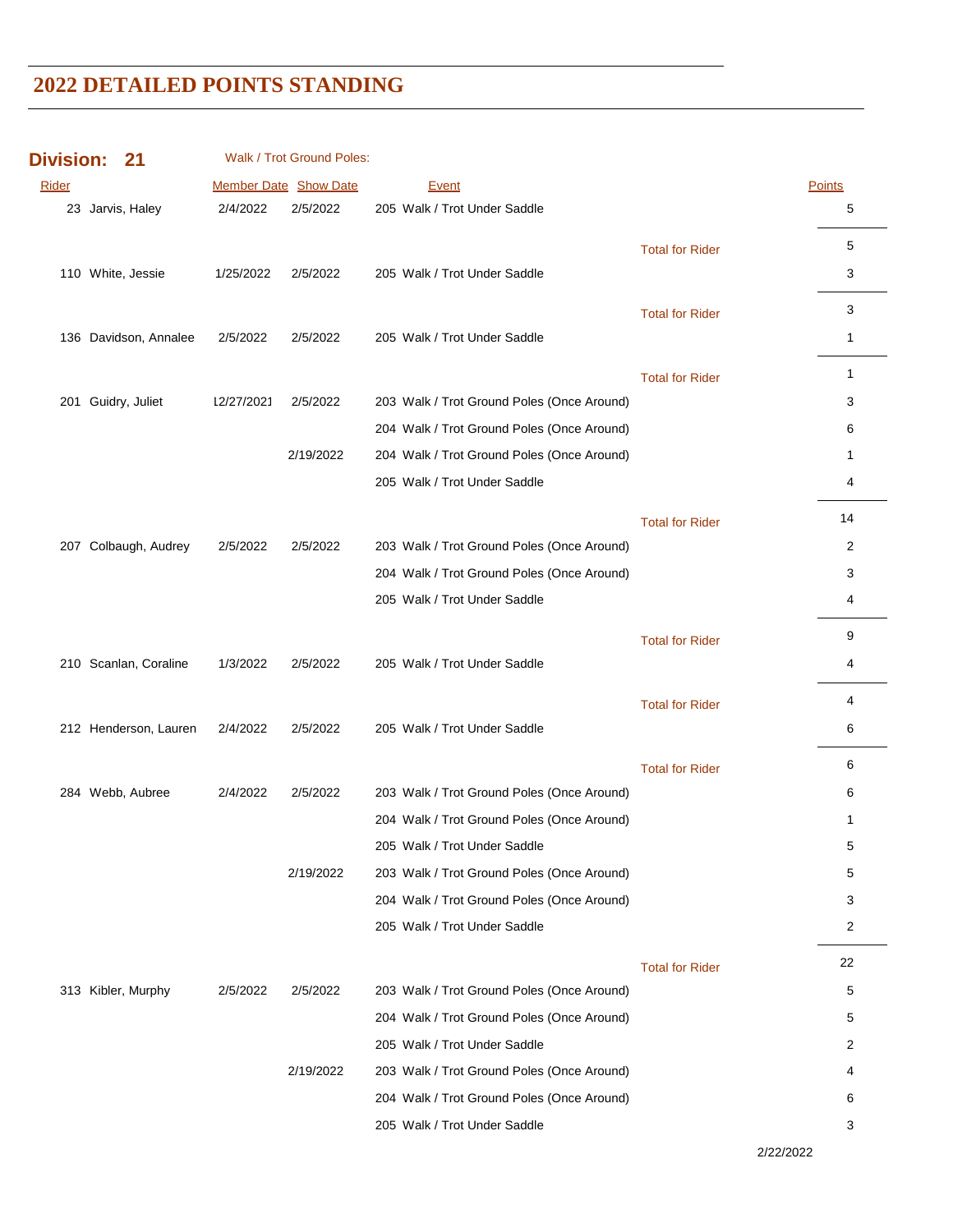|     |                        |          |          |                                            | <b>Total for Rider</b> | 25 |
|-----|------------------------|----------|----------|--------------------------------------------|------------------------|----|
|     | 316 Cleveland, caitlin | 2/5/2022 | 2/5/2022 | 204 Walk / Trot Ground Poles (Once Around) |                        | 2  |
|     |                        |          |          | 205 Walk / Trot Under Saddle               |                        | 3  |
|     |                        |          |          |                                            | <b>Total for Rider</b> | 5  |
| 317 | Dawkins, Dianne        | 2/5/2022 | 2/5/2022 | 203 Walk / Trot Ground Poles (Once Around) |                        | 4  |
|     |                        |          |          | 204 Walk / Trot Ground Poles (Once Around) |                        | 4  |
|     |                        |          |          | 205 Walk / Trot Under Saddle               |                        | 6  |
|     |                        |          |          |                                            | <b>Total for Rider</b> | 14 |
|     |                        |          |          |                                            |                        |    |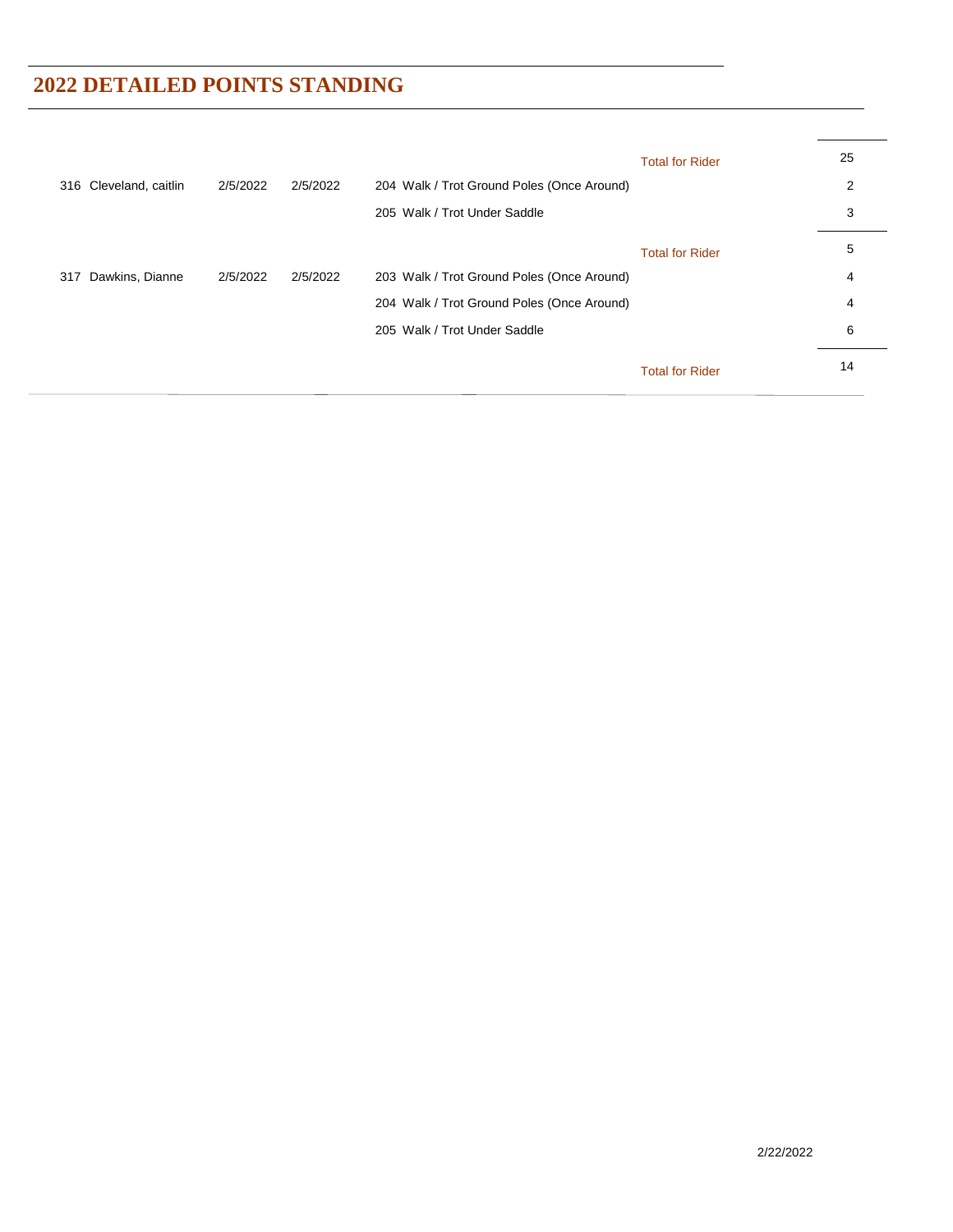| <b>Division:</b> |                       |           | Green Horse/Rider Walk/Trot Crossrails |                                                                     |               |
|------------------|-----------------------|-----------|----------------------------------------|---------------------------------------------------------------------|---------------|
| Rider            |                       |           | <b>Member Date Show Date</b>           | <b>Event</b>                                                        | <b>Points</b> |
|                  | 23 Jarvis, Haley      | 2/4/2022  | 2/5/2022                               | 206 Green Horse/Rider Walk/Trot Crossrails (Once Around - Clockwise | 3             |
|                  |                       |           |                                        | 207 Green Horse/Rider Walk/Trot Crossrails (Once Around - CounterCl | 5             |
|                  |                       |           | 2/19/2022                              | 206 Green Horse/Rider Walk/Trot Crossrails (Once Around - Clockwise | 4             |
|                  |                       |           |                                        | 207 Green Horse/Rider Walk/Trot Crossrails (Once Around - CounterCl | 4             |
|                  |                       |           |                                        | <b>Total for Rider</b>                                              | 16            |
|                  | 110 White, Jessie     | 1/25/2022 | 2/5/2022                               | 206 Green Horse/Rider Walk/Trot Crossrails (Once Around - Clockwise | 6             |
|                  |                       |           |                                        | 207 Green Horse/Rider Walk/Trot Crossrails (Once Around - CounterCl | 4             |
|                  |                       |           |                                        | <b>Total for Rider</b>                                              | 10            |
|                  | 210 Scanlan, Coraline | 1/3/2022  | 2/5/2022                               | 206 Green Horse/Rider Walk/Trot Crossrails (Once Around - Clockwise | 4             |
|                  |                       |           |                                        | <b>Total for Rider</b>                                              | 4             |
|                  | 212 Henderson, Lauren | 2/4/2022  | 2/5/2022                               | 206 Green Horse/Rider Walk/Trot Crossrails (Once Around - Clockwise | 2             |
|                  |                       |           |                                        | 207 Green Horse/Rider Walk/Trot Crossrails (Once Around - CounterCl | 2             |
|                  |                       |           | 2/19/2022                              | 206 Green Horse/Rider Walk/Trot Crossrails (Once Around - Clockwise | 2             |
|                  |                       |           |                                        | 208 Green Horse/Rider Walk/Trot Crossrails Under Saddle             | 6             |
|                  |                       |           |                                        | <b>Total for Rider</b>                                              | 12            |
|                  | 286 McCormack, Nola   | 2/4/2022  | 2/5/2022                               | 206 Green Horse/Rider Walk/Trot Crossrails (Once Around - Clockwise | 1             |
|                  |                       |           |                                        | 207 Green Horse/Rider Walk/Trot Crossrails (Once Around - CounterCl | 1             |
|                  |                       |           | 2/19/2022                              | 207 Green Horse/Rider Walk/Trot Crossrails (Once Around - CounterCl | 2             |
|                  |                       |           |                                        | <b>Total for Rider</b>                                              | 4             |
|                  | 309 Angel, Kansas     | 2/19/2022 | 2/19/2022                              | 208 Green Horse/Rider Walk/Trot Crossrails Under Saddle             | 1             |
|                  |                       |           |                                        | <b>Total for Rider</b>                                              | 1             |
|                  | 312 Sovie, Brooklyn   | 2/5/2022  | 2/5/2022                               | 207 Green Horse/Rider Walk/Trot Crossrails (Once Around - CounterCl | 3             |
|                  |                       |           |                                        | <b>Total for Rider</b>                                              | 3             |
|                  | 516 Helland, Harper   | 2/15/2022 | 2/19/2022                              | 206 Green Horse/Rider Walk/Trot Crossrails (Once Around - Clockwise | 1             |
|                  |                       |           |                                        | 207 Green Horse/Rider Walk/Trot Crossrails (Once Around - CounterCl | 3             |
|                  |                       |           |                                        | 208 Green Horse/Rider Walk/Trot Crossrails Under Saddle             | 2             |
|                  |                       |           |                                        | <b>Total for Rider</b>                                              | 6             |
|                  | 519 Helland, Ava      | 2/15/2022 | 2/19/2022                              | 207 Green Horse/Rider Walk/Trot Crossrails (Once Around - CounterCl | 1             |
|                  |                       |           |                                        | 208 Green Horse/Rider Walk/Trot Crossrails Under Saddle             | 4             |
|                  |                       |           |                                        | <b>Total for Rider</b>                                              | 5             |
|                  | 522 Beasley, Anna     | 2/9/2022  | 2/19/2022                              | 206 Green Horse/Rider Walk/Trot Crossrails (Once Around - Clockwise | 6             |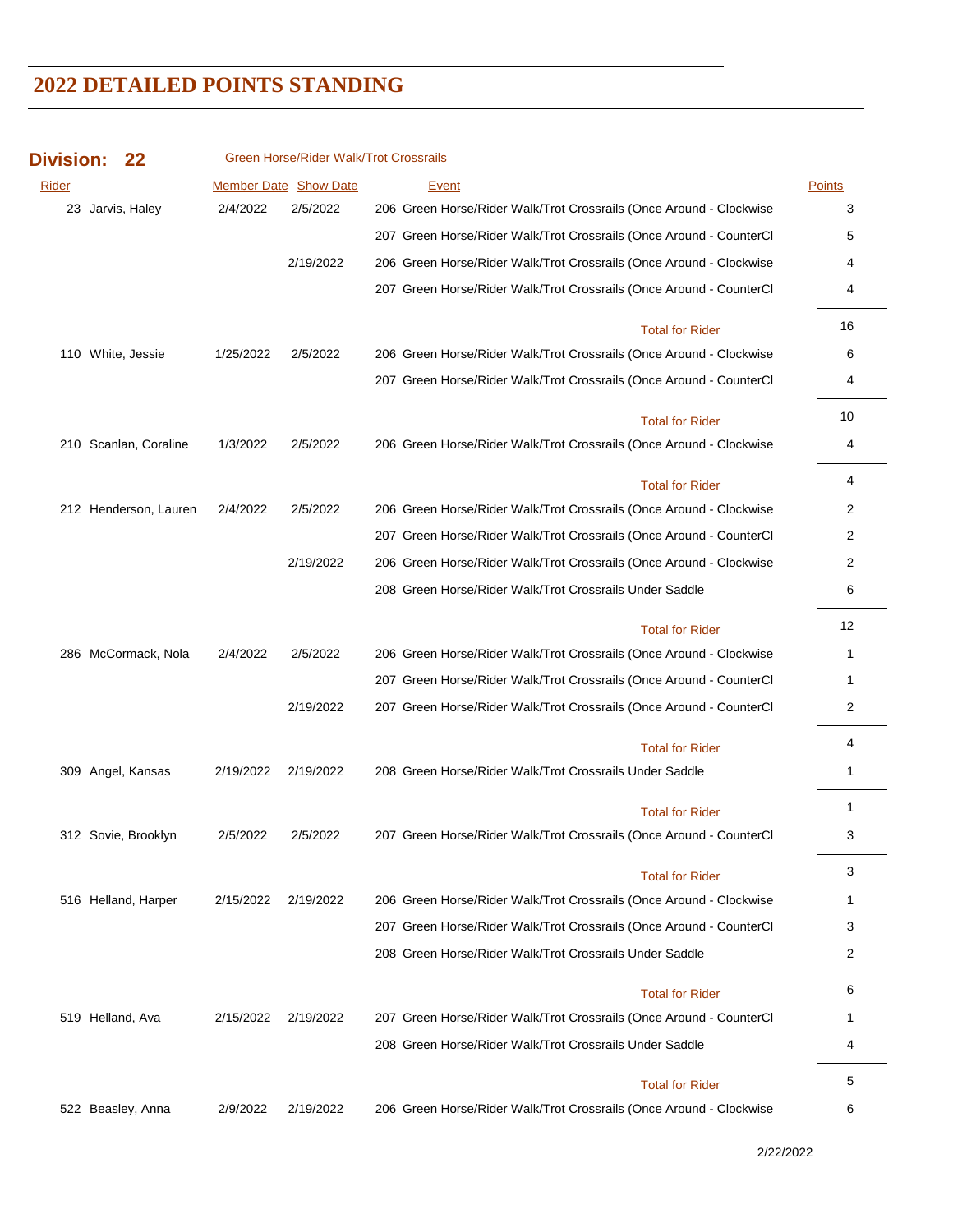| 522 Beasley, Anna | 2/9/2022 | 2/19/2022 | 207 Green Horse/Rider Walk/Trot Crossrails (Once Around - CounterCl |    |
|-------------------|----------|-----------|---------------------------------------------------------------------|----|
|                   |          |           | 208 Green Horse/Rider Walk/Trot Crossrails Under Saddle             |    |
|                   |          |           | <b>Total for Rider</b>                                              | 14 |

| <b>Division:</b> | 23                  |                       | Beginner Crossrails, 11 & Under |                                                   |              |
|------------------|---------------------|-----------------------|---------------------------------|---------------------------------------------------|--------------|
| Rider            |                     | Member Date Show Date |                                 | Event                                             | Points       |
|                  | 65 Ruehman, Caetyln | 2/4/2022              | 2/5/2022                        | 210 Beginner Crossrails 11 & Under (Twice Around) | $\mathbf{1}$ |
|                  |                     |                       |                                 | <b>Total for Rider</b>                            | $\mathbf{1}$ |
|                  | 68 Smith, Evelyn    | 2/4/2022              | 2/5/2022                        | 209 Beginner Crossrails, 11 & Under (Once Around) | 6            |
|                  |                     |                       |                                 | 210 Beginner Crossrails 11 & Under (Twice Around) | 3            |
|                  |                     |                       |                                 | 211 Beginner Hunter Under Saddle, 11 & Under      | 3            |
|                  |                     |                       |                                 | <b>Total for Rider</b>                            | 12           |
|                  | 172 Obermeyer, Leah | 2/5/2022              | 2/5/2022                        | 209 Beginner Crossrails, 11 & Under (Once Around) | 3            |
|                  |                     |                       |                                 | <b>Total for Rider</b>                            | 3            |
|                  | 179 Langa, Emma     | 1/29/2022             | 2/5/2022                        | 209 Beginner Crossrails, 11 & Under (Once Around) | 5            |
|                  |                     |                       |                                 | 210 Beginner Crossrails 11 & Under (Twice Around) | 5            |
|                  |                     |                       |                                 | 211 Beginner Hunter Under Saddle, 11 & Under      | 6            |
|                  |                     |                       |                                 | <b>Total for Rider</b>                            | 16           |
|                  | 211 Auensen, Avery  | 2/5/2022              | 2/5/2022                        | 210 Beginner Crossrails 11 & Under (Twice Around) | 6            |
|                  |                     |                       |                                 | 211 Beginner Hunter Under Saddle, 11 & Under      | 4            |
|                  |                     |                       |                                 | <b>Total for Rider</b>                            | 10           |
|                  | 283 Ritz, Renae     | 2/5/2022              | 2/5/2022                        | 209 Beginner Crossrails, 11 & Under (Once Around) | $\mathbf{1}$ |
|                  |                     |                       |                                 | 210 Beginner Crossrails 11 & Under (Twice Around) | 4            |
|                  |                     |                       |                                 | 211 Beginner Hunter Under Saddle, 11 & Under      | 5            |
|                  |                     |                       |                                 | <b>Total for Rider</b>                            | 10           |

 $\overline{a}$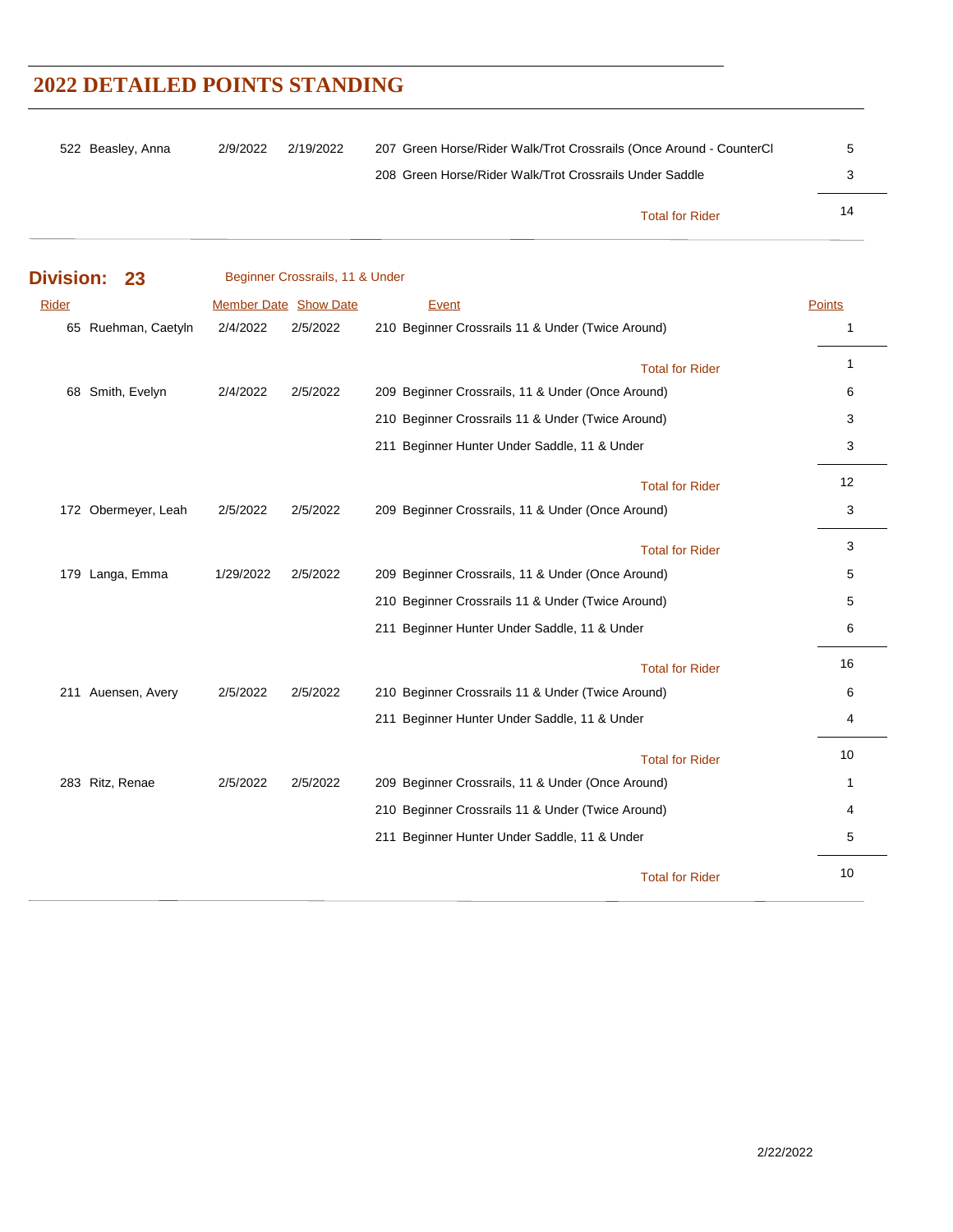| <b>Division: 24</b>     |           | Beginner on the Flat, 12 & Over |                                                   |                        |        |
|-------------------------|-----------|---------------------------------|---------------------------------------------------|------------------------|--------|
| Rider                   |           | <b>Member Date Show Date</b>    | Event                                             |                        | Points |
| 103 Johnson, Madison    | 2/4/2022  | 2/19/2022                       | 212 Beginner Walk / Trot Pleasure, 12 & Over      |                        | 4      |
|                         |           |                                 | 213 Beginner Walk/Trot Equitation, 12 & Over      |                        |        |
|                         |           |                                 | 214 Beginner Walk/Trot/Canter 1 @ Time, 12 & Over |                        | 2      |
|                         |           |                                 |                                                   | <b>Total for Rider</b> | 7      |
| Bell, Kinley<br>176     | 2/11/2022 | 2/19/2022                       | 213 Beginner Walk/Trot Equitation, 12 & Over      |                        | 2      |
|                         |           |                                 | 214 Beginner Walk/Trot/Canter 1 @ Time, 12 & Over |                        |        |
|                         |           |                                 |                                                   | <b>Total for Rider</b> | 3      |
| Caldwell, Bailey<br>177 | 2/4/2022  | 2/19/2022                       | 212 Beginner Walk / Trot Pleasure, 12 & Over      |                        | 2      |
|                         |           |                                 | 213 Beginner Walk/Trot Equitation, 12 & Over      |                        | 3      |
|                         |           |                                 | 214 Beginner Walk/Trot/Canter 1 @ Time, 12 & Over |                        | 4      |
|                         |           |                                 |                                                   | <b>Total for Rider</b> | 9      |
| Kolb, Sophia<br>282     | 2/4/2022  | 2/19/2022                       | 212 Beginner Walk / Trot Pleasure, 12 & Over      |                        |        |
|                         |           |                                 | 214 Beginner Walk/Trot/Canter 1 @ Time, 12 & Over |                        | 3      |
|                         |           |                                 |                                                   | <b>Total for Rider</b> | 4      |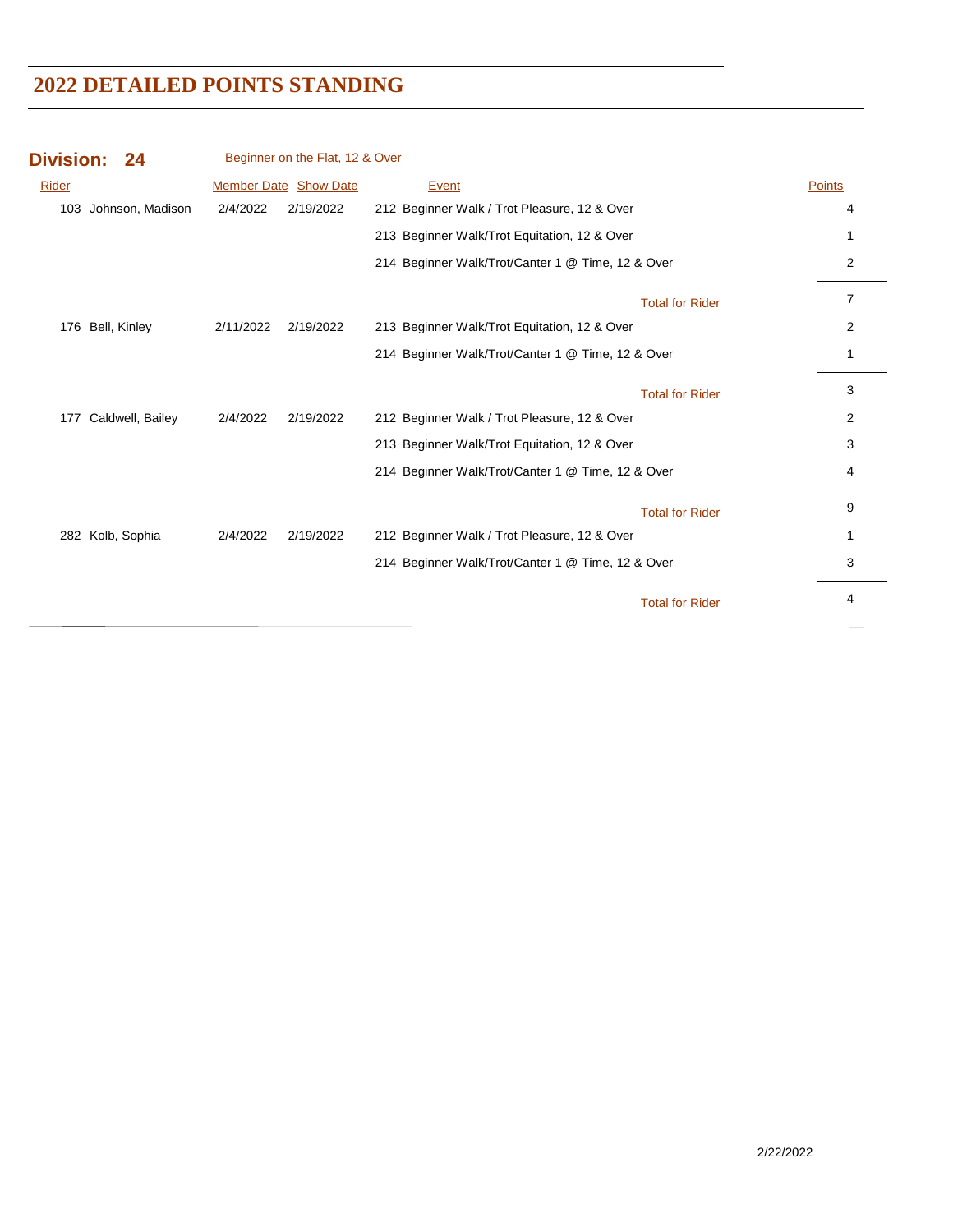| <b>Division:</b><br>25 |           | Beginner Crossrails, 12-17 |                                               |                        |                |
|------------------------|-----------|----------------------------|-----------------------------------------------|------------------------|----------------|
| <b>Rider</b>           |           | Member Date Show Date      | <b>Event</b>                                  |                        | <b>Points</b>  |
| 176 Bell, Kinley       | 2/11/2022 | 2/19/2022                  | 215 Beginner Crossrails, 12-17 (Once Around)  |                        | $\overline{c}$ |
|                        |           |                            |                                               | <b>Total for Rider</b> | 2              |
| 177 Caldwell, Bailey   | 2/4/2022  | 2/5/2022                   | 215 Beginner Crossrails, 12-17 (Once Around)  |                        | 3              |
|                        |           |                            | 216 Beginner Crossrails, 12-17 (Twice Around) |                        | 5              |
|                        |           |                            | 217 Beginner Hunter Under Saddle, 12-17       |                        | 5              |
|                        |           | 2/19/2022                  | 215 Beginner Crossrails, 12-17 (Once Around)  |                        | 6              |
|                        |           |                            | 217 Beginner Hunter Under Saddle, 12-17       |                        | 6              |
|                        |           |                            |                                               | <b>Total for Rider</b> | 25             |
| 218 Murphree, Alexa    | 2/1/2022  | 2/5/2022                   | 215 Beginner Crossrails, 12-17 (Once Around)  |                        | 4              |
|                        |           |                            | 216 Beginner Crossrails, 12-17 (Twice Around) |                        | 4              |
|                        |           |                            | 217 Beginner Hunter Under Saddle, 12-17       |                        | 4              |
|                        |           |                            |                                               | <b>Total for Rider</b> | 12             |
| 280 Turner, Katherine  | 2/4/2022  | 2/5/2022                   | 215 Beginner Crossrails, 12-17 (Once Around)  |                        | 1              |
|                        |           |                            | 217 Beginner Hunter Under Saddle, 12-17       |                        | 2              |
|                        |           | 2/19/2022                  | 215 Beginner Crossrails, 12-17 (Once Around)  |                        | 5              |
|                        |           |                            | 216 Beginner Crossrails, 12-17 (Twice Around) |                        | 5              |
|                        |           |                            | 217 Beginner Hunter Under Saddle, 12-17       |                        | 1              |
|                        |           |                            |                                               | <b>Total for Rider</b> | 14             |
| 282 Kolb, Sophia       | 2/4/2022  | 2/5/2022                   | 215 Beginner Crossrails, 12-17 (Once Around)  |                        | 5              |
|                        |           | 2/19/2022                  | 215 Beginner Crossrails, 12-17 (Once Around)  |                        | 4              |
|                        |           |                            | 216 Beginner Crossrails, 12-17 (Twice Around) |                        | 1              |
|                        |           |                            | 217 Beginner Hunter Under Saddle, 12-17       |                        | 3              |
|                        |           |                            |                                               | <b>Total for Rider</b> | 13             |
|                        |           |                            |                                               |                        |                |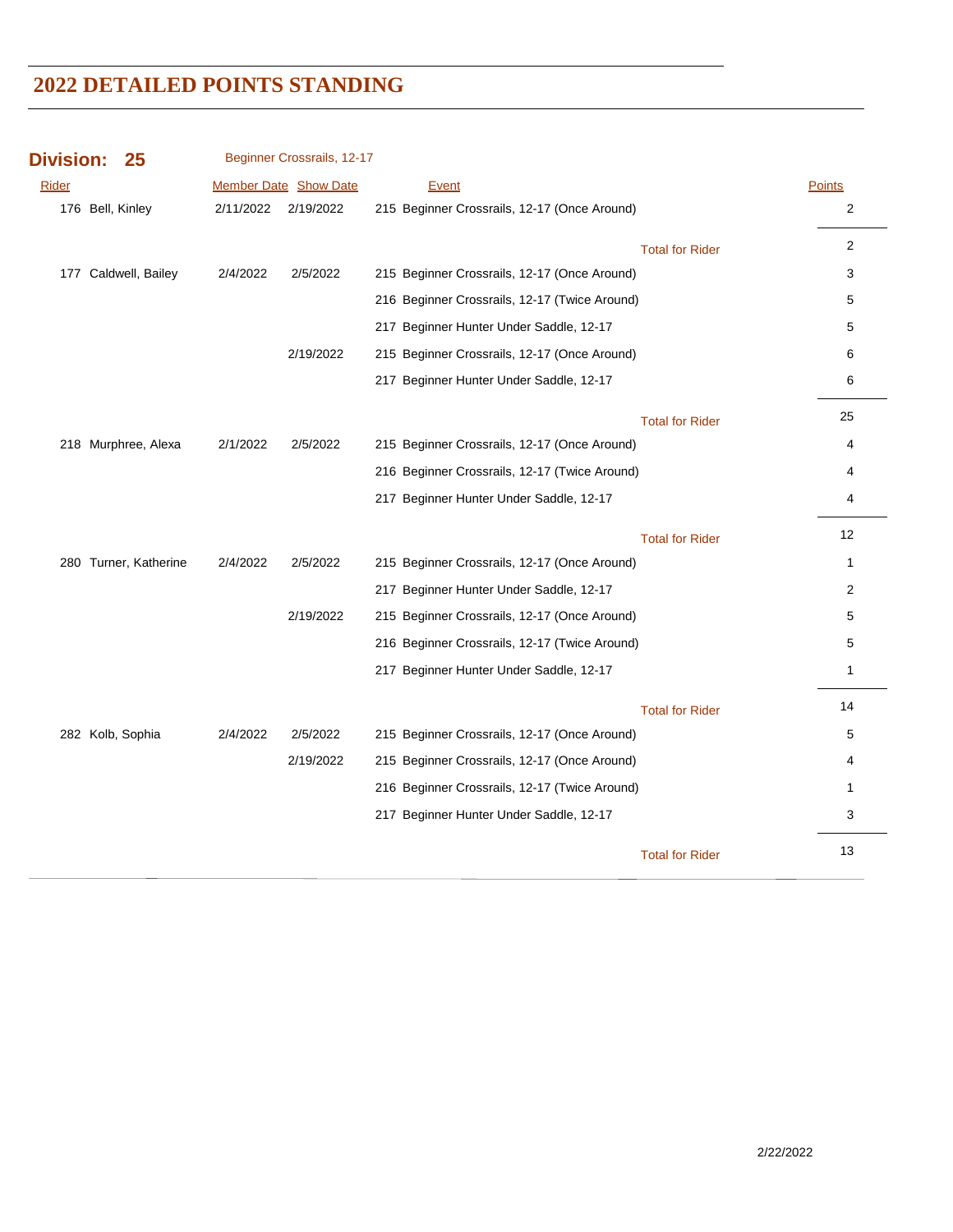| <b>Division:</b> | 26                       | Novice Hunter 18" |                       |                                   |                        |                |
|------------------|--------------------------|-------------------|-----------------------|-----------------------------------|------------------------|----------------|
| Rider            |                          |                   | Member Date Show Date | <b>Event</b>                      |                        | Points         |
|                  | 68 Smith, Evelyn         | 2/4/2022          | 2/5/2022              | 218 Novice Hunter Over Fences 18" |                        | 4              |
|                  |                          |                   |                       | 219 Novice Hunter Over Fences 18" |                        | 2              |
|                  |                          |                   | 2/19/2022             | 218 Novice Hunter Over Fences 18" |                        | 2              |
|                  |                          |                   |                       | 219 Novice Hunter Over Fences 18" |                        | 4              |
|                  |                          |                   |                       | 220 Novice Hunter Under Saddle    |                        | 5              |
|                  |                          |                   |                       |                                   | <b>Total for Rider</b> | 17             |
|                  | 87 Dorner, Sarah         | 2/5/2022          | 2/5/2022              | 218 Novice Hunter Over Fences 18" |                        | 5              |
|                  |                          |                   |                       | 219 Novice Hunter Over Fences 18" |                        | 3              |
|                  |                          |                   |                       | 220 Novice Hunter Under Saddle    |                        | 4              |
|                  |                          |                   |                       |                                   | <b>Total for Rider</b> | 12             |
|                  | 173 Smallwood, Mayella   | 2/5/2022          | 2/5/2022              | 220 Novice Hunter Under Saddle    |                        | 3              |
|                  |                          |                   |                       |                                   | <b>Total for Rider</b> | 3              |
|                  | 174 Daniel, Mary Elizabe | 1/1/2022          | 2/5/2022              | 218 Novice Hunter Over Fences 18" |                        | $\mathbf{1}$   |
|                  |                          |                   |                       | 219 Novice Hunter Over Fences 18" |                        | $\mathbf{1}$   |
|                  |                          |                   |                       |                                   | <b>Total for Rider</b> | 2              |
|                  | 175 Seputis, Lukne       | 2/5/2022          | 2/5/2022              | 218 Novice Hunter Over Fences 18" |                        | 6              |
|                  |                          |                   |                       | 219 Novice Hunter Over Fences 18" |                        | 6              |
|                  |                          |                   |                       | 220 Novice Hunter Under Saddle    |                        | 6              |
|                  |                          |                   | 2/19/2022             | 218 Novice Hunter Over Fences 18" |                        | 6              |
|                  |                          |                   |                       | 219 Novice Hunter Over Fences 18" |                        | 5              |
|                  |                          |                   |                       | 220 Novice Hunter Under Saddle    |                        | 2              |
|                  |                          |                   |                       |                                   | <b>Total for Rider</b> | 31             |
|                  | 182 Frank, Emily         | 2/19/2022         | 2/19/2022             | 219 Novice Hunter Over Fences 18" |                        | 2              |
|                  |                          |                   |                       | 220 Novice Hunter Under Saddle    |                        | 3              |
|                  |                          |                   |                       |                                   | <b>Total for Rider</b> | 5              |
|                  | 186 Thompson, Maddie     | 2/3/2022          | 2/19/2022             | 218 Novice Hunter Over Fences 18" |                        | 5              |
|                  |                          |                   |                       | 219 Novice Hunter Over Fences 18" |                        | 3              |
|                  |                          |                   |                       | 220 Novice Hunter Under Saddle    |                        | 1              |
|                  |                          |                   |                       |                                   | <b>Total for Rider</b> | 9              |
|                  | 311 Cassa, Clara         | 2/5/2022          | 2/5/2022              | 220 Novice Hunter Under Saddle    |                        | $\overline{c}$ |
|                  |                          |                   |                       |                                   | <b>Total for Rider</b> | $\overline{c}$ |
|                  | 315 Robinson, Veronica   | 2/5/2022          | 2/5/2022              | 219 Novice Hunter Over Fences 18" |                        | 4              |

2/22/2022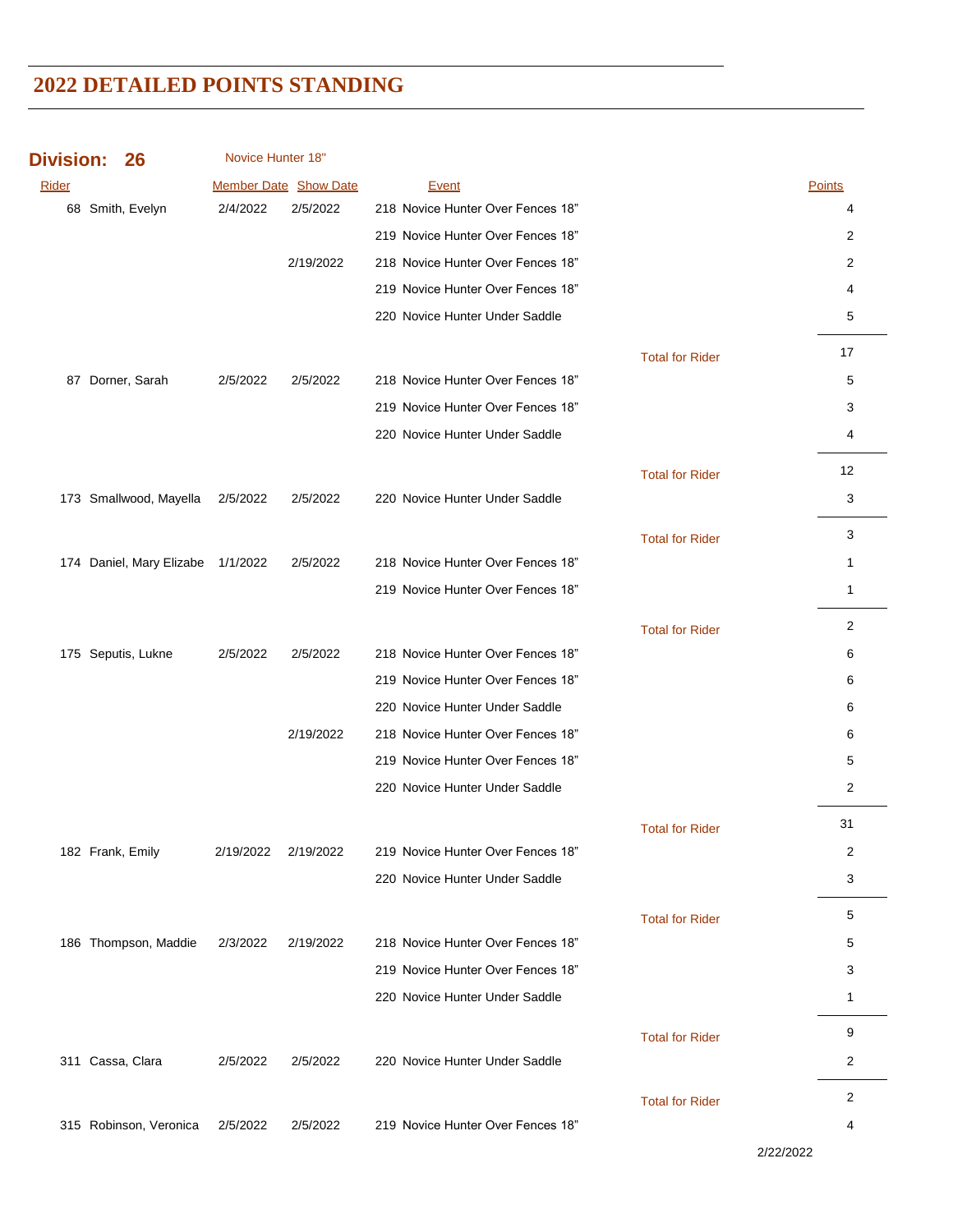| 315 Robinson, Veronica | 2/5/2022  | 2/5/2022  | 220 Novice Hunter Under Saddle    |                        | 5  |
|------------------------|-----------|-----------|-----------------------------------|------------------------|----|
|                        |           |           |                                   | <b>Total for Rider</b> | 9  |
| 519 Helland, Ava       | 2/15/2022 | 2/19/2022 | 218 Novice Hunter Over Fences 18" |                        | 4  |
|                        |           |           | 219 Novice Hunter Over Fences 18" |                        | 6  |
|                        |           |           |                                   | <b>Total for Rider</b> | 10 |

| <b>Division:</b><br>27 | Green Hunter 18" |                              |                                  |                        |                |
|------------------------|------------------|------------------------------|----------------------------------|------------------------|----------------|
| Rider                  |                  | <b>Member Date Show Date</b> | Event                            |                        | <b>Points</b>  |
| Jacobs, Anja<br>35     | 1/5/2022         | 2/5/2022                     | 221 Green Hunter Over Fences 18" |                        | 3              |
|                        |                  |                              | 222 Green Hunter Over Fences 18" |                        | 3              |
|                        |                  |                              | 223 Green Hunter Under Saddle    |                        | 6              |
|                        |                  |                              |                                  | <b>Total for Rider</b> | 12             |
| 44 Gahl, Elise         | 2/19/2022        | 2/19/2022                    | 223 Green Hunter Under Saddle    |                        | 5              |
|                        |                  |                              |                                  | <b>Total for Rider</b> | 5              |
| 65 Ruehman, Caetyln    | 2/4/2022         | 2/5/2022                     | 223 Green Hunter Under Saddle    |                        | $\overline{2}$ |
|                        |                  |                              |                                  | <b>Total for Rider</b> | $\overline{2}$ |
| 289 Ackles, Kaylan     | 2/19/2022        | 2/19/2022                    | 221 Green Hunter Over Fences 18" |                        | 4              |
|                        |                  |                              | 222 Green Hunter Over Fences 18" |                        | 4              |
|                        |                  |                              | 223 Green Hunter Under Saddle    |                        | $\overline{2}$ |
|                        |                  |                              |                                  | <b>Total for Rider</b> | 10             |
| 519 Helland, Ava       | 2/15/2022        | 2/19/2022                    | 221 Green Hunter Over Fences 18" |                        | 5              |
|                        |                  |                              | 222 Green Hunter Over Fences 18" |                        | 5              |
|                        |                  |                              | 223 Green Hunter Under Saddle    |                        | 1              |
|                        |                  |                              |                                  | <b>Total for Rider</b> | 11             |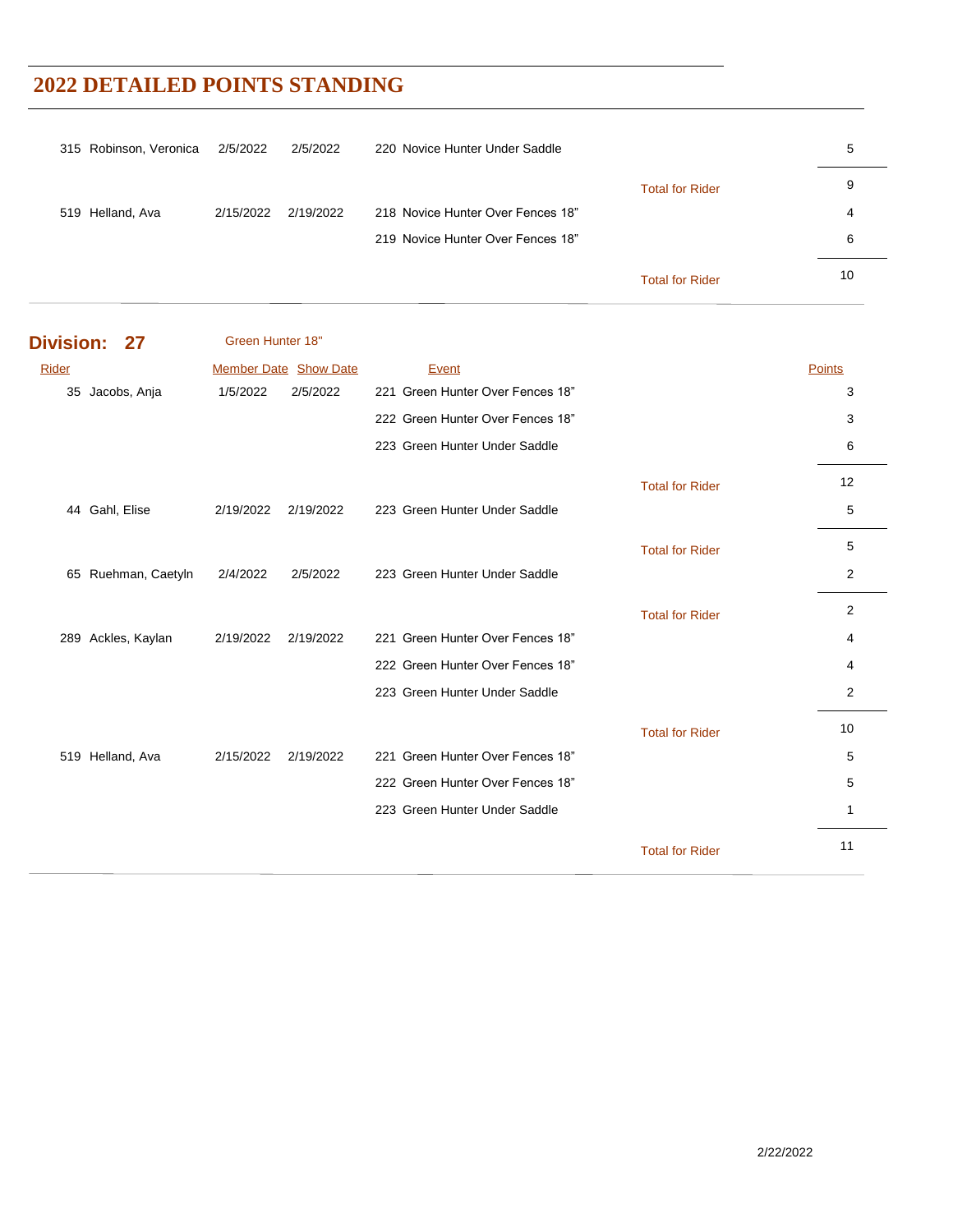| <b>Division:</b> | 28                     | Mini Hunter 18"       |           |                                      |                        |                |
|------------------|------------------------|-----------------------|-----------|--------------------------------------|------------------------|----------------|
| Rider            |                        | Member Date Show Date |           | <b>Event</b>                         |                        | <b>Points</b>  |
|                  | 87 Dorner, Sarah       | 2/5/2022              | 2/5/2022  | 224 Mini Hunter Over Fences 18" - 2" |                        | 3              |
|                  |                        |                       |           | 225 Mini Hunter Over Fences 18" - 2" |                        | 5              |
|                  |                        |                       |           | 226 Mini Hunter Under Saddle         |                        | 3              |
|                  |                        |                       |           |                                      | <b>Total for Rider</b> | 11             |
|                  | 103 Johnson, Madison   | 2/4/2022              | 2/5/2022  | 224 Mini Hunter Over Fences 18" - 2" |                        | 6              |
|                  |                        |                       | 2/19/2022 | 224 Mini Hunter Over Fences 18" - 2" |                        | 4              |
|                  |                        |                       |           | 225 Mini Hunter Over Fences 18" - 2" |                        | 2              |
|                  |                        |                       |           | 226 Mini Hunter Under Saddle         |                        | $\overline{c}$ |
|                  |                        |                       |           |                                      | <b>Total for Rider</b> | 14             |
|                  | 173 Smallwood, Mayella | 2/5/2022              | 2/5/2022  | 224 Mini Hunter Over Fences 18" - 2" |                        | $\mathbf{1}$   |
|                  |                        |                       |           | 225 Mini Hunter Over Fences 18" - 2" |                        | 4              |
|                  |                        |                       |           | 226 Mini Hunter Under Saddle         |                        | 2              |
|                  |                        |                       |           |                                      | <b>Total for Rider</b> | $\overline{7}$ |
|                  | 175 Seputis, Lukne     | 2/5/2022              | 2/5/2022  | 224 Mini Hunter Over Fences 18" - 2" |                        | 4              |
|                  |                        |                       |           | 225 Mini Hunter Over Fences 18" - 2" |                        | 6              |
|                  |                        |                       |           | 226 Mini Hunter Under Saddle         |                        | 4              |
|                  |                        |                       | 2/19/2022 | 224 Mini Hunter Over Fences 18" - 2" |                        | 2              |
|                  |                        |                       |           | 225 Mini Hunter Over Fences 18" - 2" |                        | 6              |
|                  |                        |                       |           | 226 Mini Hunter Under Saddle         |                        | $\mathbf{1}$   |
|                  |                        |                       |           |                                      | <b>Total for Rider</b> | 23             |
|                  | 186 Thompson, Maddie   | 2/3/2022              | 2/19/2022 | 224 Mini Hunter Over Fences 18" - 2" |                        | 5              |
|                  |                        |                       |           | 225 Mini Hunter Over Fences 18" - 2" |                        | 5              |
|                  |                        |                       |           | 226 Mini Hunter Under Saddle         |                        | 5              |
|                  |                        |                       |           |                                      | <b>Total for Rider</b> | 15             |
|                  | 246 Romero, Randal     | 2/19/2022             | 2/19/2022 | 224 Mini Hunter Over Fences 18" - 2" |                        | 6              |
|                  |                        |                       |           | 225 Mini Hunter Over Fences 18" - 2" |                        | 4              |
|                  |                        |                       |           | 226 Mini Hunter Under Saddle         |                        | 3              |
|                  |                        |                       |           |                                      | <b>Total for Rider</b> | 13             |
|                  | 314 Kallam, Kaylee     | 2/5/2022              | 2/5/2022  | 226 Mini Hunter Under Saddle         |                        | 6              |
|                  |                        |                       | 2/19/2022 | 224 Mini Hunter Over Fences 18" - 2" |                        | 2              |
|                  |                        |                       |           | 225 Mini Hunter Over Fences 18" - 2" |                        | 3              |
|                  |                        |                       |           | 226 Mini Hunter Under Saddle         |                        | 6              |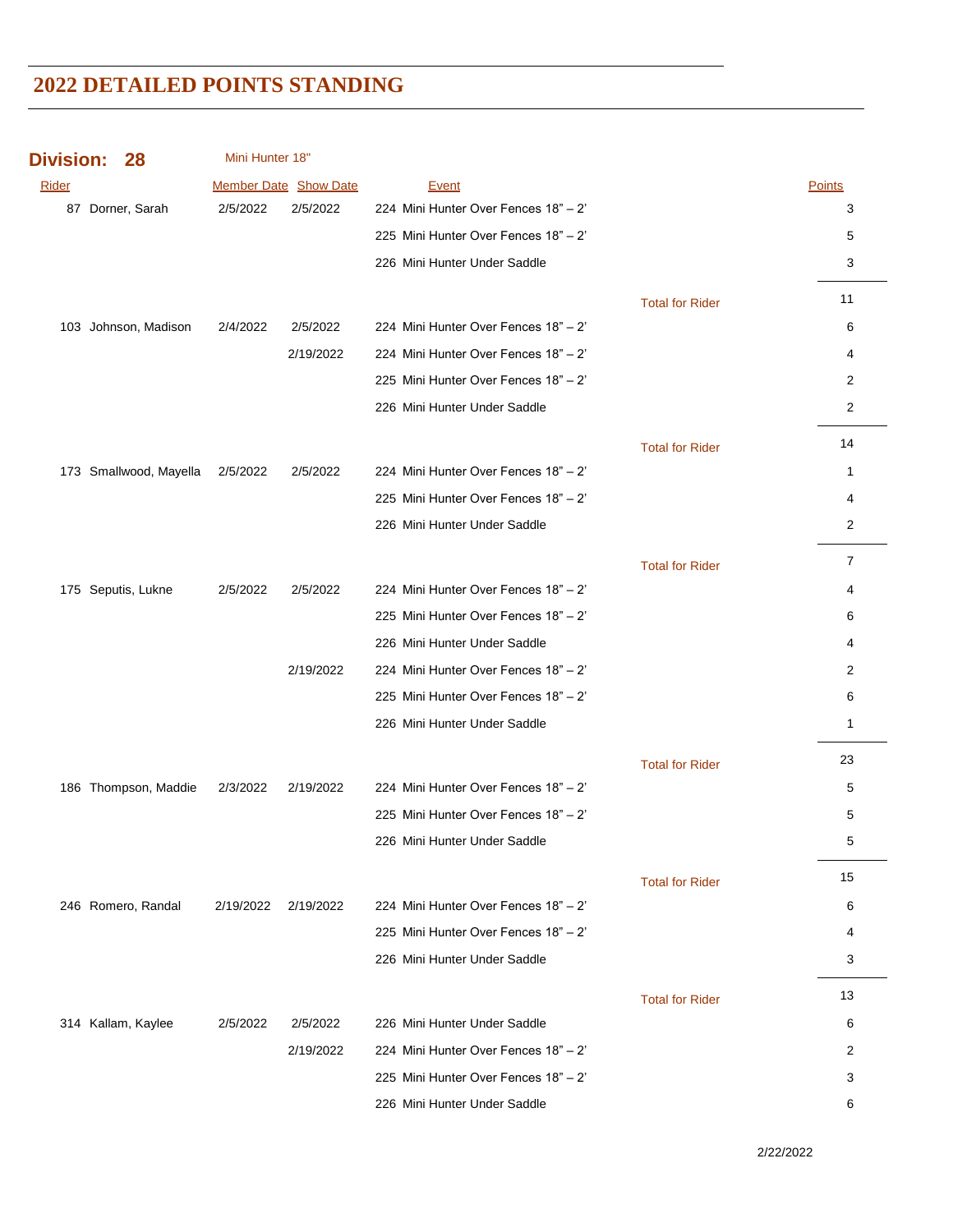17 Total for Rider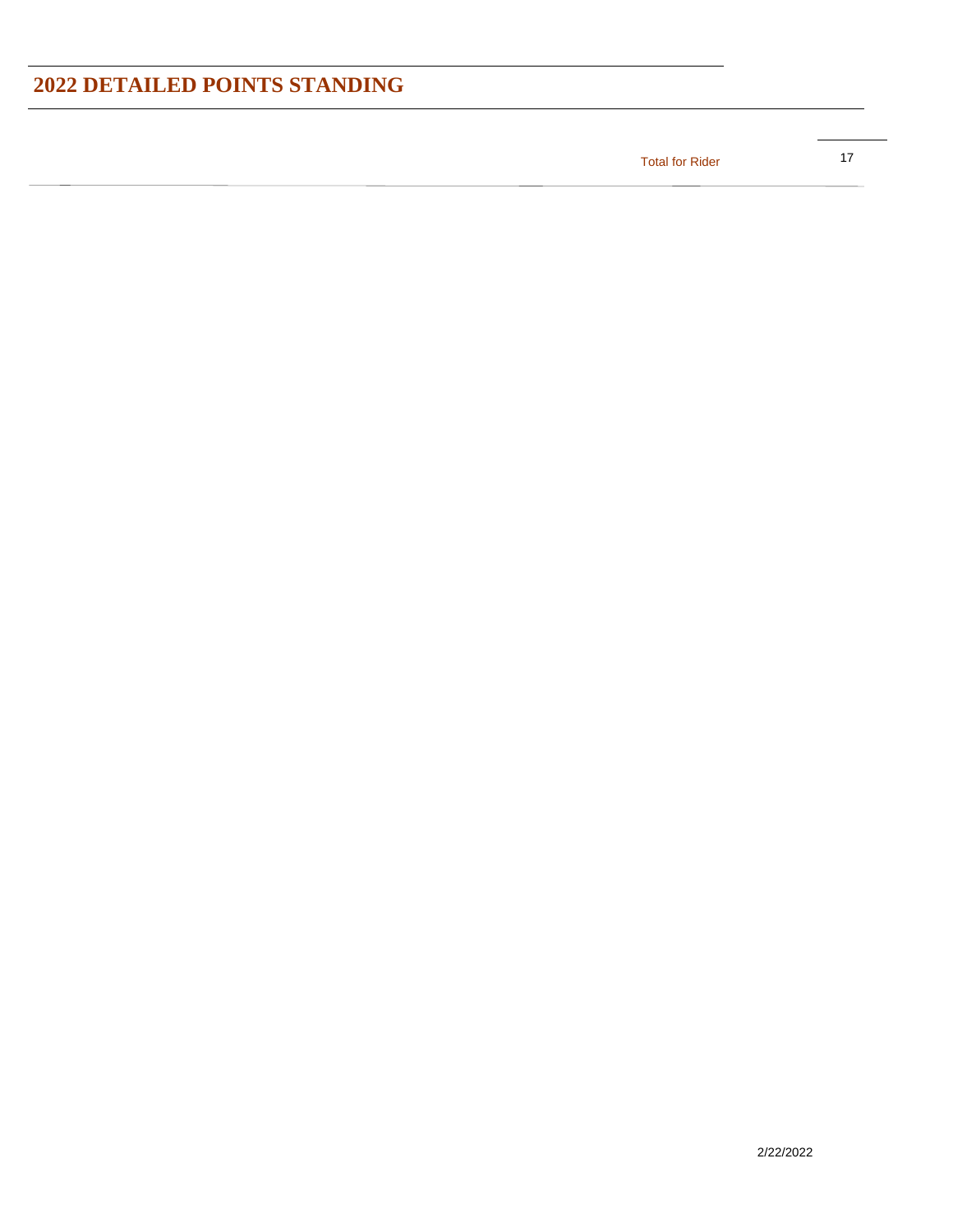| <b>Division:</b> | 31                  | <b>Green Horse</b> |                              |                                             |                        |              |
|------------------|---------------------|--------------------|------------------------------|---------------------------------------------|------------------------|--------------|
| Rider            |                     |                    | <b>Member Date Show Date</b> | <b>Event</b>                                |                        | Points       |
|                  | 21 Lewis, Hope      |                    | 10/25/2021 2/19/2022         | 319 Green Horse Walk/Trot Pleasure          |                        | 3            |
|                  |                     |                    |                              |                                             | <b>Total for Rider</b> | 3            |
|                  | 35 Jacobs, Anja     | 1/5/2022           | 2/5/2022                     | 319 Green Horse Walk/Trot Pleasure          |                        | 1            |
|                  |                     |                    |                              | 320 □ Green Horse Walk/Trot/Canter Pleasure |                        | 1            |
|                  |                     |                    |                              | 321 Green Horse Walk/Trot/Canter Equitation |                        | 4            |
|                  |                     |                    |                              |                                             | <b>Total for Rider</b> | 6            |
|                  | 65 Ruehman, Caetyln | 2/4/2022           | 2/19/2022                    | 319 Green Horse Walk/Trot Pleasure          |                        | 5            |
|                  |                     |                    |                              | 320 □ Green Horse Walk/Trot/Canter Pleasure |                        | 5            |
|                  |                     |                    |                              | 321 Green Horse Walk/Trot/Canter Equitation |                        | 5            |
|                  |                     |                    |                              |                                             | <b>Total for Rider</b> | 15           |
|                  | 68 Smith, Evelyn    | 2/4/2022           | 2/5/2022                     | 319 Green Horse Walk/Trot Pleasure          |                        | 3            |
|                  |                     |                    |                              | 320 □ Green Horse Walk/Trot/Canter Pleasure |                        | 4            |
|                  |                     |                    |                              | 321 Green Horse Walk/Trot/Canter Equitation |                        | 3            |
|                  |                     |                    | 2/19/2022                    | 319 Green Horse Walk/Trot Pleasure          |                        | 5            |
|                  |                     |                    |                              | 320 □ Green Horse Walk/Trot/Canter Pleasure |                        | 6            |
|                  |                     |                    |                              | 321 Green Horse Walk/Trot/Canter Equitation |                        | 5            |
|                  |                     |                    |                              |                                             | <b>Total for Rider</b> | 26           |
|                  | 182 Frank, Emily    | 2/19/2022          | 2/19/2022                    | 319 Green Horse Walk/Trot Pleasure          |                        | $\mathbf{1}$ |
|                  |                     |                    |                              |                                             | <b>Total for Rider</b> | 1            |
|                  | 206 Dilda, Carly    | 2/2/2022           | 2/5/2022                     | 319 Green Horse Walk/Trot Pleasure          |                        | 4            |
|                  |                     |                    |                              | 320 □ Green Horse Walk/Trot/Canter Pleasure |                        | 5            |
|                  |                     |                    |                              | 321 Green Horse Walk/Trot/Canter Equitation |                        | 2            |
|                  |                     |                    | 2/19/2022                    | 319 Green Horse Walk/Trot Pleasure          |                        | 2            |
|                  |                     |                    |                              | 320 □ Green Horse Walk/Trot/Canter Pleasure |                        | 3            |
|                  |                     |                    |                              | 321 Green Horse Walk/Trot/Canter Equitation |                        | 6            |
|                  |                     |                    |                              |                                             | <b>Total for Rider</b> | 22           |
|                  | 213 Kraski, Camryn  | 2/4/2022           | 2/5/2022                     | 320 n Green Horse Walk/Trot/Canter Pleasure |                        | 3            |
|                  |                     |                    |                              | 321 Green Horse Walk/Trot/Canter Equitation |                        | 6            |
|                  |                     |                    |                              |                                             | <b>Total for Rider</b> | 9            |
|                  | 289 Ackles, Kaylan  | 2/19/2022          | 2/19/2022                    | 319 Green Horse Walk/Trot Pleasure          |                        | 4            |
|                  |                     |                    |                              | 320 □ Green Horse Walk/Trot/Canter Pleasure |                        | 3            |
|                  |                     |                    |                              | 321 Green Horse Walk/Trot/Canter Equitation |                        | 4            |

2/22/2022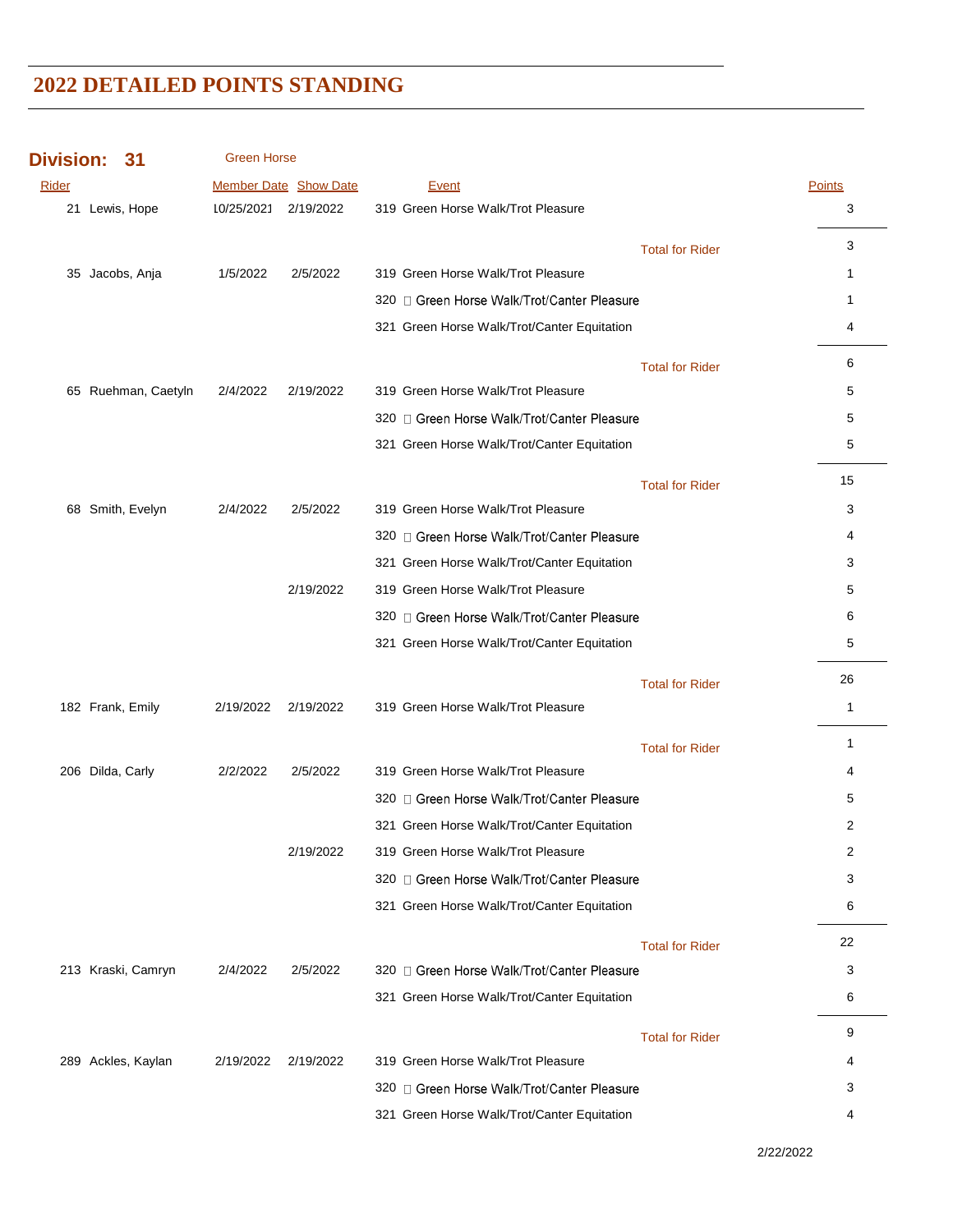|                         |           |           |                                             | <b>Total for Rider</b> | 11 |
|-------------------------|-----------|-----------|---------------------------------------------|------------------------|----|
| Donnelly, Bailey<br>290 | 2/4/2022  | 2/19/2022 | 319 Green Horse Walk/Trot Pleasure          |                        | 3  |
|                         |           |           | 320 □ Green Horse Walk/Trot/Canter Pleasure |                        | 5  |
|                         |           |           | 321 Green Horse Walk/Trot/Canter Equitation |                        | 4  |
|                         |           |           |                                             | <b>Total for Rider</b> | 12 |
| Angel, Kansas<br>309    | 2/19/2022 | 2/19/2022 | 319 Green Horse Walk/Trot Pleasure          |                        | 2  |
|                         |           |           | 320 □ Green Horse Walk/Trot/Canter Pleasure |                        | 4  |
|                         |           |           | 321 Green Horse Walk/Trot/Canter Equitation |                        |    |
|                         |           |           |                                             | <b>Total for Rider</b> | 7  |
| Sherman, Ella<br>515    | 2/12/2022 | 2/19/2022 | 319 Green Horse Walk/Trot Pleasure          |                        | 1  |
|                         |           |           | 320 n Green Horse Walk/Trot/Canter Pleasure |                        | 2  |
|                         |           |           | 321 Green Horse Walk/Trot/Canter Equitation |                        | 3  |
|                         |           |           |                                             | <b>Total for Rider</b> | 6  |
| Helland, Harper<br>516  | 2/15/2022 | 2/19/2022 | 319 Green Horse Walk/Trot Pleasure          |                        | 6  |
|                         |           |           |                                             | <b>Total for Rider</b> | 6  |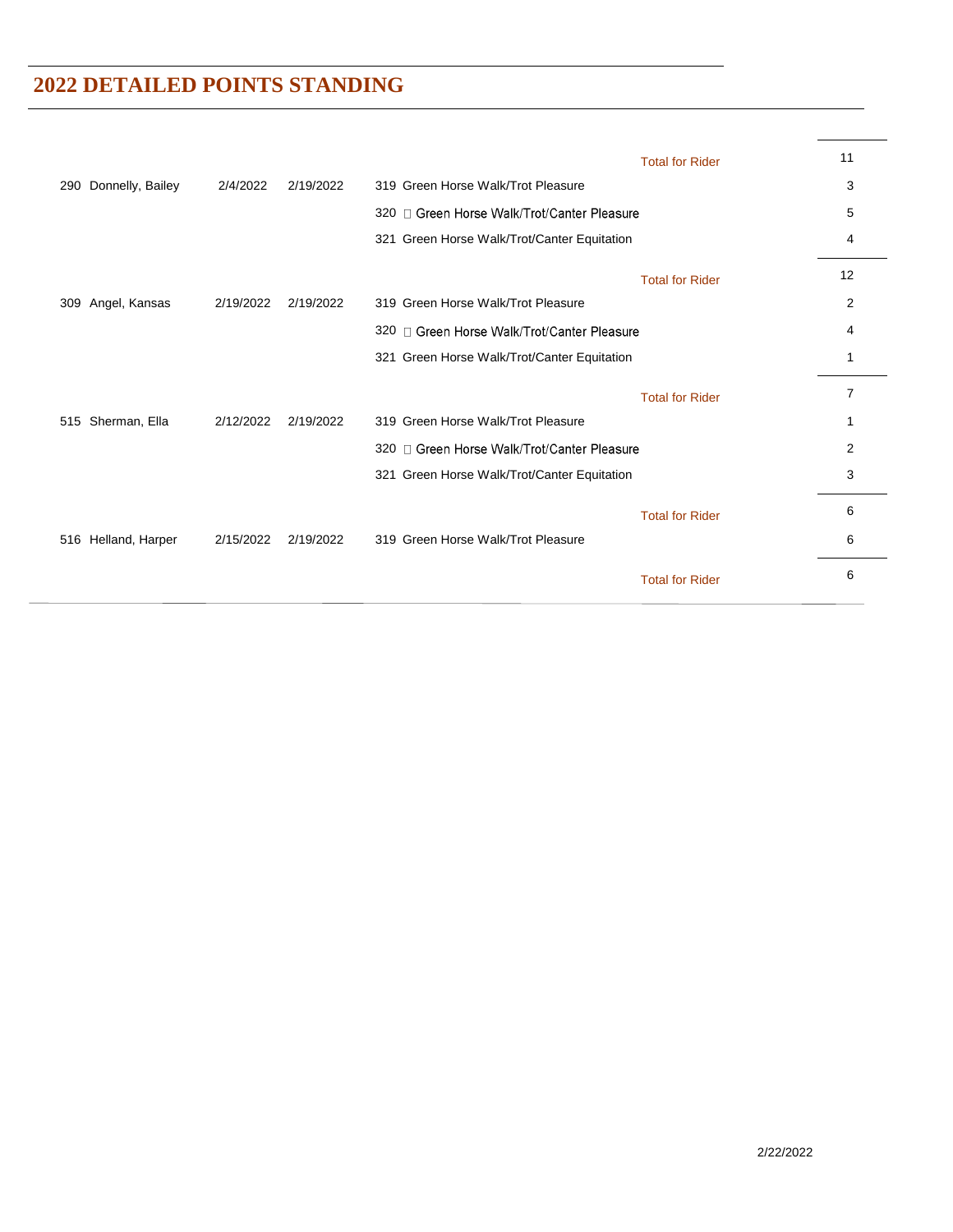| <b>Division:</b> |                  | 32                    | <b>Schooling Hunter</b> |                              |                                     |                        |              |
|------------------|------------------|-----------------------|-------------------------|------------------------------|-------------------------------------|------------------------|--------------|
| Rider            |                  |                       |                         | <b>Member Date Show Date</b> | Event                               |                        | Points       |
|                  | 51 Lewis, Hope   |                       | 10/25/2021              | 2/19/2022                    | 324 Schooling Hunter Over Fences 2' |                        | 3            |
|                  |                  |                       |                         |                              | 325 Schooling Hunter Over Fences 2' |                        | 1            |
|                  |                  |                       |                         |                              |                                     | <b>Total for Rider</b> | 4            |
|                  | 86 Dilts, Lydia  |                       | 2/5/2022                | 2/5/2022                     | 324 Schooling Hunter Over Fences 2' |                        | 4            |
|                  |                  |                       |                         |                              | 325 Schooling Hunter Over Fences 2' |                        | 2            |
|                  |                  |                       |                         |                              | 326 Schooling Hunter Under Saddle   |                        | 2            |
|                  |                  |                       |                         |                              |                                     | <b>Total for Rider</b> | 8            |
|                  |                  | 91 Frazer, Ansley     | 2/5/2022                | 2/5/2022                     | 324 Schooling Hunter Over Fences 2' |                        | 2            |
|                  |                  |                       |                         |                              | 326 Schooling Hunter Under Saddle   |                        | 4            |
|                  |                  |                       |                         |                              |                                     | <b>Total for Rider</b> | 6            |
|                  |                  | 105 Yates, Elizabeth  | 2/5/2022                | 2/5/2022                     | 324 Schooling Hunter Over Fences 2' |                        | 6            |
|                  |                  |                       |                         |                              | 325 Schooling Hunter Over Fences 2' |                        | 6            |
|                  |                  |                       |                         |                              | 326 Schooling Hunter Under Saddle   |                        | 5            |
|                  |                  |                       |                         | 2/19/2022                    | 324 Schooling Hunter Over Fences 2' |                        | 5            |
|                  |                  |                       |                         |                              | 325 Schooling Hunter Over Fences 2' |                        | 6            |
|                  |                  |                       |                         |                              | 326 Schooling Hunter Under Saddle   |                        | 6            |
|                  |                  |                       |                         |                              |                                     | <b>Total for Rider</b> | 34           |
|                  |                  | 162 Lawrence, Taylor  | 2/5/2022                | 2/5/2022                     | 324 Schooling Hunter Over Fences 2' |                        | 3            |
|                  |                  |                       |                         | 2/19/2022                    | 324 Schooling Hunter Over Fences 2' |                        | 4            |
|                  |                  |                       |                         |                              | 325 Schooling Hunter Over Fences 2' |                        | 5            |
|                  |                  |                       |                         |                              | 326 Schooling Hunter Under Saddle   |                        | 3            |
|                  |                  |                       |                         |                              |                                     | <b>Total for Rider</b> | 15           |
|                  | 206 Dilda, Carly |                       | 2/2/2022                | 2/5/2022                     | 324 Schooling Hunter Over Fences 2' |                        | $\mathbf{1}$ |
|                  |                  |                       |                         |                              | 325 Schooling Hunter Over Fences 2' |                        | 1            |
|                  |                  |                       |                         | 2/19/2022                    | 325 Schooling Hunter Over Fences 2' |                        | 4            |
|                  |                  |                       |                         |                              | 326 Schooling Hunter Under Saddle   |                        | 1            |
|                  |                  |                       |                         |                              |                                     | <b>Total for Rider</b> | 7            |
|                  |                  | 209 Scanlan, Coraline | 1/3/2022                | 2/5/2022                     | 326 Schooling Hunter Under Saddle   |                        | 3            |
|                  |                  |                       |                         | 2/19/2022                    | 324 Schooling Hunter Over Fences 2' |                        | 1            |
|                  |                  |                       |                         |                              |                                     | <b>Total for Rider</b> | 4            |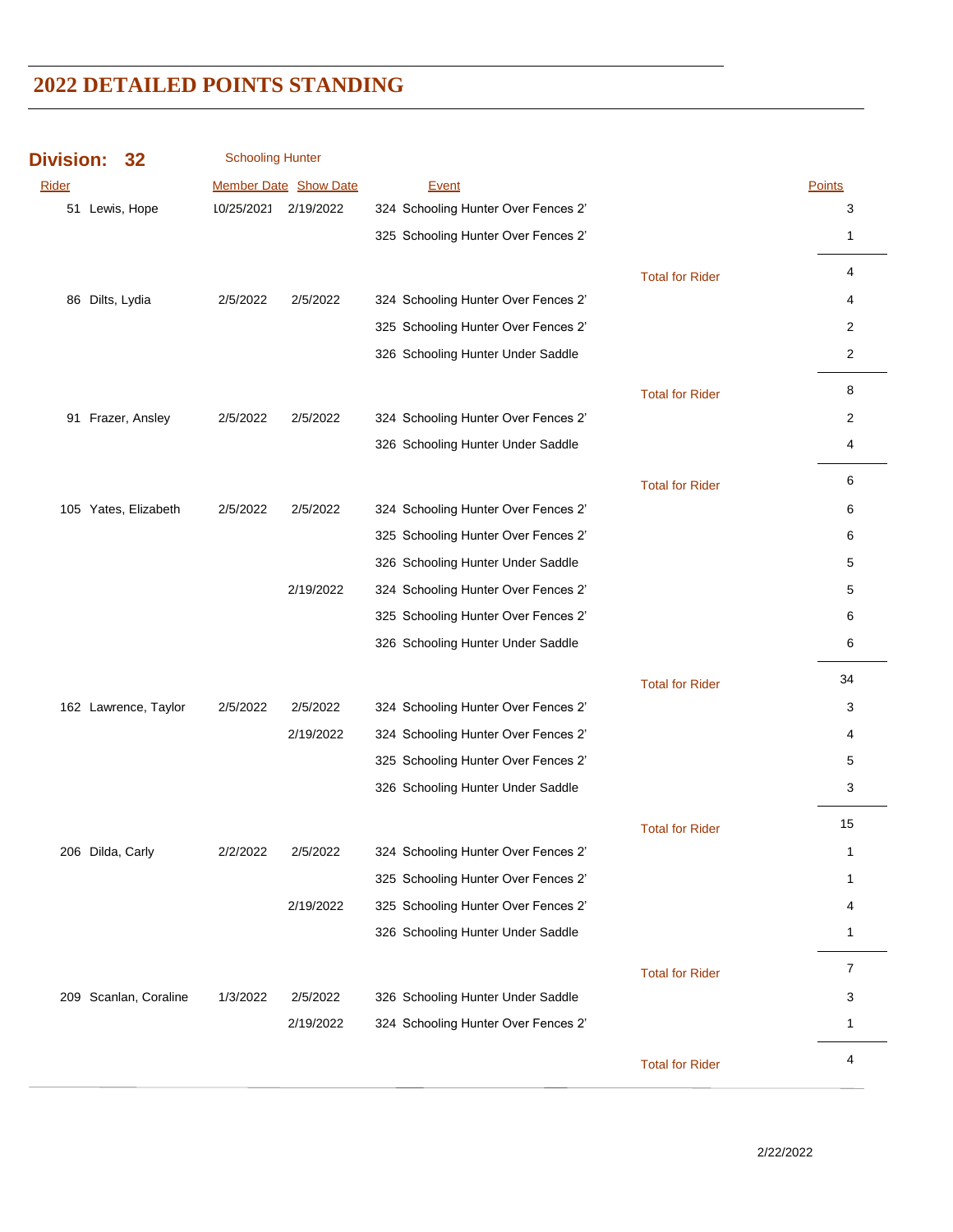| Division: 33      |                        | <b>Short Stirrup</b> |                       |                                  |               |
|-------------------|------------------------|----------------------|-----------------------|----------------------------------|---------------|
| <b>Rider</b>      |                        |                      | Member Date Show Date | Event                            | <b>Points</b> |
| Gahl, Elise<br>41 |                        | 2/19/2022            | 2/19/2022             | 327 Short Stirrup Over Fences 2' | 5             |
|                   |                        |                      |                       | 328 Short Stirrup Over Fences 2' | 5             |
|                   |                        |                      |                       | <b>Total for Rider</b>           | 10            |
|                   | 202 Stambolsky, Sophia | 2/4/2022             | 2/5/2022              | 327 Short Stirrup Over Fences 2' | 5             |
|                   |                        |                      |                       | 328 Short Stirrup Over Fences 2' | 5             |
|                   |                        |                      |                       | 331 Short Stirrup Under Saddle   | 5             |
|                   |                        |                      | 2/19/2022             | 327 Short Stirrup Over Fences 2' | 4             |
|                   |                        |                      |                       | 328 Short Stirrup Over Fences 2' | 4             |
|                   |                        |                      |                       | <b>Total for Rider</b>           | 23            |
| 215 Day, Teagan   |                        | 2/5/2022             | 2/5/2022              | 327 Short Stirrup Over Fences 2' | 6             |
|                   |                        |                      |                       | 328 Short Stirrup Over Fences 2' | 4             |
|                   |                        |                      |                       | 331 Short Stirrup Under Saddle   | 6             |
|                   |                        |                      | 2/19/2022             | 327 Short Stirrup Over Fences 2' | 6             |
|                   |                        |                      |                       | 328 Short Stirrup Over Fences 2' | 6             |
|                   |                        |                      |                       | <b>Total for Rider</b>           | 28            |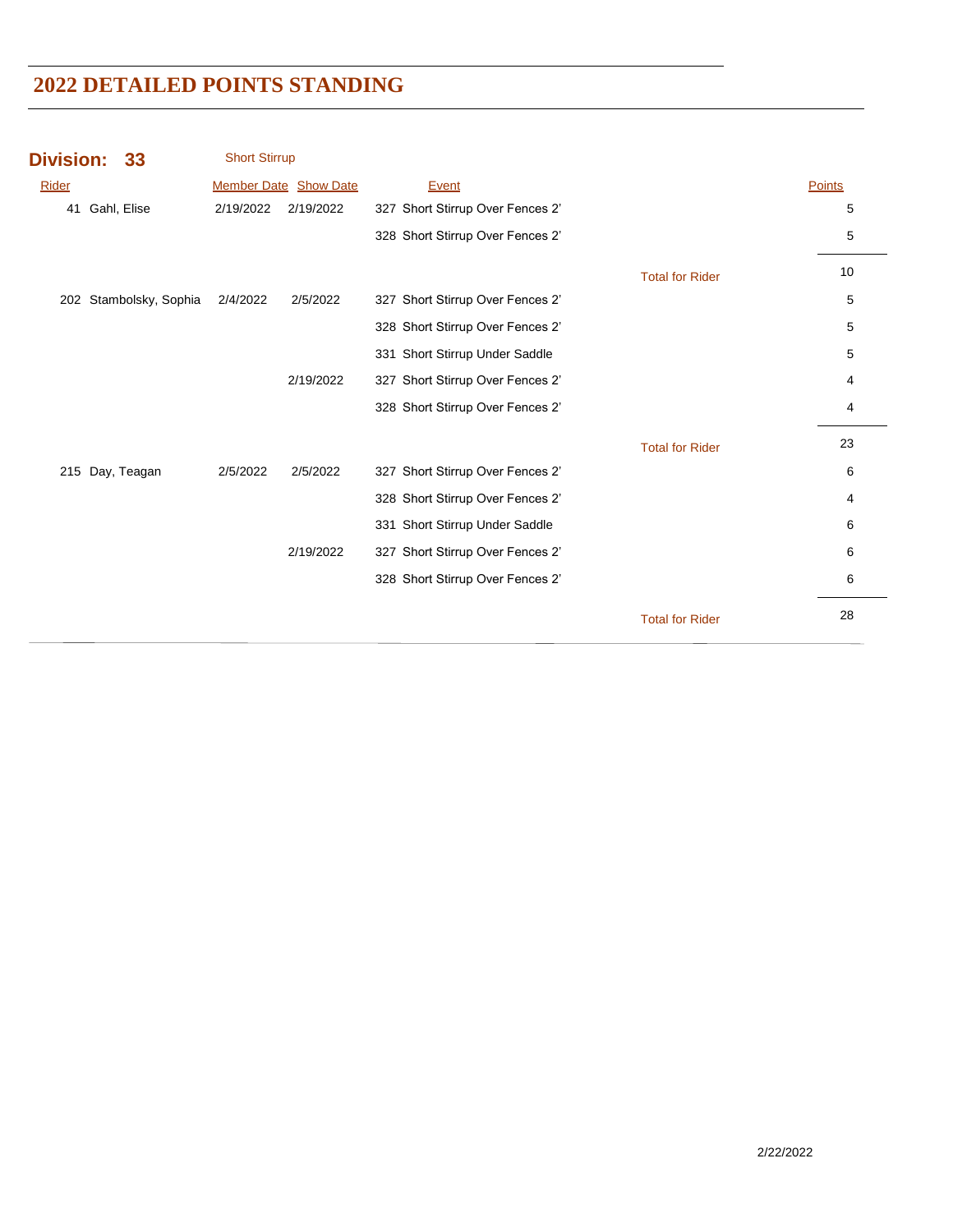| <b>Division:</b> | 34                    | <b>Intermediate Hunter</b> |                       |                                          |                        |        |
|------------------|-----------------------|----------------------------|-----------------------|------------------------------------------|------------------------|--------|
| Rider            |                       |                            | Member Date Show Date | <b>Event</b>                             |                        | Points |
|                  | 85 Riley, Lillian     | 2/5/2022                   | 2/5/2022              | 332 Intermediate Hunter Over Fences 2'3" |                        | 5      |
|                  |                       |                            |                       | 333 Intermediate Hunter Over Fences 2'3" |                        | 2      |
|                  |                       |                            |                       | 334 Intermediate Hunter Under Saddle     |                        | 6      |
|                  |                       |                            |                       |                                          | <b>Total for Rider</b> | 13     |
|                  | 86 Dilts, Lydia       | 2/5/2022                   | 2/5/2022              | 332 Intermediate Hunter Over Fences 2'3" |                        | 6      |
|                  |                       |                            |                       | 333 Intermediate Hunter Over Fences 2'3" |                        | 6      |
|                  |                       |                            |                       | 334 Intermediate Hunter Under Saddle     |                        | 5      |
|                  |                       |                            |                       |                                          | <b>Total for Rider</b> | 17     |
|                  | 206 Dilda, Carly      | 2/2/2022                   | 2/5/2022              | 332 Intermediate Hunter Over Fences 2'3" |                        | 3      |
|                  |                       |                            |                       | 333 Intermediate Hunter Over Fences 2'3" |                        | 4      |
|                  |                       |                            |                       | 334 Intermediate Hunter Under Saddle     |                        | 3      |
|                  |                       |                            | 2/19/2022             | 332 Intermediate Hunter Over Fences 2'3" |                        | 3      |
|                  |                       |                            |                       | 333 Intermediate Hunter Over Fences 2'3" |                        | 6      |
|                  |                       |                            |                       | 334 Intermediate Hunter Under Saddle     |                        | 6      |
|                  |                       |                            |                       |                                          | <b>Total for Rider</b> | 25     |
|                  | 209 Scanlan, Coraline | 1/3/2022                   | 2/5/2022              | 332 Intermediate Hunter Over Fences 2'3" |                        | 4      |
|                  |                       |                            |                       | 333 Intermediate Hunter Over Fences 2'3" |                        | 3      |
|                  |                       |                            |                       | 334 Intermediate Hunter Under Saddle     |                        | 4      |
|                  |                       |                            | 2/19/2022             | 332 Intermediate Hunter Over Fences 2'3" |                        | 2      |
|                  |                       |                            |                       | 333 Intermediate Hunter Over Fences 2'3" |                        | 2      |
|                  |                       |                            |                       | 334 Intermediate Hunter Under Saddle     |                        | 5      |
|                  |                       |                            |                       |                                          | <b>Total for Rider</b> | 20     |
|                  | 310 Lewis, Addison    | 10/25/2021                 | 2/19/2022             | 332 Intermediate Hunter Over Fences 2'3" |                        | 6      |
|                  |                       |                            |                       | 333 Intermediate Hunter Over Fences 2'3" |                        | 4      |
|                  |                       |                            |                       | 334 Intermediate Hunter Under Saddle     |                        | 4      |
|                  |                       |                            |                       |                                          | <b>Total for Rider</b> | 14     |
|                  | 371 Gentile, Jackie   | 2/18/2022                  | 2/19/2022             | 332 Intermediate Hunter Over Fences 2'3" |                        | 5      |
|                  |                       |                            |                       | 333 Intermediate Hunter Over Fences 2'3" |                        | 3      |
|                  |                       |                            |                       | 334 Intermediate Hunter Under Saddle     |                        | 3      |
|                  |                       |                            |                       |                                          | <b>Total for Rider</b> | 11     |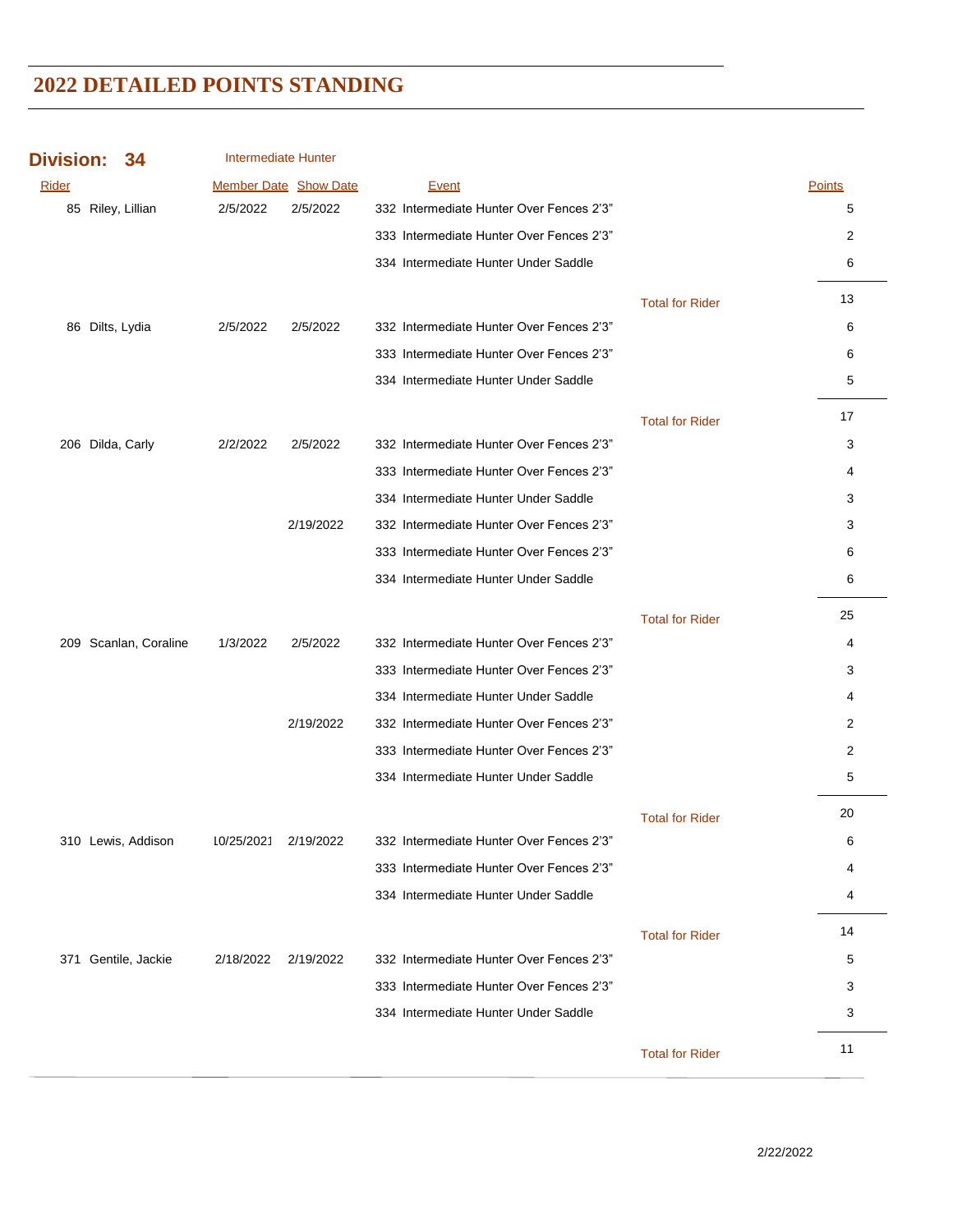| Division: 35      | Long Stirrup                 |          |                                   |                        |               |
|-------------------|------------------------------|----------|-----------------------------------|------------------------|---------------|
| Rider             | <b>Member Date Show Date</b> |          | Event                             |                        | <b>Points</b> |
| 85 Riley, Lillian | 2/5/2022                     | 2/5/2022 | 335 Long Stirrup Over Fences 2'3" |                        | 6             |
|                   |                              |          | 336 Long Stirrup Over Fences 2'3" |                        | 6             |
|                   |                              |          | 339 Long Stirrup Under Saddle     |                        | 6             |
|                   |                              |          |                                   | <b>Total for Rider</b> | 18            |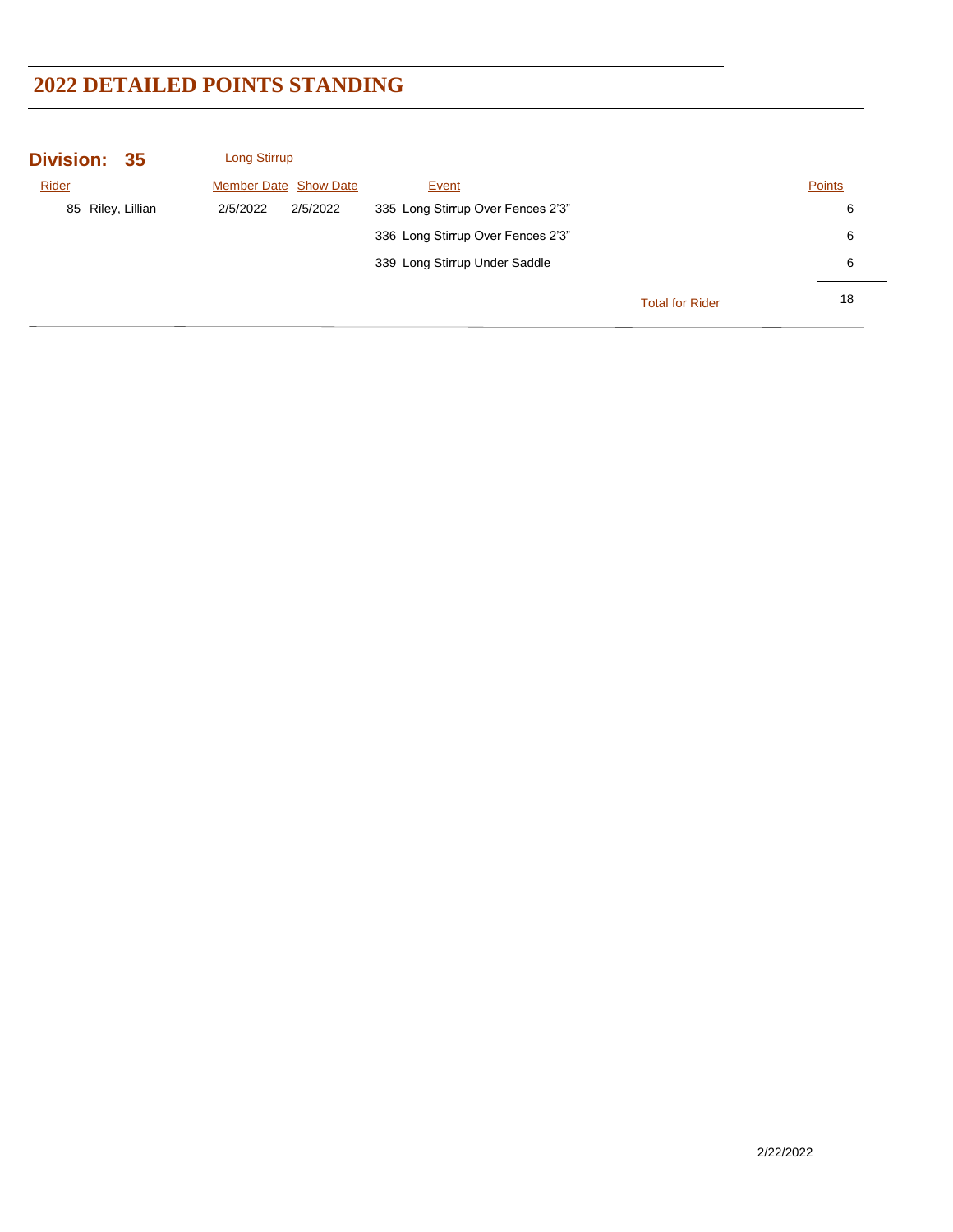| <b>Division:</b> | 36                     | Open Hunter Flat |                       |                              |                        |                |
|------------------|------------------------|------------------|-----------------------|------------------------------|------------------------|----------------|
| Rider            |                        |                  | Member Date Show Date | Event                        |                        | Points         |
|                  | 85 Riley, Lillian      | 2/5/2022         | 2/5/2022              | 312 Open Hunter Pleasure     |                        | 2              |
|                  |                        |                  |                       | 314 Open Hunter Equitation   |                        | $\overline{2}$ |
|                  |                        |                  |                       |                              | <b>Total for Rider</b> | 4              |
|                  | 87 Dorner, Sarah       | 2/5/2022         | 2/5/2022              | 312 Open Hunter Pleasure     |                        | $\mathbf{1}$   |
|                  |                        |                  |                       | 313 Open Hunter Under Saddle |                        | 2              |
|                  |                        |                  |                       | 314 Open Hunter Equitation   |                        | $\mathbf{1}$   |
|                  |                        |                  |                       |                              | <b>Total for Rider</b> | 4              |
|                  | 105 Yates, Elizabeth   | 2/5/2022         | 2/5/2022              | 312 Open Hunter Pleasure     |                        | 3              |
|                  |                        |                  | 2/19/2022             | 312 Open Hunter Pleasure     |                        | $\mathbf{1}$   |
|                  |                        |                  |                       | 313 Open Hunter Under Saddle |                        | 5              |
|                  |                        |                  |                       | 314 Open Hunter Equitation   |                        | 3              |
|                  |                        |                  |                       |                              | <b>Total for Rider</b> | 12             |
|                  | 162 Lawrence, Taylor   | 2/5/2022         | 2/5/2022              | 313 Open Hunter Under Saddle |                        | 4              |
|                  |                        |                  | 2/19/2022             | 312 Open Hunter Pleasure     |                        | 5              |
|                  |                        |                  |                       | 313 Open Hunter Under Saddle |                        | 3              |
|                  |                        |                  |                       | 314 Open Hunter Equitation   |                        | 6              |
|                  |                        |                  |                       |                              | <b>Total for Rider</b> | 18             |
|                  | 310 Lewis, Addison     | 10/25/2021       | 2/19/2022             | 312 Open Hunter Pleasure     |                        | 4              |
|                  |                        |                  |                       | 313 Open Hunter Under Saddle |                        | 2              |
|                  |                        |                  |                       | 314 Open Hunter Equitation   |                        | $\overline{2}$ |
|                  |                        |                  |                       |                              | <b>Total for Rider</b> | 8              |
|                  | 314 Kallam, Kaylee     | 2/5/2022         | 2/5/2022              | 312 Open Hunter Pleasure     |                        | 6              |
|                  |                        |                  |                       | 313 Open Hunter Under Saddle |                        | 6              |
|                  |                        |                  | 2/19/2022             | 312 Open Hunter Pleasure     |                        | 6              |
|                  |                        |                  |                       | 313 Open Hunter Under Saddle |                        | 6              |
|                  |                        |                  |                       | 314 Open Hunter Equitation   |                        | 5              |
|                  |                        |                  |                       |                              | <b>Total for Rider</b> | 29             |
|                  | 315 Robinson, Veronica | 2/5/2022         | 2/5/2022              | 312 Open Hunter Pleasure     |                        | 5              |
|                  |                        |                  |                       | 313 Open Hunter Under Saddle |                        | 5              |
|                  |                        |                  |                       | 314 Open Hunter Equitation   |                        | 4              |
|                  |                        |                  |                       |                              | <b>Total for Rider</b> | 14             |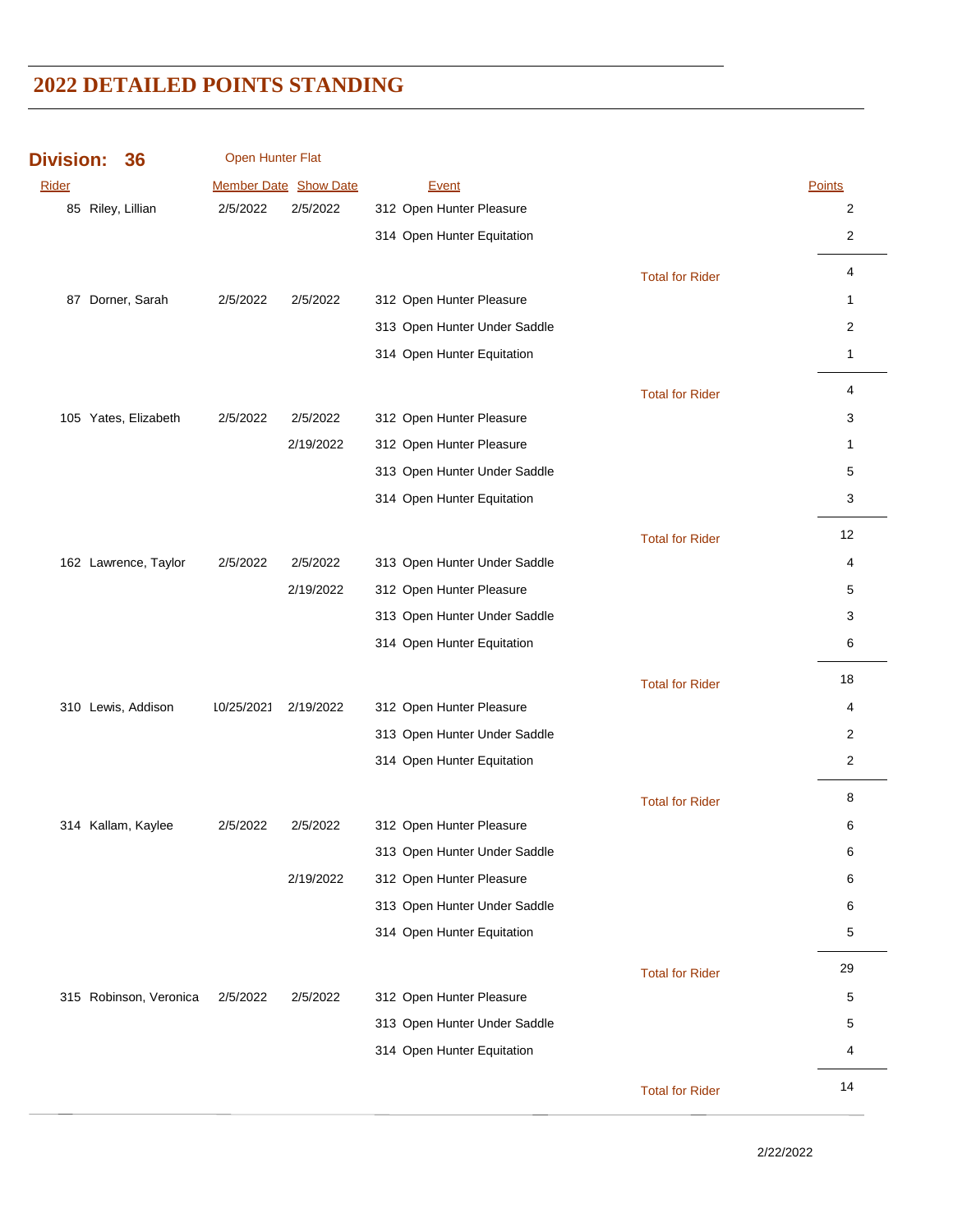|       | Division: 37     | 2' Jumper             |           |                 |                     |                        |               |  |
|-------|------------------|-----------------------|-----------|-----------------|---------------------|------------------------|---------------|--|
| Rider |                  | Member Date Show Date |           | Event           |                     |                        | <b>Points</b> |  |
| 17    | Jacobs, Anja     | 1/5/2022              | 2/5/2022  | 300 2' Jumper A | Table II, Sec. 2(b) |                        | 6             |  |
|       |                  |                       |           | 301 2' Jumper B | Table II, Sec. 1    |                        | 6             |  |
|       |                  |                       |           | 302 2' Jumper C | Table II, Sec. 1    |                        | 6             |  |
|       |                  |                       |           |                 |                     | <b>Total for Rider</b> | 18            |  |
| 178   | Daniel, McKinley | 1/1/2022              | 2/5/2022  | 300 2' Jumper A | Table II, Sec. 2(b) |                        | 5             |  |
|       |                  |                       |           | 301 2' Jumper B | Table II, Sec. 1    |                        | 5             |  |
|       |                  |                       |           | 302 2' Jumper C | Table II, Sec. 1    |                        | 5             |  |
|       |                  |                       |           |                 |                     | <b>Total for Rider</b> | 15            |  |
|       | 182 Frank, Emily | 2/19/2022             | 2/19/2022 | 301 2' Jumper B | Table II, Sec. 1    |                        | 6             |  |
|       |                  |                       |           |                 |                     | <b>Total for Rider</b> | 6             |  |
| 391   | Whaley, Hannah   | 2/17/2022             | 2/19/2022 | 302 2' Jumper C | Table II, Sec. 1    |                        | 6             |  |
|       |                  |                       |           |                 |                     | <b>Total for Rider</b> | 6             |  |

| <b>Division: 38</b> |                    | 2'3" Jumper                  |          |                   |                     |                        |               |
|---------------------|--------------------|------------------------------|----------|-------------------|---------------------|------------------------|---------------|
| Rider               |                    | <b>Member Date Show Date</b> |          | Event             |                     |                        | <b>Points</b> |
| 205                 | Dilda, Carly       | 2/2/2022                     | 2/5/2022 | 303 2'3" Jumper A | Table II, Sec. 2(b) |                        | 6             |
|                     |                    |                              |          | 304 2'3" Jumper B | Table II, Sec. 1    |                        | 6             |
|                     |                    |                              |          | 305 2'3" Jumper C | Table II, Sec. 1    |                        | 6             |
|                     |                    |                              |          |                   |                     | <b>Total for Rider</b> | 18            |
|                     | 508 Parker, Thomas | 2/4/2022                     | 2/5/2022 | 303 2'3" Jumper A | Table II, Sec. 2(b) |                        | 5             |
|                     |                    |                              |          | 304 2'3" Jumper B | Table II, Sec. 1    |                        | 5             |
|                     |                    |                              |          | 305 2'3" Jumper C | Table II, Sec. 1    |                        | 5             |
|                     |                    |                              |          |                   |                     | <b>Total for Rider</b> | 15            |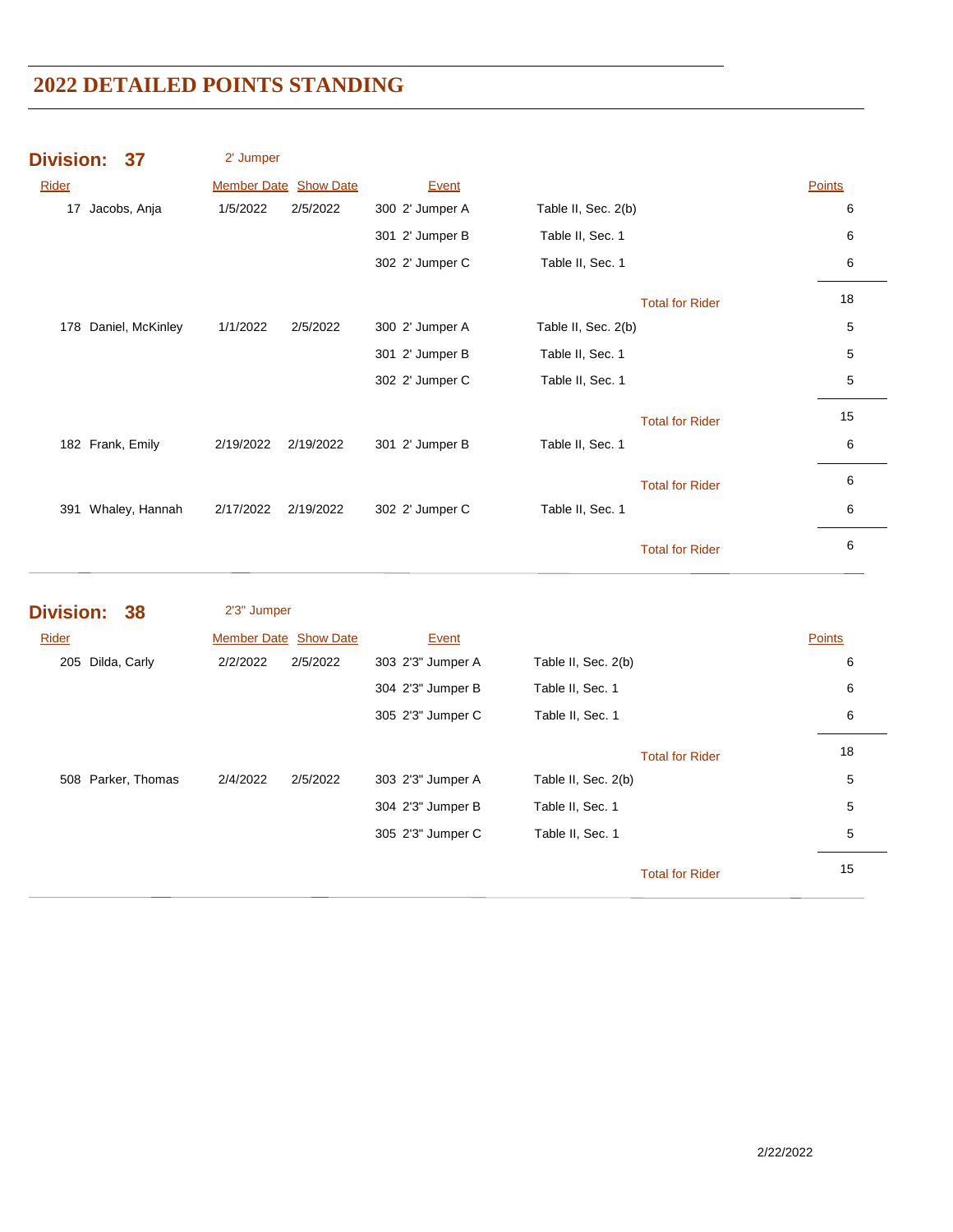| <b>Division:</b>  | 39                   | 2'6" Jumper |                       |                   |                     |                        |               |
|-------------------|----------------------|-------------|-----------------------|-------------------|---------------------|------------------------|---------------|
| <b>Rider</b>      |                      |             | Member Date Show Date | Event             |                     |                        | Points        |
| 205 Dilda, Carly  |                      | 2/2/2022    | 2/5/2022              | 306 2'6" Jumper A | Table II, Sec. 2(b) |                        | 5             |
|                   |                      |             |                       | 307 2'6" Jumper B | Table II, Sec. 1    |                        | 5             |
|                   |                      |             |                       | 308 2'6" Jumper C | Table II, Sec. 1    |                        | 5             |
|                   |                      |             | 2/19/2022             | 306 2'6" Jumper A | Table II, Sec. 2(b) |                        | 5             |
|                   |                      |             |                       | 307 2'6" Jumper B | Table II, Sec. 1    |                        | 6             |
|                   |                      |             |                       | 308 2'6" Jumper C | Table II, Sec. 1    |                        | 6             |
|                   |                      |             |                       |                   |                     | <b>Total for Rider</b> | 32            |
|                   | 508 Parker, Thomas   | 2/4/2022    | 2/5/2022              | 306 2'6" Jumper A | Table II, Sec. 2(b) |                        | 4             |
|                   |                      |             |                       | 307 2'6" Jumper B | Table II, Sec. 1    |                        | 4             |
|                   |                      |             |                       | 308 2'6" Jumper C | Table II, Sec. 1    |                        | 4             |
|                   |                      |             |                       |                   |                     | <b>Total for Rider</b> | 12            |
| 603 Cloud, Ansley |                      | 2/19/2022   | 2/19/2022             | 306 2'6" Jumper A | Table II, Sec. 2(b) |                        | 6             |
|                   |                      |             |                       | 307 2'6" Jumper B | Table II, Sec. 1    |                        | 5             |
|                   |                      |             |                       | 308 2'6" Jumper C | Table II, Sec. 1    |                        | 5             |
|                   |                      |             |                       |                   |                     | <b>Total for Rider</b> | $16\,$        |
| <b>Division:</b>  | 40                   | 2'9" Jumper |                       |                   |                     |                        |               |
| Rider             |                      |             | Member Date Show Date | Event             |                     |                        | <b>Points</b> |
|                   | 291 Donnelly, Alyssa | 2/4/2022    | 2/5/2022              | 309 2'9" Jumper A | Table II, Sec. 2(b) |                        | 6             |
|                   |                      |             |                       | 310 2'9" Jumper B | Table II, Sec. 1    |                        | 5             |
|                   |                      |             |                       | 311 2'9" Jumper C | Table II, Sec. 1    |                        | 6             |
|                   |                      |             | 2/19/2022             | 309 2'9" Jumper A | Table II, Sec. 2(b) |                        | 5             |
|                   |                      |             |                       | 310 2'9" Jumper B | Table II, Sec. 1    |                        | 6             |
|                   |                      |             |                       | 311 2'9" Jumper C | Table II, Sec. 1    |                        | 6             |
|                   |                      |             |                       |                   |                     | <b>Total for Rider</b> | 34            |
| 603 Cloud, Ansley |                      | 2/19/2022   | 2/19/2022             | 309 2'9" Jumper A | Table II, Sec. 2(b) |                        | 6             |
|                   |                      |             |                       |                   |                     | <b>Total for Rider</b> | 6             |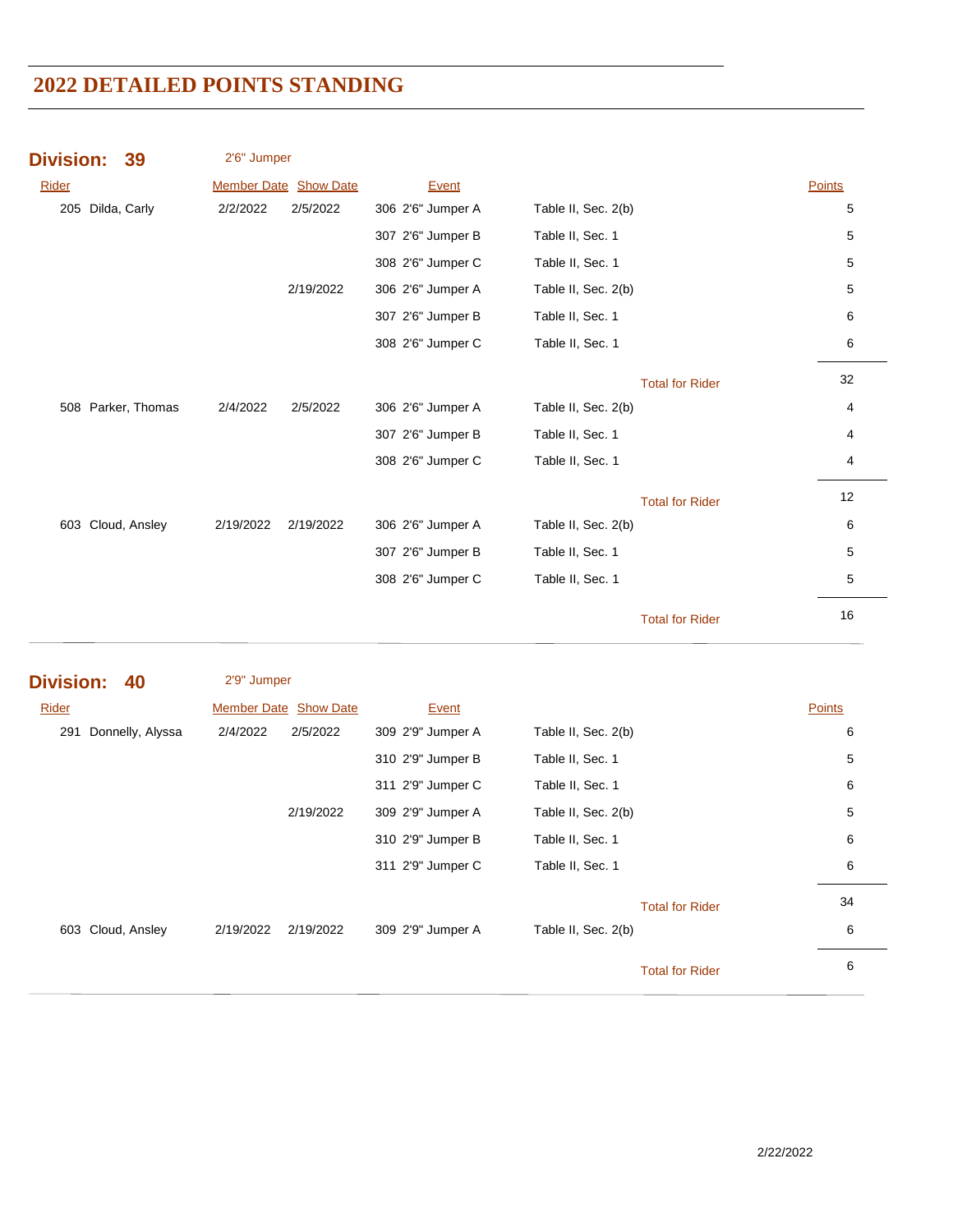| <b>Division:</b><br>41   | <b>Working Hunter</b>        |                                     |               |
|--------------------------|------------------------------|-------------------------------------|---------------|
| Rider                    | <b>Member Date Show Date</b> | Event                               | <b>Points</b> |
| Myers, Baylis<br>97      | 2/5/2022<br>2/5/2022         | 317 Working Hunter Under Saddle     | 1             |
|                          |                              | <b>Total for Rider</b>              | 1             |
| Lawrence, Taylor<br>101  | 2/5/2022<br>2/5/2022         | 315 Working Hunter Over Fences 2'6" | 5             |
|                          |                              | 316 Working Hunter Over Fences 2'6" | 5             |
|                          |                              | 317 Working Hunter Under Saddle     | 4             |
|                          |                              | <b>Total for Rider</b>              | 14            |
| Klacynski, Audrey<br>275 | 2/7/2022<br>2/19/2022        | 315 Working Hunter Over Fences 2'6" | 6             |
|                          |                              | 316 Working Hunter Over Fences 2'6" | 6             |
|                          |                              | 317 Working Hunter Under Saddle     | 6             |
|                          |                              | <b>Total for Rider</b>              | 18            |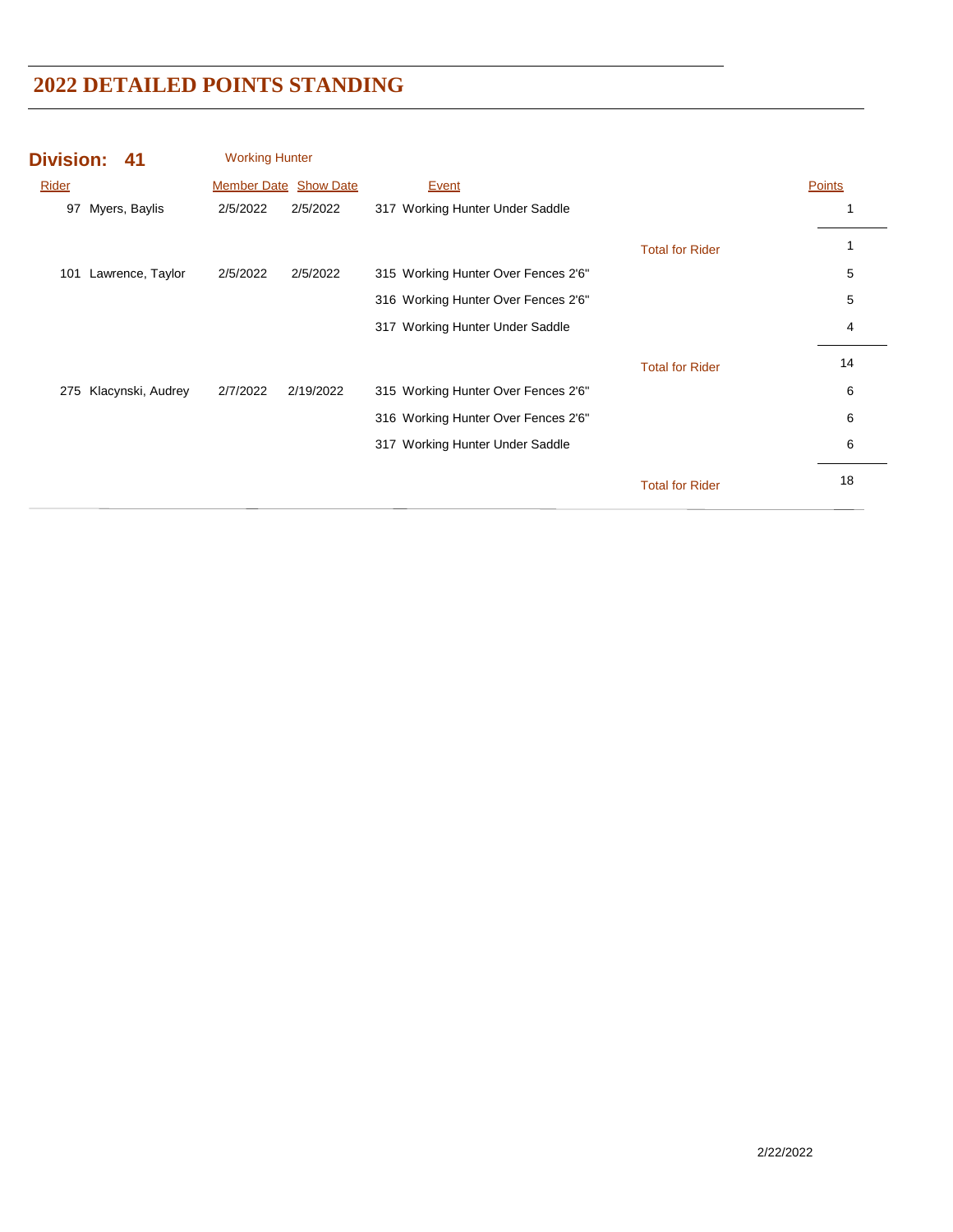| <b>Division:</b> | 51                  |           |                              | Youth Weaving, 12 & Under/Exceptional Unassisted              |               |
|------------------|---------------------|-----------|------------------------------|---------------------------------------------------------------|---------------|
| <u>Rider</u>     |                     |           | <b>Member Date Show Date</b> | <b>Event</b>                                                  | <b>Points</b> |
|                  | 118 Ayers, Sterling | 2/16/2022 | 2/19/2022                    | 120 Youth Basket Weaving, 12 & Under / Exceptional Unassisted |               |
|                  |                     |           |                              | 126 Youth Pole Bending, 12 & Under / Exceptional Unassisted   | 4             |
|                  |                     |           |                              | 131 Youth Stakes Race, 12 & Under / Exceptional Unassisted    | 6             |
|                  |                     |           |                              | <b>Total for Rider</b>                                        | 14            |
|                  | 185 Cagle, Maddison | 2/5/2022  | 2/5/2022                     | 120 Youth Basket Weaving, 12 & Under / Exceptional Unassisted | 3             |
|                  |                     |           |                              | 126 Youth Pole Bending, 12 & Under / Exceptional Unassisted   | 4             |
|                  |                     |           |                              | 131 Youth Stakes Race, 12 & Under / Exceptional Unassisted    | 3             |
|                  |                     |           |                              | <b>Total for Rider</b>                                        | 10            |
| 511              | Waters, Raelyn      | 2/5/2022  | 2/5/2022                     | 120 Youth Basket Weaving, 12 & Under / Exceptional Unassisted | 2             |
|                  |                     |           |                              | 126 Youth Pole Bending, 12 & Under / Exceptional Unassisted   | 2             |
|                  |                     |           | 2/19/2022                    | 120 Youth Basket Weaving, 12 & Under / Exceptional Unassisted | 3             |
|                  |                     |           |                              | 126 Youth Pole Bending, 12 & Under / Exceptional Unassisted   | 3             |
|                  |                     |           |                              | 131 Youth Stakes Race, 12 & Under / Exceptional Unassisted    | 3             |
|                  |                     |           |                              | <b>Total for Rider</b>                                        | 13            |
|                  | 601 Rose, Jaxon     | 2/5/2022  | 2/5/2022                     | 120 Youth Basket Weaving, 12 & Under / Exceptional Unassisted | 5             |
|                  |                     |           |                              | 126 Youth Pole Bending, 12 & Under / Exceptional Unassisted   | 5             |
|                  |                     |           |                              | 131 Youth Stakes Race, 12 & Under / Exceptional Unassisted    | 4             |
|                  |                     |           | 2/19/2022                    | 120 Youth Basket Weaving, 12 & Under / Exceptional Unassisted | 5             |
|                  |                     |           |                              | 126 Youth Pole Bending, 12 & Under / Exceptional Unassisted   | 5             |
|                  |                     |           |                              | 131 Youth Stakes Race, 12 & Under / Exceptional Unassisted    | 4             |
|                  |                     |           |                              | <b>Total for Rider</b>                                        | 28            |
|                  | 602 Voit, Austin    | 2/5/2022  | 2/5/2022                     | 120 Youth Basket Weaving, 12 & Under / Exceptional Unassisted | 6             |
|                  |                     |           |                              | 126 Youth Pole Bending, 12 & Under / Exceptional Unassisted   | 6             |
|                  |                     |           |                              | 131 Youth Stakes Race, 12 & Under / Exceptional Unassisted    | 5             |
|                  |                     |           | 2/19/2022                    | 120 Youth Basket Weaving, 12 & Under / Exceptional Unassisted | 6             |
|                  |                     |           |                              | 126 Youth Pole Bending, 12 & Under / Exceptional Unassisted   | 6             |
|                  |                     |           |                              | 131 Youth Stakes Race, 12 & Under / Exceptional Unassisted    | 5             |
|                  |                     |           |                              | <b>Total for Rider</b>                                        | 34            |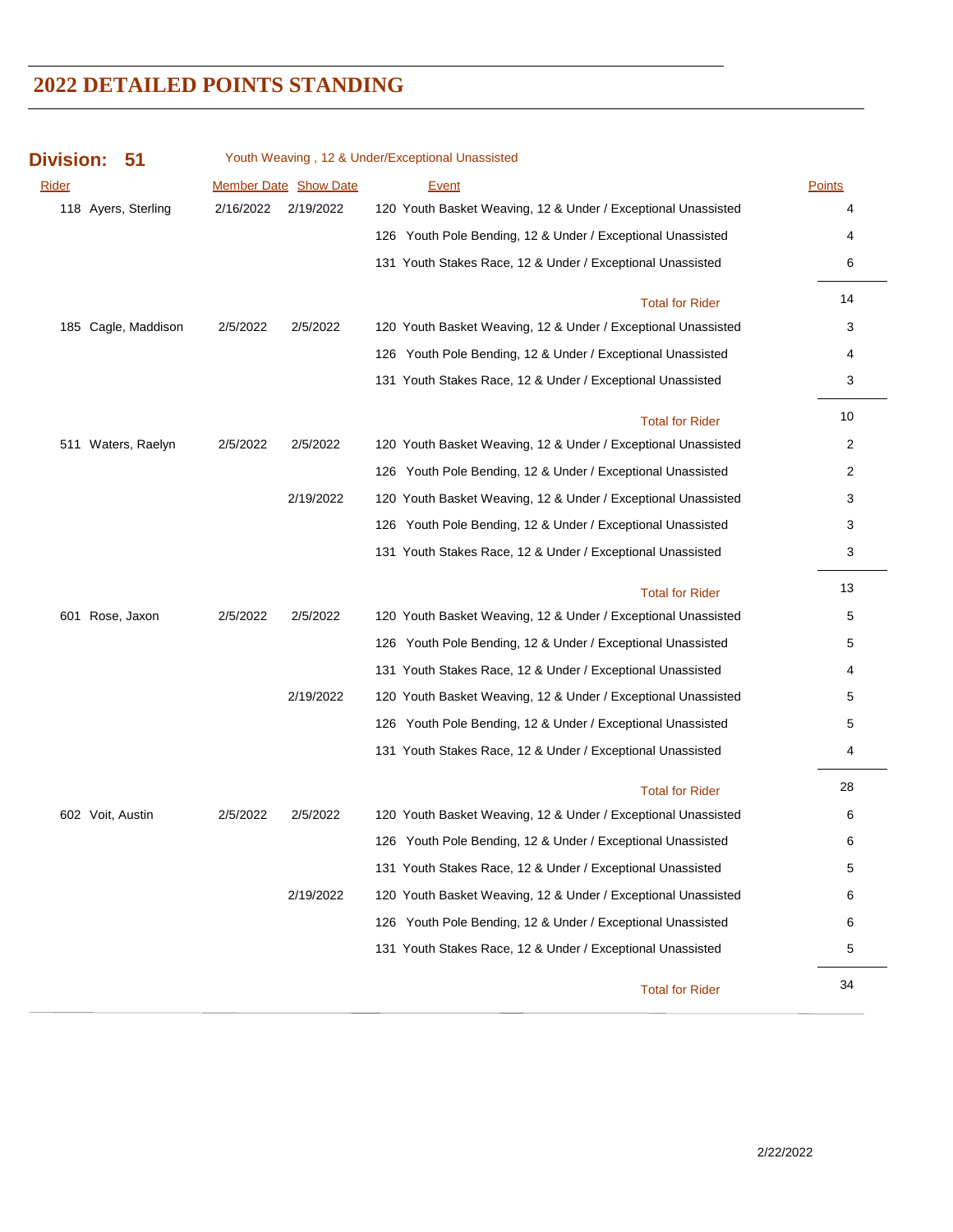| Division: 53     | <b>Open Weaving</b>          |           |                                                               |               |
|------------------|------------------------------|-----------|---------------------------------------------------------------|---------------|
| Rider            | <b>Member Date Show Date</b> |           | Event                                                         | <b>Points</b> |
| 600 Sloan, Patty | 2/4/2022                     | 2/5/2022  | 122 Open Basket Weaving, all unassisted horses/riders welcome | 6             |
|                  |                              |           | 128 Open Pole Bending, all unassisted horses/riders welcome   | 6             |
|                  |                              | 2/19/2022 | 122 Open Basket Weaving, all unassisted horses/riders welcome | 6             |
|                  |                              |           | 128 Open Pole Bending, all unassisted horses/riders welcome   | 6             |
|                  |                              |           | 133 Open Stakes Race, all unassisted horses/riders welcome    | 6             |
|                  |                              |           | <b>Total for Rider</b>                                        | 30            |
|                  |                              |           |                                                               |               |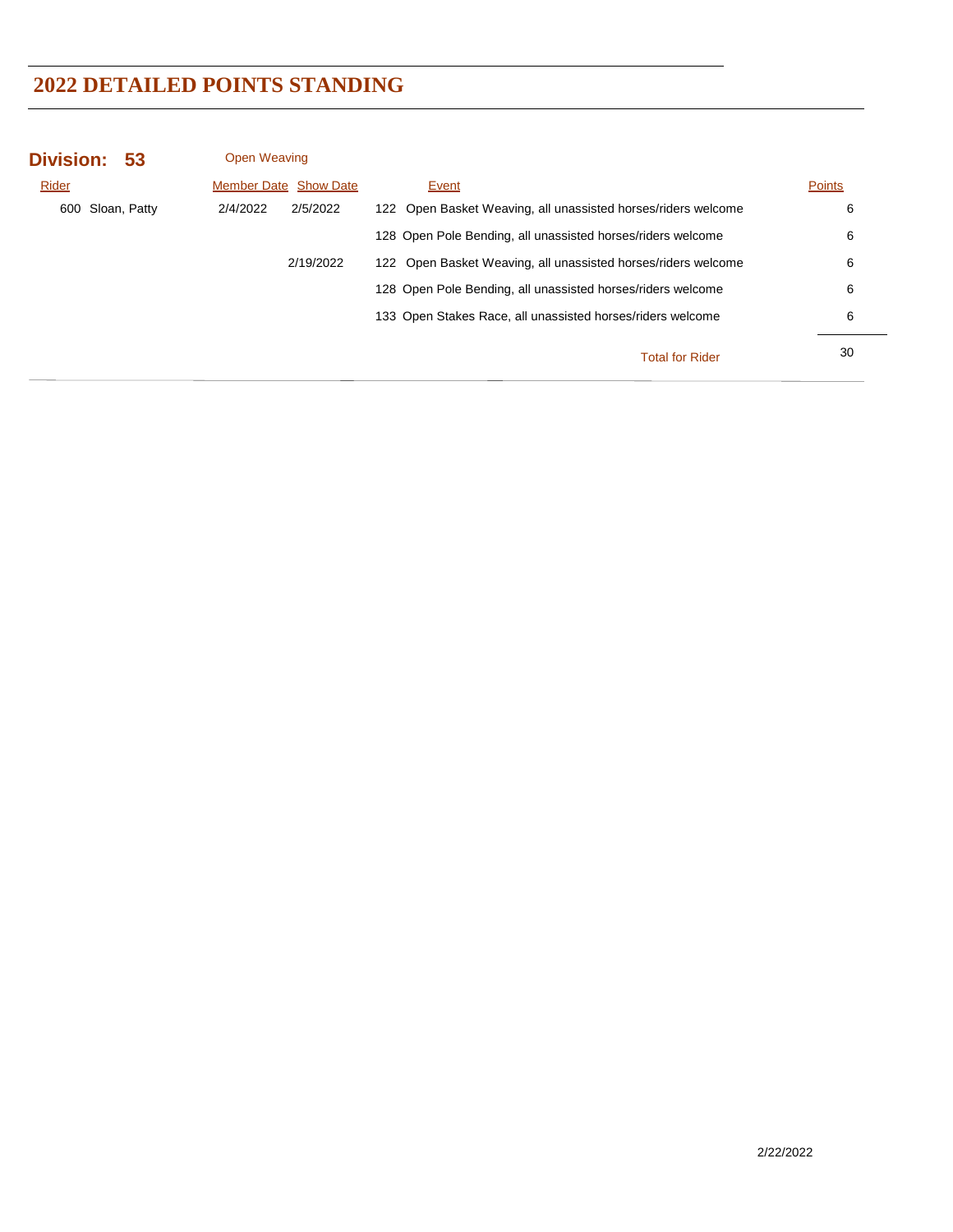| <b>Division:</b> | 55                   |           |                       | Youth Barrels, 12 & Under/Exceptional Unassisted                  |               |
|------------------|----------------------|-----------|-----------------------|-------------------------------------------------------------------|---------------|
| Rider            |                      |           | Member Date Show Date | Event                                                             | <b>Points</b> |
|                  | 118 Ayers, Sterling  | 2/16/2022 | 2/19/2022             | 103 Youth Cloverleaf Barrels, 12 & Under / Exceptional Unassisted | 6             |
|                  |                      |           |                       | 109 Youth Texas Barrels, 12 & Under / Exceptional Unassisted      | 6             |
|                  |                      |           |                       | 115 Youth Arena Race, 12 & Under / Exceptional Unassisted         | 6             |
|                  |                      |           |                       | <b>Total for Rider</b>                                            | 18            |
|                  | 156 Thomas, Dustin   | 2/4/2022  | 2/5/2022              | 109 Youth Texas Barrels, 12 & Under / Exceptional Unassisted      | 4             |
|                  |                      |           | 2/19/2022             | 103 Youth Cloverleaf Barrels, 12 & Under / Exceptional Unassisted | 2             |
|                  |                      |           |                       | 109 Youth Texas Barrels, 12 & Under / Exceptional Unassisted      | 3             |
|                  |                      |           |                       | 115 Youth Arena Race, 12 & Under / Exceptional Unassisted         | 3             |
|                  |                      |           |                       | <b>Total for Rider</b>                                            | 12            |
|                  | 158 Caldwell, Olivia | 2/4/2022  | 2/5/2022              | 103 Youth Cloverleaf Barrels, 12 & Under / Exceptional Unassisted | 5             |
|                  |                      |           |                       | 109 Youth Texas Barrels, 12 & Under / Exceptional Unassisted      | 5             |
|                  |                      |           |                       | 115 Youth Arena Race, 12 & Under / Exceptional Unassisted         | 1             |
|                  |                      |           |                       | <b>Total for Rider</b>                                            | 11            |
|                  | 185 Cagle, Maddison  | 2/5/2022  | 2/5/2022              | 103 Youth Cloverleaf Barrels, 12 & Under / Exceptional Unassisted | 4             |
|                  |                      |           |                       | 115 Youth Arena Race, 12 & Under / Exceptional Unassisted         | 5             |
|                  |                      |           |                       | <b>Total for Rider</b>                                            | 9             |
|                  | 511 Waters, Raelyn   | 2/5/2022  | 2/5/2022              | 103 Youth Cloverleaf Barrels, 12 & Under / Exceptional Unassisted | 6             |
|                  |                      |           |                       | 109 Youth Texas Barrels, 12 & Under / Exceptional Unassisted      | 6             |
|                  |                      |           |                       | 115 Youth Arena Race, 12 & Under / Exceptional Unassisted         | 2             |
|                  |                      |           | 2/19/2022             | 103 Youth Cloverleaf Barrels, 12 & Under / Exceptional Unassisted | 3             |
|                  |                      |           |                       | 109 Youth Texas Barrels, 12 & Under / Exceptional Unassisted      | 2             |
|                  |                      |           |                       | 115 Youth Arena Race, 12 & Under / Exceptional Unassisted         | 2             |
|                  |                      |           |                       | <b>Total for Rider</b>                                            | 21            |
|                  | 601 Rose, Jaxon      | 2/5/2022  | 2/5/2022              | 103 Youth Cloverleaf Barrels, 12 & Under / Exceptional Unassisted | 3             |
|                  |                      |           |                       | 109 Youth Texas Barrels, 12 & Under / Exceptional Unassisted      | 3             |
|                  |                      |           |                       | 115 Youth Arena Race, 12 & Under / Exceptional Unassisted         | 3             |
|                  |                      |           | 2/19/2022             | 103 Youth Cloverleaf Barrels, 12 & Under / Exceptional Unassisted | 5             |
|                  |                      |           |                       | 109 Youth Texas Barrels, 12 & Under / Exceptional Unassisted      | 4             |
|                  |                      |           |                       | 115 Youth Arena Race, 12 & Under / Exceptional Unassisted         | 4             |
|                  |                      |           |                       | <b>Total for Rider</b>                                            | 22            |
|                  | 602 Voit, Austin     | 2/5/2022  | 2/5/2022              | 103 Youth Cloverleaf Barrels, 12 & Under / Exceptional Unassisted | 2             |
|                  |                      |           |                       | 109 Youth Texas Barrels, 12 & Under / Exceptional Unassisted      | 2             |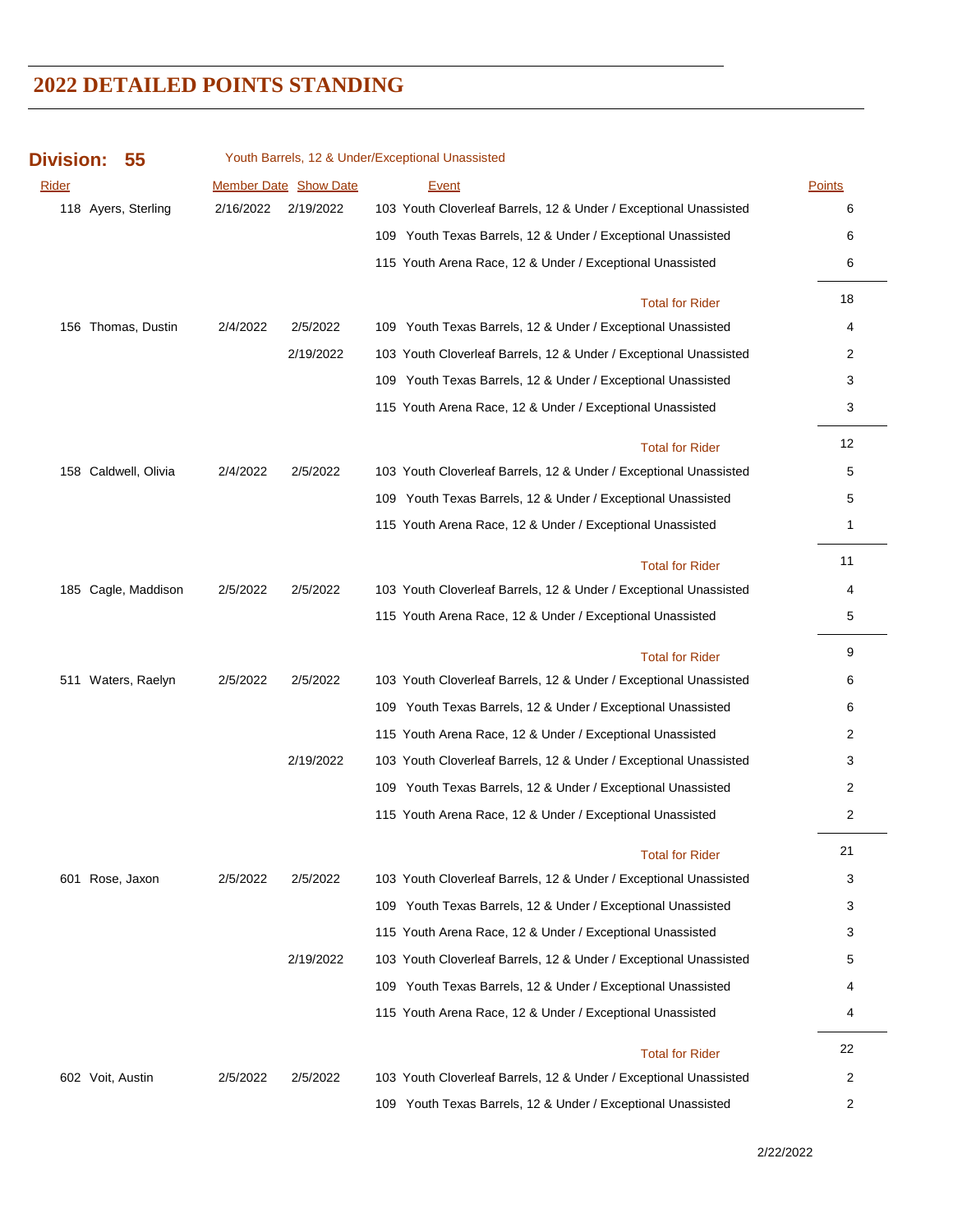| 602 Voit, Austin | 2/5/2022 | 2/5/2022  | 115 Youth Arena Race, 12 & Under / Exceptional Unassisted         | 6  |
|------------------|----------|-----------|-------------------------------------------------------------------|----|
|                  |          | 2/19/2022 | 103 Youth Cloverleaf Barrels, 12 & Under / Exceptional Unassisted | 4  |
|                  |          |           | 109 Youth Texas Barrels, 12 & Under / Exceptional Unassisted      | 5  |
|                  |          |           | 115 Youth Arena Race, 12 & Under / Exceptional Unassisted         | 5  |
|                  |          |           | <b>Total for Rider</b>                                            | 24 |

| Division: 56           |          | Teen Barrels, 14-18          |                                    |                        |        |
|------------------------|----------|------------------------------|------------------------------------|------------------------|--------|
| Rider                  |          | <b>Member Date Show Date</b> | Event                              |                        | Points |
| Feinberg, Stella<br>11 | 2/4/2022 | 2/19/2022                    | 116 Teen Arena Race, 13-18         |                        | 5      |
|                        |          |                              |                                    | <b>Total for Rider</b> | 5      |
| Ball, Emma<br>161      | 2/5/2022 | 2/5/2022                     | 104 Teen Cloverleaf Barrels, 13-18 |                        | 6      |
|                        |          |                              | 110 Teen Texas Barrels, 13-18      |                        | 6      |
|                        |          |                              | 116 Teen Arena Race, 13-18         |                        | 6      |
|                        |          | 2/19/2022                    | 104 Teen Cloverleaf Barrels, 13-18 |                        | 6      |
|                        |          |                              | 110 Teen Texas Barrels, 13-18      |                        | 6      |
|                        |          |                              | 116 Teen Arena Race, 13-18         |                        | 6      |
|                        |          |                              |                                    | <b>Total for Rider</b> | 36     |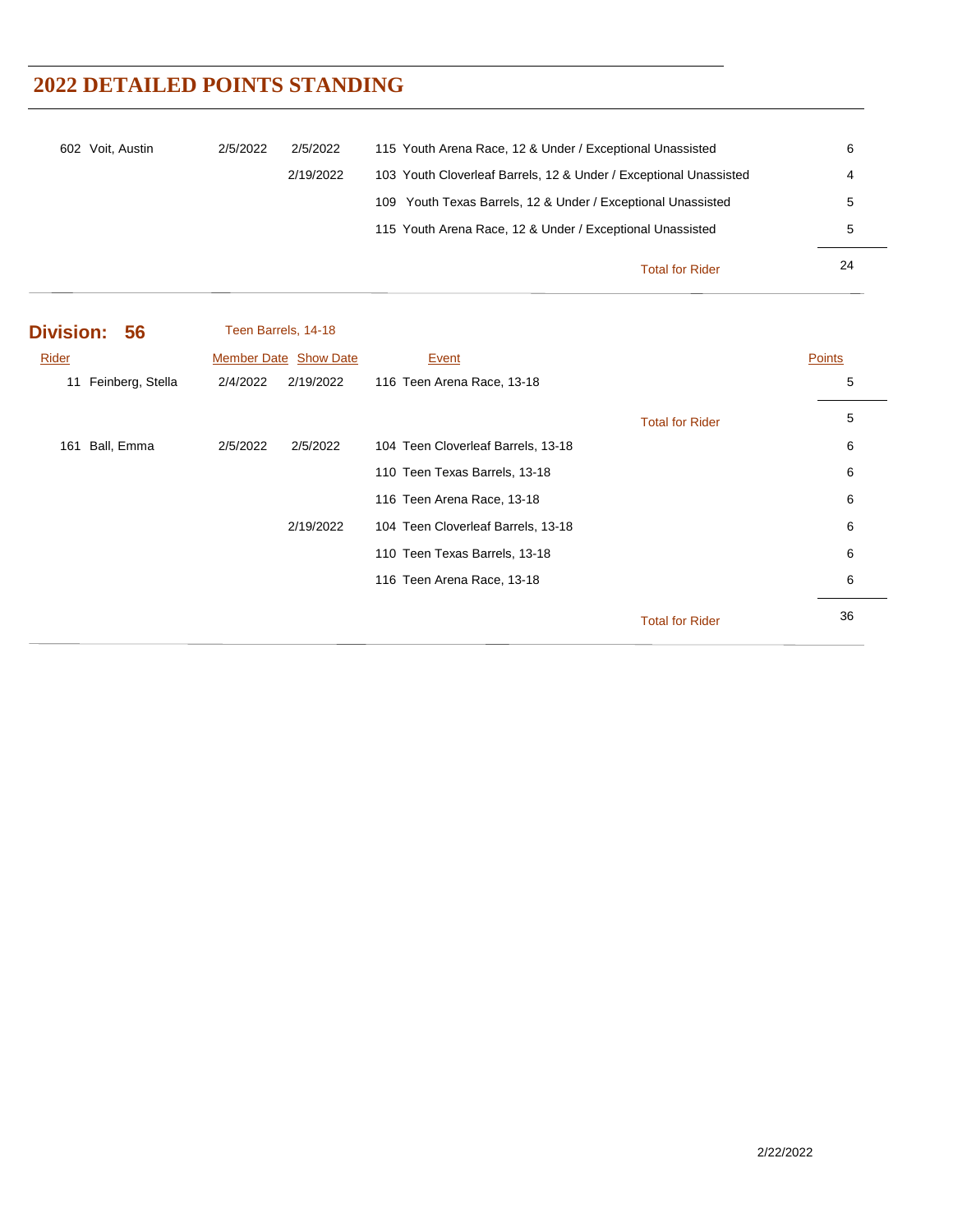| <b>Division:</b> | 57                  | <b>Open Barrels</b> |                              |                                                                   |                |
|------------------|---------------------|---------------------|------------------------------|-------------------------------------------------------------------|----------------|
| Rider            |                     |                     | <b>Member Date Show Date</b> | <b>Event</b>                                                      | <b>Points</b>  |
|                  | 11 Feinberg, Stella | 2/4/2022            | 2/5/2022                     | 105 Open Cloverleaf Barrels, all unassisted horses/riders welcome | 6              |
|                  |                     |                     | 2/19/2022                    | 105 Open Cloverleaf Barrels, all unassisted horses/riders welcome | 4              |
|                  |                     |                     |                              | <b>Total for Rider</b>                                            | 10             |
|                  | 155 Laszlo, Timothy | 2/4/2022            | 2/19/2022                    | 105 Open Cloverleaf Barrels, all unassisted horses/riders welcome | 2              |
|                  |                     |                     |                              | 111 Open Texas Barrels, all unassisted horses/riders welcome      | 3              |
|                  |                     |                     |                              | 117 Open Arena Race, all unassisted horses/riders welcome         | 3              |
|                  |                     |                     |                              | <b>Total for Rider</b>                                            | 8              |
|                  | 159 Howard, Addison | 1/26/2022           | 2/5/2022                     | 105 Open Cloverleaf Barrels, all unassisted horses/riders welcome | 4              |
|                  |                     |                     |                              | 111 Open Texas Barrels, all unassisted horses/riders welcome      | 5              |
|                  |                     |                     |                              | 117 Open Arena Race, all unassisted horses/riders welcome         | 5              |
|                  |                     |                     | 2/19/2022                    | 105 Open Cloverleaf Barrels, all unassisted horses/riders welcome | 1              |
|                  |                     |                     |                              | 111 Open Texas Barrels, all unassisted horses/riders welcome      | 2              |
|                  |                     |                     |                              | 117 Open Arena Race, all unassisted horses/riders welcome         | $\overline{c}$ |
|                  |                     |                     |                              | <b>Total for Rider</b>                                            | 19             |
|                  | 600 Sloan, Patty    | 2/4/2022            | 2/5/2022                     | 105 Open Cloverleaf Barrels, all unassisted horses/riders welcome | 5              |
|                  |                     |                     |                              | 111 Open Texas Barrels, all unassisted horses/riders welcome      | 6              |
|                  |                     |                     |                              | 117 Open Arena Race, all unassisted horses/riders welcome         | 6              |
|                  |                     |                     | 2/19/2022                    | 105 Open Cloverleaf Barrels, all unassisted horses/riders welcome | 6              |
|                  |                     |                     |                              | 111 Open Texas Barrels, all unassisted horses/riders welcome      | 6              |
|                  |                     |                     |                              | 117 Open Arena Race, all unassisted horses/riders welcome         | 6              |
|                  |                     |                     |                              | <b>Total for Rider</b>                                            | 35             |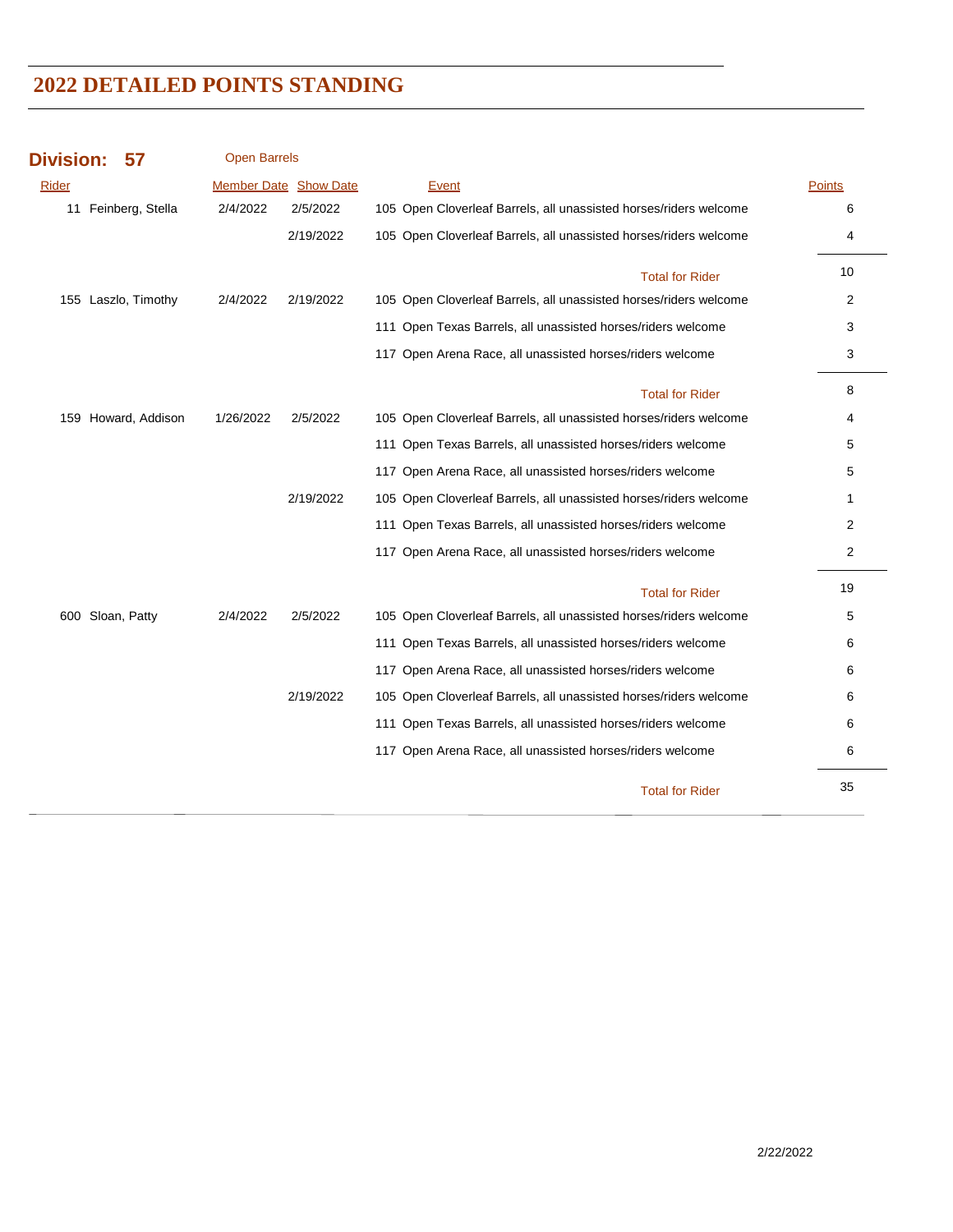| <b>Division:</b> | 901               | <b>Green Hunter</b> |                       |                              |                        |        |
|------------------|-------------------|---------------------|-----------------------|------------------------------|------------------------|--------|
| Rider            |                   |                     | Member Date Show Date | Event                        |                        | Points |
| 300              | Houston, Hannah   | 2/4/2022            | 2/5/2022              | 7 Green Hunter Walk / Trot   |                        | 5      |
|                  |                   |                     |                       | 14 Green Hunter Under Saddle |                        | 5      |
|                  |                   |                     | 2/19/2022             | 7 Green Hunter Walk / Trot   |                        | 6      |
|                  |                   |                     |                       | 14 Green Hunter Under Saddle |                        | 6      |
|                  |                   |                     |                       |                              | <b>Total for Rider</b> | 22     |
| 370              | Horner, Claire    | 2/4/2022            | 2/5/2022              | 7 Green Hunter Walk / Trot   |                        | 4      |
|                  |                   |                     |                       | 14 Green Hunter Under Saddle |                        | 4      |
|                  |                   |                     |                       |                              | <b>Total for Rider</b> | 8      |
| 490              | Paige, Hailey     | 2/4/2022            | 2/19/2022             | 7 Green Hunter Walk / Trot   |                        | 5      |
|                  |                   |                     |                       | 14 Green Hunter Under Saddle |                        | 5      |
|                  |                   |                     |                       |                              | <b>Total for Rider</b> | 10     |
| 955              | Parsons, Caroline | 2/4/2022            | 2/5/2022              | 7 Green Hunter Walk / Trot   |                        | 6      |
|                  |                   |                     |                       | 14 Green Hunter Under Saddle |                        | 6      |
|                  |                   |                     |                       |                              | <b>Total for Rider</b> | 12     |
|                  |                   |                     |                       |                              |                        |        |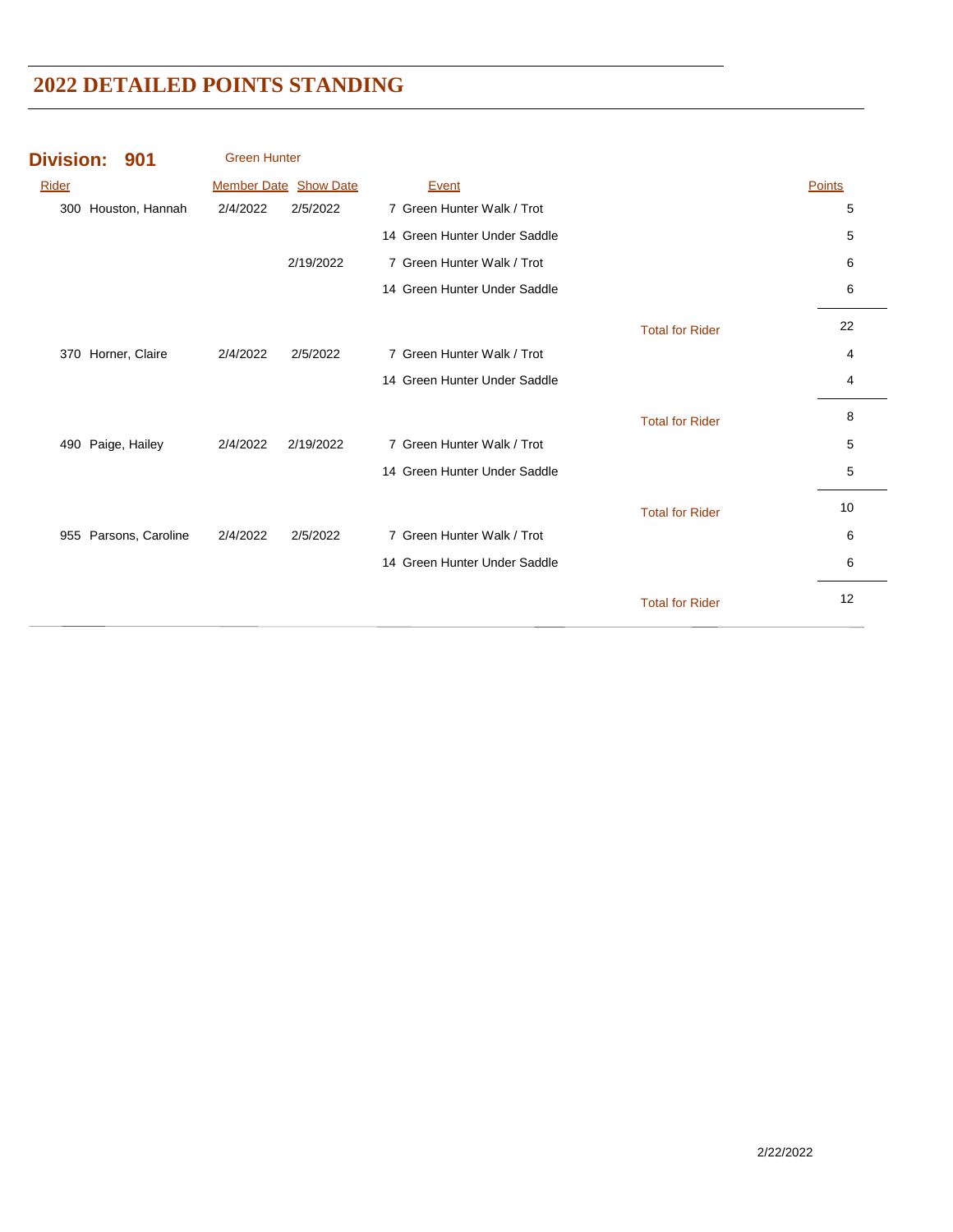| <b>Division:</b><br>902  |          | Novice Hunter 13 & Under |                                                    |                        |               |
|--------------------------|----------|--------------------------|----------------------------------------------------|------------------------|---------------|
| <b>Rider</b>             |          | Member Date Show Date    | Event                                              |                        | <b>Points</b> |
| 70 DeBoard, Charlotte    | 2/4/2022 | 2/19/2022                | 12 Novice Hunter Walk / Trot, 13 & Under           |                        | 3             |
|                          |          |                          | 19 □Novice Walk/Trot/Canter 1@ a Time, 13 & Under  |                        | 5             |
|                          |          |                          |                                                    | <b>Total for Rider</b> | 8             |
| 150 VanHorn, Olivia      | 2/1/2022 | 2/19/2022                | 12 Novice Hunter Walk / Trot, 13 & Under           |                        | 6             |
|                          |          |                          | 19 □ Novice Walk/Trot/Canter 1@ a Time, 13 & Under |                        | 6             |
|                          |          |                          |                                                    | <b>Total for Rider</b> | 12            |
| 260 Curtis, Katelyn      | 2/4/2022 | 2/5/2022                 | 12 Novice Hunter Walk / Trot, 13 & Under           |                        | 5             |
|                          |          |                          | 19 □Novice Walk/Trot/Canter 1@ a Time, 13 & Under  |                        | 6             |
|                          |          |                          |                                                    | <b>Total for Rider</b> | 11            |
| 520 Vladimirovskiy, Nico | 2/4/2022 | 2/19/2022                | 12 Novice Hunter Walk / Trot, 13 & Under           |                        | 4             |
|                          |          |                          | 19 □Novice Walk/Trot/Canter 1@ a Time, 13 & Under  |                        | 4             |
|                          |          |                          |                                                    | <b>Total for Rider</b> | 8             |
| 777 Vladimirovskiy, Nico | 2/4/2022 | 2/5/2022                 | 12 Novice Hunter Walk / Trot, 13 & Under           |                        | $\mathbf 1$   |
|                          |          |                          | 19 □Novice Walk/Trot/Canter 1@ a Time, 13 & Under  |                        | 3             |
|                          |          |                          |                                                    | <b>Total for Rider</b> | 4             |
| 800 Lipp, Alexis         | 2/4/2022 | 2/5/2022                 | 12 Novice Hunter Walk / Trot, 13 & Under           |                        | 6             |
|                          |          |                          | 19 □ Novice Walk/Trot/Canter 1@ a Time, 13 & Under |                        | 4             |
|                          |          | 2/19/2022                | 12 Novice Hunter Walk / Trot, 13 & Under           |                        | 5             |
|                          |          |                          | 19 □ Novice Walk/Trot/Canter 1@ a Time, 13 & Under |                        | 3             |
|                          |          |                          |                                                    | <b>Total for Rider</b> | 18            |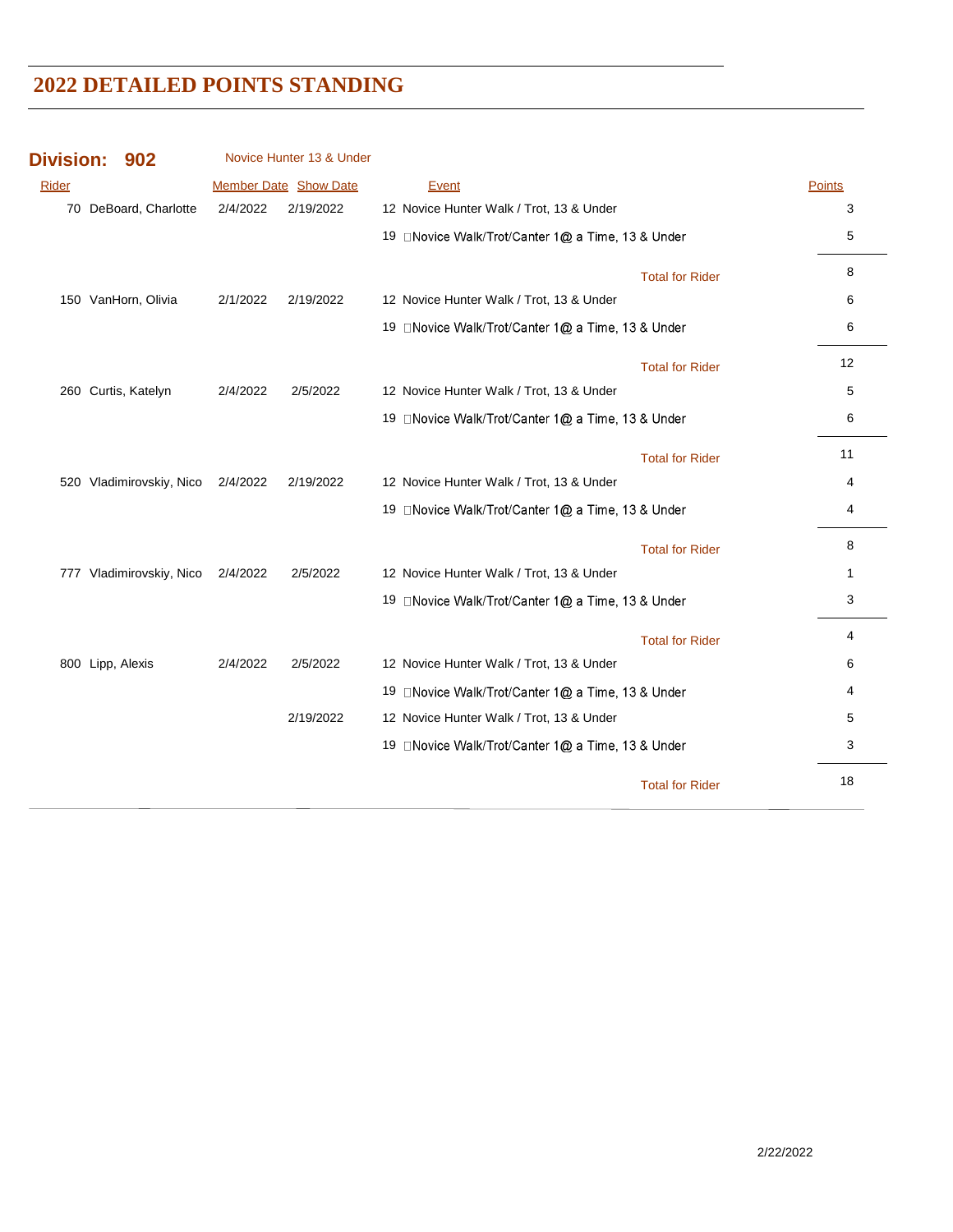| <b>Division:</b> | 903                     | Open Hunter Hack |                       |                                    |                        |                |
|------------------|-------------------------|------------------|-----------------------|------------------------------------|------------------------|----------------|
| Rider            |                         |                  | Member Date Show Date | Event                              |                        | Points         |
|                  | 20 Bail, Willow         | 2/4/2022         | 2/5/2022              | 28 Open Hunter Hack, 2 Jumps @ 21" |                        | 6              |
|                  |                         |                  |                       | 29 Open Mini Hunter, 4 Jumps @ 24" |                        | 6              |
|                  |                         |                  | 2/19/2022             | 28 Open Hunter Hack, 2 Jumps @ 21" |                        | 3              |
|                  |                         |                  |                       | 29 Open Mini Hunter, 4 Jumps @ 24" |                        | 4              |
|                  |                         |                  |                       |                                    | <b>Total for Rider</b> | 19             |
|                  | 100 Joninas, Ava        | 2/4/2022         | 2/5/2022              | 28 Open Hunter Hack, 2 Jumps @ 21" |                        | 1              |
|                  |                         |                  |                       | 29 Open Mini Hunter, 4 Jumps @ 24" |                        | 5              |
|                  |                         |                  | 2/19/2022             | 28 Open Hunter Hack, 2 Jumps @ 21" |                        | 4              |
|                  |                         |                  |                       | 29 Open Mini Hunter, 4 Jumps @ 24" |                        | $\overline{c}$ |
|                  |                         |                  |                       |                                    | <b>Total for Rider</b> | 12             |
|                  | 120 Melo, Melina        | 2/4/2022         | 2/5/2022              | 28 Open Hunter Hack, 2 Jumps @ 21" |                        | 5              |
|                  |                         |                  | 2/19/2022             | 28 Open Hunter Hack, 2 Jumps @ 21" |                        | 6              |
|                  |                         |                  |                       | 29 Open Mini Hunter, 4 Jumps @ 24" |                        | 6              |
|                  |                         |                  |                       |                                    | <b>Total for Rider</b> | 17             |
|                  | 220 Sauro, Serafina     | 2/1/2022         | 2/19/2022             | 29 Open Mini Hunter, 4 Jumps @ 24" |                        | 5              |
|                  |                         |                  |                       |                                    | <b>Total for Rider</b> | 5              |
|                  | 250 Paige, Hailey       | 2/4/2022         | 2/5/2022              | 29 Open Mini Hunter, 4 Jumps @ 24" |                        | 4              |
|                  |                         |                  |                       |                                    | <b>Total for Rider</b> | 4              |
|                  | 333 Gilbert, Amelia     | 2/4/2022         | 2/5/2022              | 29 Open Mini Hunter, 4 Jumps @ 24" |                        | 2              |
|                  |                         |                  | 2/19/2022             | 29 Open Mini Hunter, 4 Jumps @ 24" |                        | 3              |
|                  |                         |                  |                       |                                    | <b>Total for Rider</b> | 5              |
|                  | 350 Mead, Dasha         | 2/4/2022         | 2/5/2022              | 28 Open Hunter Hack, 2 Jumps @ 21" |                        | 2              |
|                  |                         |                  |                       | 29 Open Mini Hunter, 4 Jumps @ 24" |                        | $\mathbf{1}$   |
|                  |                         |                  | 2/19/2022             | 28 Open Hunter Hack, 2 Jumps @ 21" |                        | 5              |
|                  |                         |                  |                       | 29 Open Mini Hunter, 4 Jumps @ 24" |                        | $\mathbf{1}$   |
|                  |                         |                  |                       |                                    | <b>Total for Rider</b> | 9              |
|                  | 555 Ward, Amie          | 2/4/2022         | 2/19/2022             | 28 Open Hunter Hack, 2 Jumps @ 21" |                        | 1              |
|                  |                         |                  |                       |                                    | <b>Total for Rider</b> | $\mathbf{1}$   |
|                  | 755 Appenfelder, Kayley | 2/4/2022         | 2/5/2022              | 29 Open Mini Hunter, 4 Jumps @ 24" |                        | 3              |
|                  |                         |                  |                       |                                    | <b>Total for Rider</b> | 3              |
|                  | 888 Reutter, Lily       | 2/4/2022         | 2/19/2022             | 28 Open Hunter Hack, 2 Jumps @ 21" |                        | 2              |

2/22/2022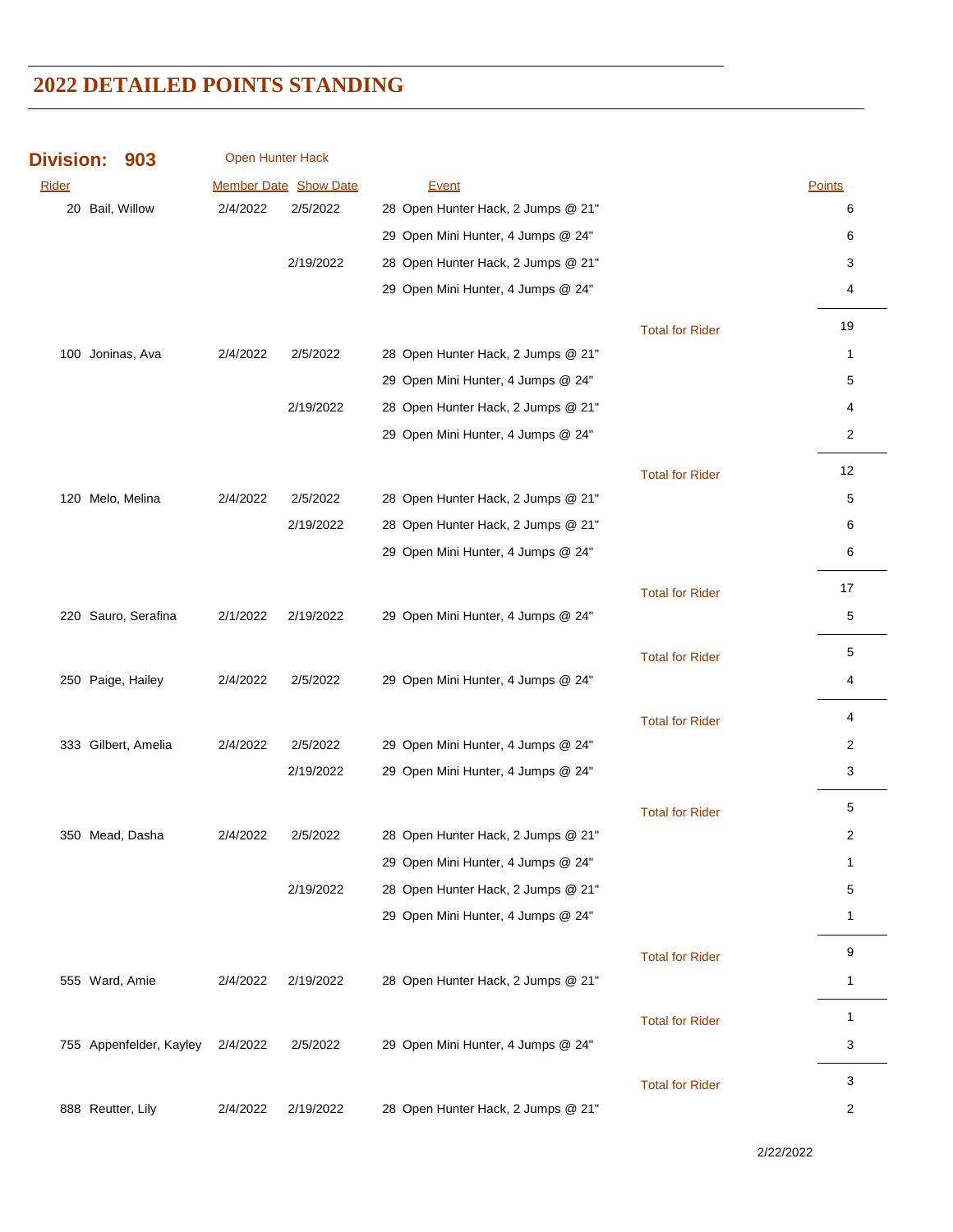|                         |                       | <b>Total for Rider</b>                              | $\overline{2}$ |
|-------------------------|-----------------------|-----------------------------------------------------|----------------|
| <b>Division:</b><br>905 | <b>Mare Halter</b>    |                                                     |                |
| <b>Rider</b>            | Member Date Show Date | <b>Event</b>                                        | Points         |
| 16 Johns, River         | 1/7/2022<br>2/5/2022  | 34 Mare Halter                                      | 5              |
|                         |                       |                                                     |                |
|                         |                       | <b>Total for Rider</b>                              | 5              |
| 133 O'Brien, AnnaCate   | 2/5/2022<br>2/5/2022  | 34 Mare Halter                                      | 6              |
|                         |                       | <b>Total for Rider</b>                              | 6              |
| <b>Division:</b><br>906 | <b>Gelding Halter</b> |                                                     |                |
| Rider                   | Member Date Show Date | Event                                               | Points         |
| 445 Alls, Darlene       | 1/23/2022<br>2/5/2022 | 35 Gelding Halter                                   | 6              |
|                         |                       |                                                     |                |
|                         |                       | <b>Total for Rider</b>                              | 6              |
| 481 Harrison, Madeline  | 2/5/2022<br>2/5/2022  | 35 Gelding Halter                                   | 5              |
|                         | 2/19/2022             | 35 Gelding Halter                                   | 5              |
|                         |                       | <b>Total for Rider</b>                              | 10             |
| 545 Almond, Pamela      | 2/4/2022<br>2/19/2022 | 35 Gelding Halter                                   | 6              |
|                         |                       |                                                     |                |
|                         |                       | <b>Total for Rider</b>                              | 6              |
| <b>Division:</b><br>907 | <b>Color Halter</b>   |                                                     |                |
| <b>Rider</b>            | Member Date Show Date | Event                                               | <b>Points</b>  |
| 481 Harrison, Madeline  | 2/5/2022<br>2/5/2022  | 38 Open Color Halter (60% Color / 40% Conformation) | 6              |
|                         | 2/19/2022             | 38 Open Color Halter (60% Color / 40% Conformation) | 6              |
|                         |                       | <b>Total for Rider</b>                              | 12             |
| <b>Division:</b><br>908 | <b>Lead Line</b>      |                                                     |                |
| Rider                   | Member Date Show Date | Event                                               | Points         |
| 208 Colbaugh, Gabby     | 2/5/2022<br>2/5/2022  | 46 Lead Line - 6 & Under, Handler 13 & Over         | 6              |
|                         |                       |                                                     |                |
|                         |                       | <b>Total for Rider</b>                              | 6              |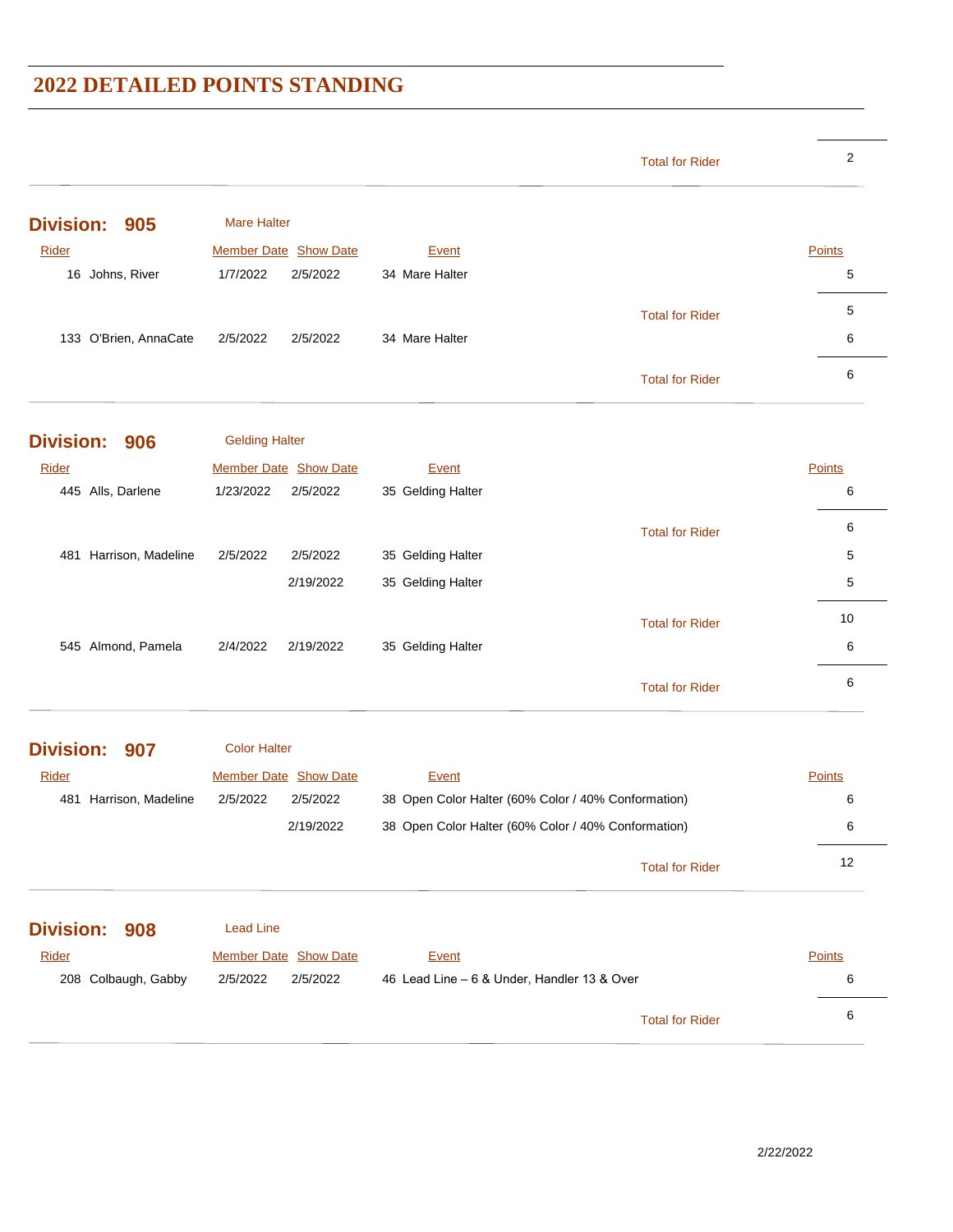| <b>Division:</b> | 909                   |          | <b>Green Horse Western</b> |                                 |                        |                |
|------------------|-----------------------|----------|----------------------------|---------------------------------|------------------------|----------------|
| <b>Rider</b>     |                       |          | Member Date Show Date      | Event                           |                        | <b>Points</b>  |
|                  | 143 Duffy, Janet      | 2/4/2022 | 2/19/2022                  | 52 Green Horse Western Walk/Jog |                        | 2              |
|                  |                       |          |                            |                                 | <b>Total for Rider</b> | $\overline{2}$ |
|                  | 300 Houston, Hannah   | 2/4/2022 | 2/5/2022                   | 52 Green Horse Western Walk/Jog |                        | 4              |
|                  |                       |          |                            | 59 Green Horse Western Pleasure |                        | 6              |
|                  |                       |          | 2/19/2022                  | 52 Green Horse Western Walk/Jog |                        | 6              |
|                  |                       |          |                            | 59 Green Horse Western Pleasure |                        | 5              |
|                  |                       |          |                            |                                 | <b>Total for Rider</b> | 21             |
|                  | 370 Horner, Claire    | 2/4/2022 | 2/5/2022                   | 52 Green Horse Western Walk/Jog |                        | 5              |
|                  |                       |          |                            | 59 Green Horse Western Pleasure |                        | 4              |
|                  |                       |          |                            |                                 | <b>Total for Rider</b> | 9              |
| 460              | Melo, Melina          | 2/4/2022 | 2/19/2022                  | 52 Green Horse Western Walk/Jog |                        | 5              |
|                  |                       |          |                            | 59 Green Horse Western Pleasure |                        | 4              |
|                  |                       |          |                            |                                 | <b>Total for Rider</b> | 9              |
|                  | 955 Parsons, Caroline | 2/4/2022 | 2/5/2022                   | 52 Green Horse Western Walk/Jog |                        | 6              |
|                  |                       |          |                            | 59 Green Horse Western Pleasure |                        | 5              |
|                  |                       |          | 2/19/2022                  | 52 Green Horse Western Walk/Jog |                        | 4              |
|                  |                       |          |                            | 59 Green Horse Western Pleasure |                        | 6              |
|                  |                       |          |                            |                                 | <b>Total for Rider</b> | 21             |

#### **Division: 910** Rider **Number Date Show Date Event Exercise Show Date Points** Novice Western 13 & Under 133 O'Brien, AnnaCate 2/5/2022 2/5/2022 57 Novice Western Walk/Jog, 13 & Under 6 64 Novice Western Walk/Jog/Lope 1@ a Time, 13 & Under 6 12 Total for Rider 155 Laszlo, Timothy 2/4/2022 2/19/2022 57 Novice Western Walk/Jog, 13 & Under 6

64 Novice Western Walk/Jog/Lope 1@ a Time, 13 & Under 6

12 Total for Rider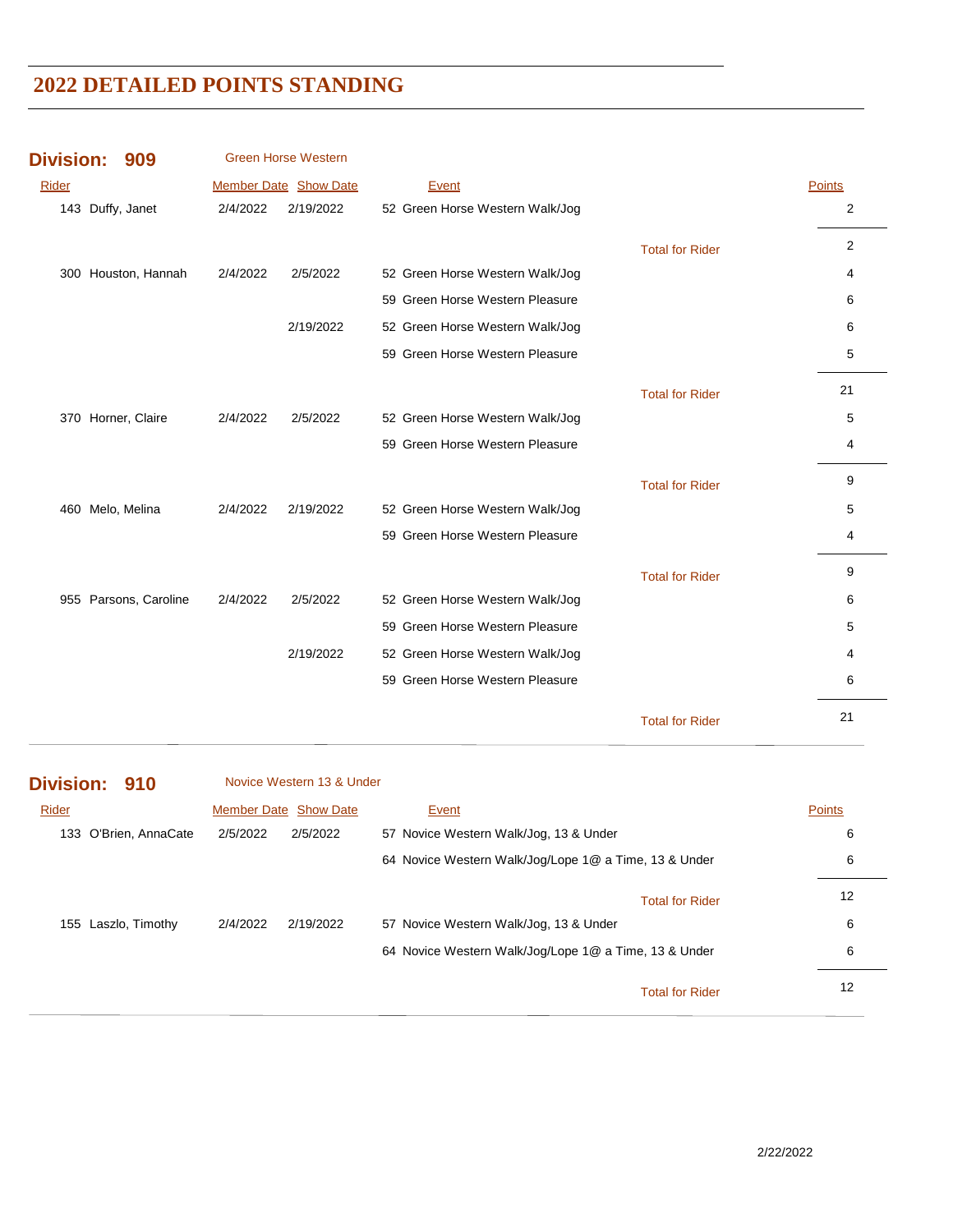| <b>Division: 912</b> | Senior Horse Western Pleasure |                                                     |               |
|----------------------|-------------------------------|-----------------------------------------------------|---------------|
| Rider                | <b>Member Date Show Date</b>  | Event                                               | <b>Points</b> |
| 445 Alls, Darlene    | 2/5/2022<br>1/23/2022         | 68 Senior Horse Western Pleasure – 6 Years and Over | 6             |
|                      |                               | <b>Total for Rider</b>                              | 6             |

|       | Division: 913         | <b>Western Riding</b> |                              |                   |                        |        |
|-------|-----------------------|-----------------------|------------------------------|-------------------|------------------------|--------|
| Rider |                       |                       | <b>Member Date Show Date</b> | Event             |                        | Points |
|       | 50 Kula, Jordan       | 2/1/2022              | 2/19/2022                    | 75 Western Riding |                        | 3      |
|       |                       |                       |                              |                   | <b>Total for Rider</b> | 3      |
| 120   | Melo, Melina          | 2/4/2022              | 2/5/2022                     | 75 Western Riding |                        | 6      |
|       |                       |                       | 2/19/2022                    | 75 Western Riding |                        | 2      |
|       |                       |                       |                              |                   | <b>Total for Rider</b> | 8      |
|       | 300 Houston, Hannah   | 2/4/2022              | 2/5/2022                     | 75 Western Riding |                        | 4      |
|       |                       |                       | 2/19/2022                    | 75 Western Riding |                        | 6      |
|       |                       |                       |                              |                   | <b>Total for Rider</b> | 10     |
| 480   | Schweitzer, Braylin   | 2/4/2022              | 2/19/2022                    | 75 Western Riding |                        | 4      |
|       |                       |                       |                              |                   | <b>Total for Rider</b> | 4      |
|       | 955 Parsons, Caroline | 2/4/2022              | 2/5/2022                     | 75 Western Riding |                        | 5      |
|       |                       |                       | 2/19/2022                    | 75 Western Riding |                        | 5      |
|       |                       |                       |                              |                   | <b>Total for Rider</b> | 10     |

| Division: 914 |                      |          | Open Non-Stock Horse English |                                                    |                        |               |
|---------------|----------------------|----------|------------------------------|----------------------------------------------------|------------------------|---------------|
| <b>Rider</b>  |                      |          | <b>Member Date Show Date</b> | Event                                              |                        | <b>Points</b> |
|               | 241 Boggs, Molly Joe | 2/4/2022 | 2/5/2022                     | 21 □Open Non-Stock Horse English Walk/Trot         |                        |               |
|               |                      |          |                              | 22 □□Open Non-Stock Horse English Walk/Trot/Canter |                        |               |
|               |                      |          |                              |                                                    | <b>Total for Rider</b> | 3             |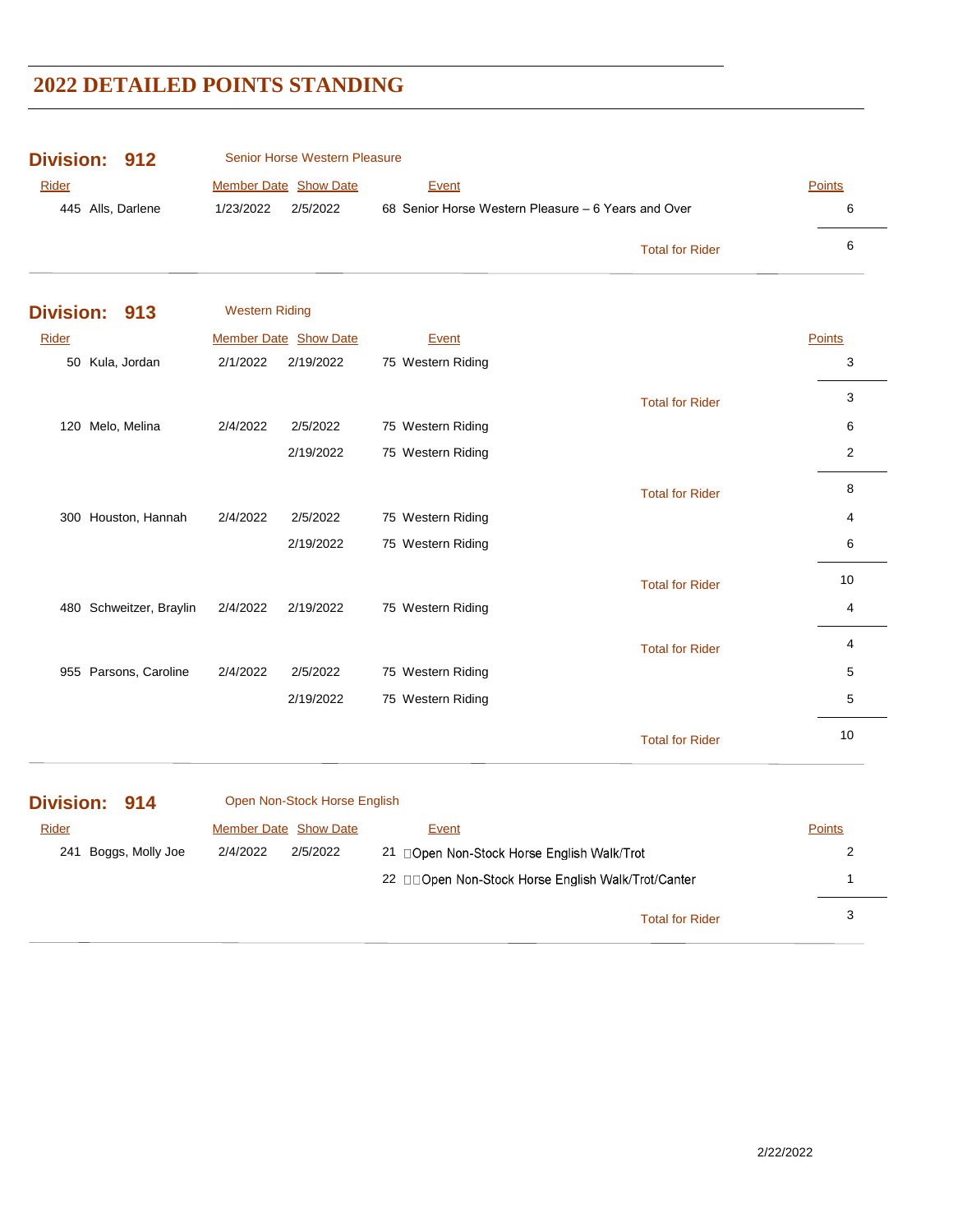| Division: 915         |                       | Open Non-Stock Horse Halter |                                |                        |        |
|-----------------------|-----------------------|-----------------------------|--------------------------------|------------------------|--------|
| Rider                 | Member Date Show Date |                             | Event                          |                        | Points |
| Johns, River<br>16    | 1/7/2022              | 2/5/2022                    | 39 Open Non-Stock Horse Halter |                        | 5      |
|                       |                       |                             |                                | <b>Total for Rider</b> | 5      |
| 133 O'Brien, AnnaCate | 2/5/2022              | 2/5/2022                    | 39 Open Non-Stock Horse Halter |                        | 6      |
|                       |                       |                             |                                | <b>Total for Rider</b> | 6      |

| Division: 916      | Open Non-Stock Horse Western |                                               |               |
|--------------------|------------------------------|-----------------------------------------------|---------------|
| Rider              | <b>Member Date Show Date</b> | <b>Event</b>                                  | <b>Points</b> |
| 156 Thomas, Dustin | 2/4/2022<br>2/19/2022        | 50 Open Non-Stock Horse Western Walk/Job      | 6             |
|                    |                              | 51 Open Non-Stock Horse Western Walk/Job/Lope | 5             |
|                    |                              | <b>Total for Rider</b>                        | 11            |
| 652 Brecht, Lynn   | 2/4/2022<br>2/5/2022         | 50 Open Non-Stock Horse Western Walk/Job      | 6             |
|                    | 2/19/2022                    | 50 Open Non-Stock Horse Western Walk/Job      | 5             |
|                    |                              | 51 Open Non-Stock Horse Western Walk/Job/Lope | 6             |
|                    |                              | <b>Total for Rider</b>                        | 17            |

|       | Division: 921     |                       | RHSC Jr. / Am. Equitation on the Flat |                                          |                        |               |
|-------|-------------------|-----------------------|---------------------------------------|------------------------------------------|------------------------|---------------|
| Rider |                   | Member Date Show Date |                                       | Event                                    |                        | <b>Points</b> |
| 85    | Riley, Lillian    | 2/5/2022              | 2/5/2022                              | 322 ** RHSC Jr/Am Equitation on the Flat |                        | 4             |
|       |                   |                       |                                       |                                          | <b>Total for Rider</b> | 4             |
|       | 86 Dilts, Lydia   | 2/5/2022              | 2/5/2022                              | 322 ** RHSC Jr/Am Equitation on the Flat |                        | 2             |
|       |                   |                       |                                       |                                          | <b>Total for Rider</b> | 2             |
| 91    | Frazer, Ansley    | 2/5/2022              | 2/5/2022                              | 322 ** RHSC Jr/Am Equitation on the Flat |                        | 5             |
|       |                   |                       |                                       |                                          | <b>Total for Rider</b> | 5             |
| 275   | Klacynski, Audrey | 2/7/2022              | 2/19/2022                             | 322 ** RHSC Jr/Am Equitation on the Flat |                        | 6             |
|       |                   |                       |                                       |                                          | <b>Total for Rider</b> | 6             |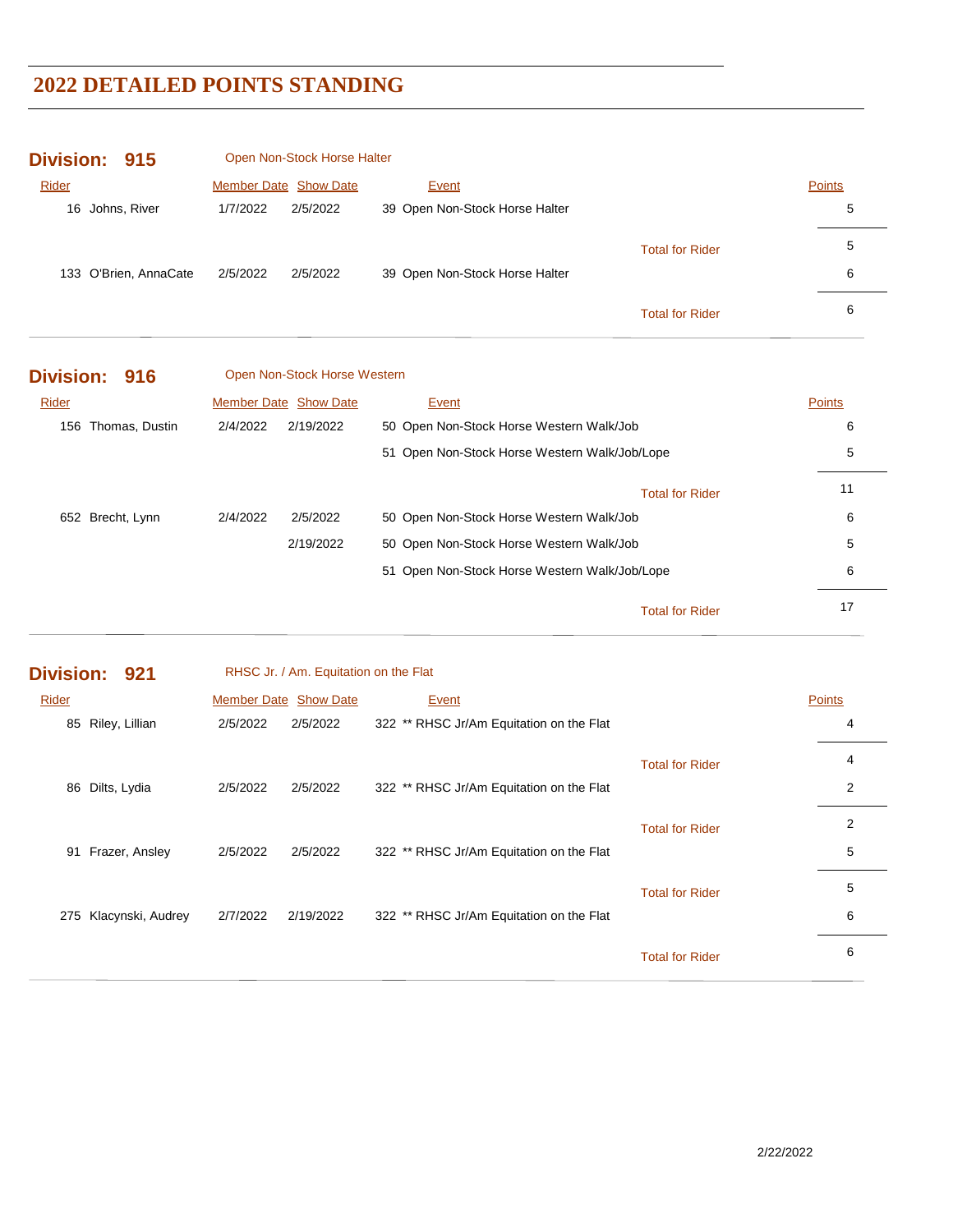| Division: 922 |                |                  | <b>Hunter Hack</b>           |           |                                   |                        |                |
|---------------|----------------|------------------|------------------------------|-----------|-----------------------------------|------------------------|----------------|
| Rider         |                |                  | <b>Member Date Show Date</b> |           | Event                             |                        | <b>Points</b>  |
| 85            | Riley, Lillian |                  | 2/5/2022                     | 2/5/2022  | 323 Hunter Hack $-2$ Fences $@2'$ |                        |                |
|               |                |                  |                              |           |                                   | <b>Total for Rider</b> |                |
| 86            | Dilts, Lydia   |                  | 2/5/2022                     | 2/5/2022  | 323 Hunter Hack $-2$ Fences $@2'$ |                        | $\overline{2}$ |
|               |                |                  |                              |           |                                   | <b>Total for Rider</b> | 2              |
| 91            |                | Frazer, Ansley   | 2/5/2022                     | 2/5/2022  | 323 Hunter Hack $-2$ Fences $@2'$ |                        | 4              |
|               |                |                  |                              |           |                                   | <b>Total for Rider</b> | 4              |
| 105           |                | Yates, Elizabeth | 2/5/2022                     | 2/5/2022  | 323 Hunter Hack $-2$ Fences $@2'$ |                        | 6              |
|               |                |                  |                              |           |                                   | <b>Total for Rider</b> | 6              |
| 310           |                | Lewis, Addison   | 10/25/2021                   | 2/19/2022 | 323 Hunter Hack $-2$ Fences $@2'$ |                        | 6              |
|               |                |                  |                              |           |                                   | <b>Total for Rider</b> | 6              |

|       | Division: 923          |           | <b>Short Stirrup Equitation</b> |                                             |                        |               |
|-------|------------------------|-----------|---------------------------------|---------------------------------------------|------------------------|---------------|
| Rider |                        |           | <b>Member Date Show Date</b>    | Event                                       |                        | <b>Points</b> |
| 41    | Gahl, Elise            | 2/19/2022 | 2/19/2022                       | 329 Short Stirrup Over Fences 2' Equitation |                        | 10            |
|       |                        |           |                                 | 330 Short Stirrup Equitation on the Flat    |                        | 5             |
|       |                        |           |                                 |                                             | <b>Total for Rider</b> | 15            |
|       | 202 Stambolsky, Sophia | 2/4/2022  | 2/5/2022                        | 330 Short Stirrup Equitation on the Flat    |                        | 3             |
|       |                        |           | 2/19/2022                       | 329 Short Stirrup Over Fences 2' Equitation |                        | 8             |
|       |                        |           |                                 |                                             | <b>Total for Rider</b> | 11            |
| 215   | Day, Teagan            | 2/5/2022  | 2/5/2022                        | 329 Short Stirrup Over Fences 2' Equitation |                        | 5             |
|       |                        |           |                                 | 330 Short Stirrup Equitation on the Flat    |                        | 6             |
|       |                        |           | 2/19/2022                       | 329 Short Stirrup Over Fences 2' Equitation |                        | 12            |
|       |                        |           |                                 | 330 Short Stirrup Equitation on the Flat    |                        | 6             |
|       |                        |           |                                 |                                             | <b>Total for Rider</b> | 29            |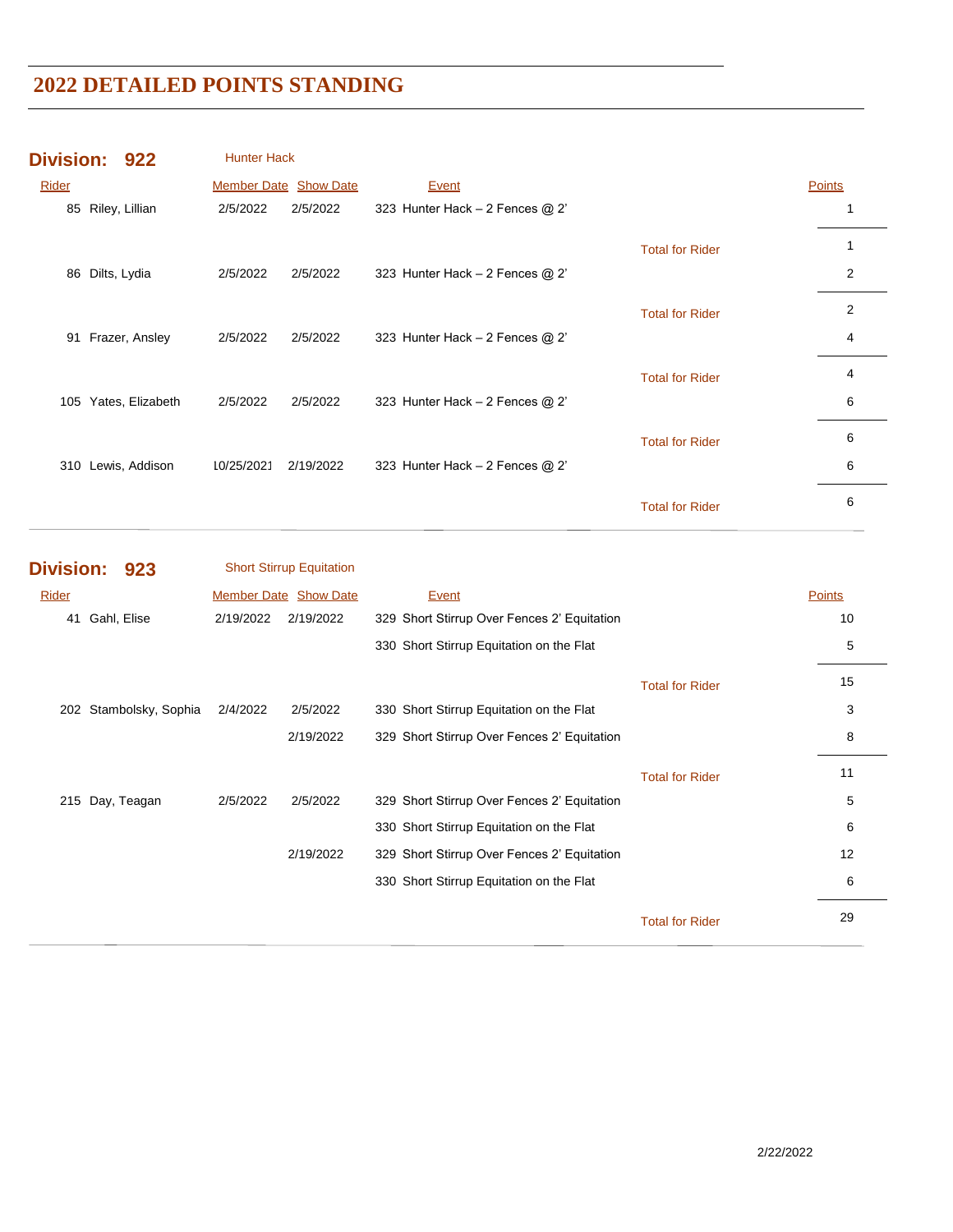|       | Division: 924  |          | <b>Long Stirrup Equitation</b> |                                              |                        |        |
|-------|----------------|----------|--------------------------------|----------------------------------------------|------------------------|--------|
| Rider |                |          | <b>Member Date Show Date</b>   | <b>Event</b>                                 |                        | Points |
| 85    | Riley, Lillian | 2/5/2022 | 2/5/2022                       | 337 Long Stirrup Over Fences 2'3" Equitation |                        | 5      |
|       |                |          |                                | 338 Long Stirrup Equitation on the Flat      |                        | 6      |
|       |                |          |                                |                                              | <b>Total for Rider</b> | 11     |
| 86    | Dilts, Lydia   | 2/5/2022 | 2/5/2022                       | 337 Long Stirrup Over Fences 2'3" Equitation |                        | 6      |
|       |                |          |                                | 338 Long Stirrup Equitation on the Flat      |                        | 4      |
|       |                |          |                                |                                              | <b>Total for Rider</b> | 10     |
| 91    | Frazer, Ansley | 2/5/2022 | 2/5/2022                       | 337 Long Stirrup Over Fences 2'3" Equitation |                        | 4      |
|       |                |          |                                | 338 Long Stirrup Equitation on the Flat      |                        | 5      |
|       |                |          |                                |                                              | <b>Total for Rider</b> | 9      |

| Division: 925         | <b>Chris Elliott Medal</b> |                                 |                        |        |
|-----------------------|----------------------------|---------------------------------|------------------------|--------|
| Rider                 | Member Date Show Date      | Event                           |                        | Points |
| 275 Klacynski, Audrey | 2/7/2022<br>2/19/2022      | 318 ** Chris Elliott Medal 2'6" |                        | 5      |
|                       |                            |                                 | <b>Total for Rider</b> | 5      |
| 603 Cloud, Ansley     | 2/19/2022<br>2/19/2022     | 318 ** Chris Elliott Medal 2'6" |                        | 6      |
|                       |                            |                                 | <b>Total for Rider</b> | 6      |